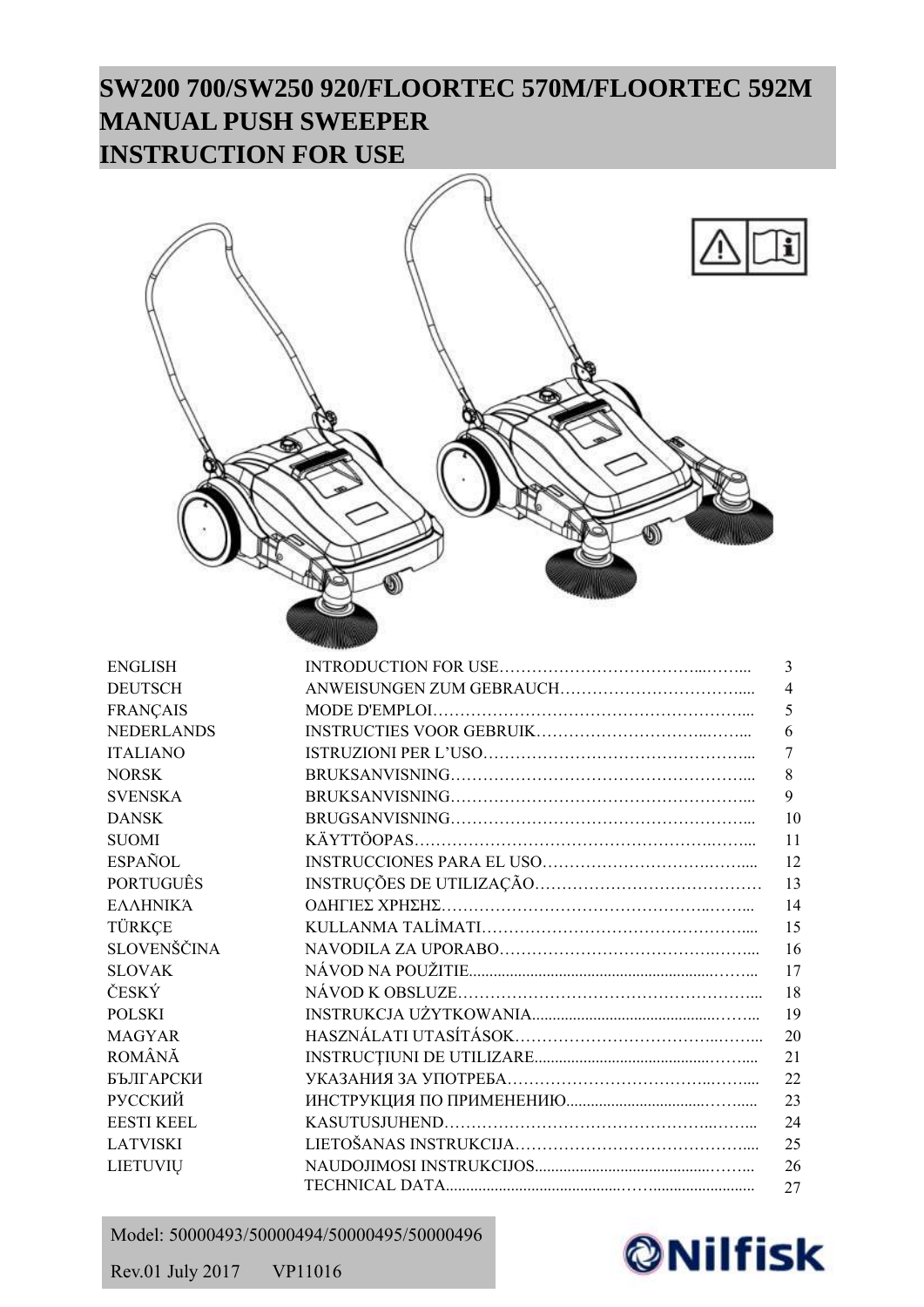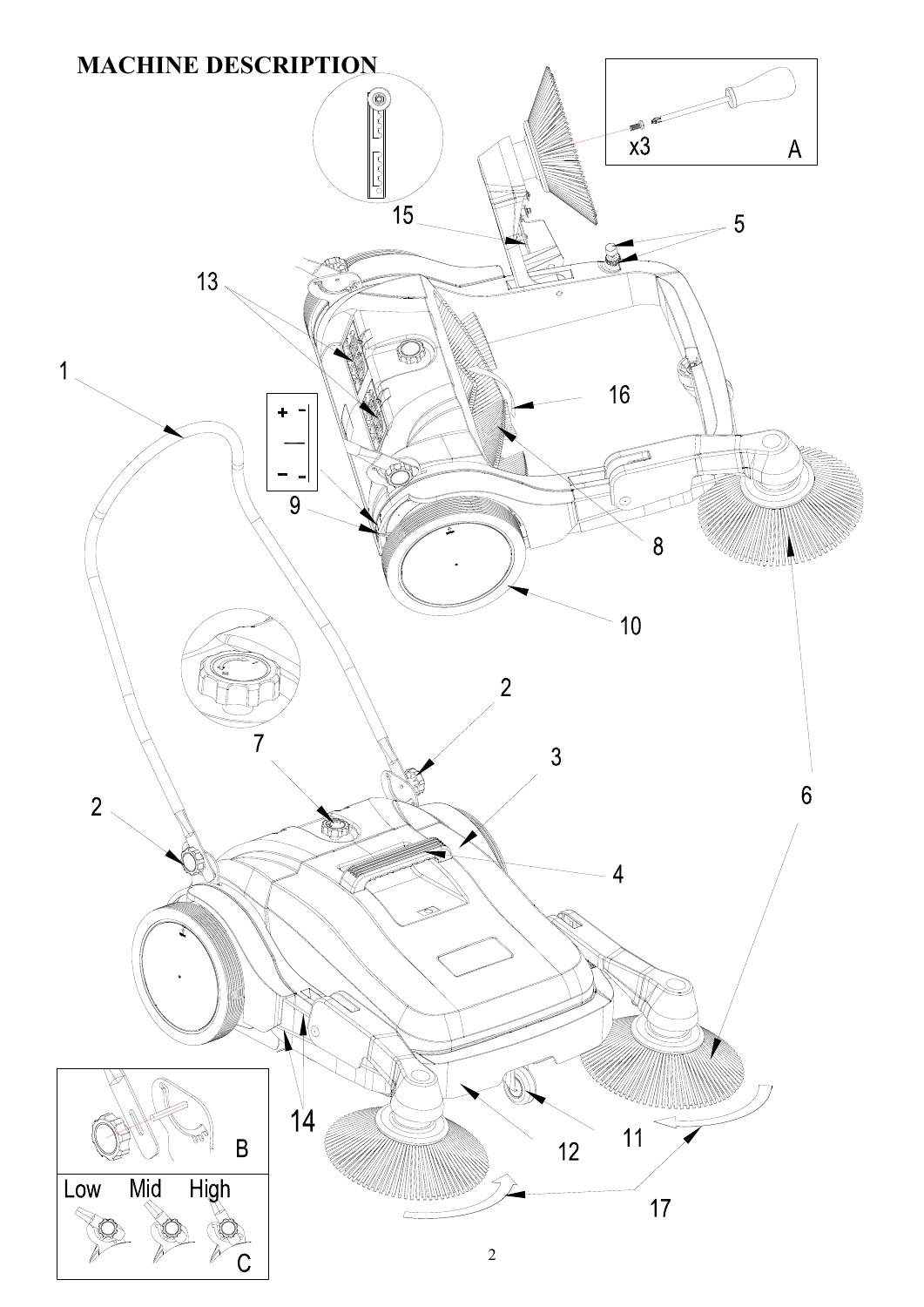**NOTE:** *The numbers in brackets refer to the components shown in Machine Description chapter.* 



Before operating the machine, carefully read this manual.

## **SPARE PARTS AND MAINTENANCE**

Any repair must be performed at an authorized Nilfisk Service Centre by qualified personnel, using Nilfisk original spare parts and accessories only. For more information, please contact the local dealer.

## **UNPACKING/DELIVERY**

Upon delivery, check that the packing and the machine are not damaged during transportation. In case of visible damages, keep the whole packing to have it checked. Contact the Dealer immediately to file a freight damage claim.

Check contents of package to ensure that following items are included: 1, Machine

- 
- 2, Side broom (x1 or x2)
- 3, Side broom screws (x3 or x6)
- 4, Handlebar
- 5, Handlebar nuts(x2)
- 6, Instruction for use and Part list

## **GENERAL INSTRUCTIONS**

Specific warnings and cautions about potential damage to people and the machine are shown below.



#### *WARNING! To reduce the risk of fire or personal injuries:*

- *The sweeper is not suitable for collecting dangerous powders.*
- *The sweeper is not suitable to collect liquids.*
- *The sweeper must be used in dry conditions, it must not be used or kept outdoors in wet conditions.*
- *Do not collect toxic, carcinogen, combustible materials or other dangerous materials such as asbestos, arsenic, barium, beryllium, lead, pesticide or other harmful materials.*
- *Do not collect burning cigarette butts or other burning objects such as ash, matches or similar.*
- *To remove glass, metals or sharp objects from the hopper, wear thick gloves to prevent personal injuries.*
- *Empty the hopper after each use.*
- *Do not use the sweeper on inclined surfaces.*
- *Do not allow to be used as a toy. Pay careful attention when using the machine near children.*
- *Use only original Nilfisk brooms.*
- *During the sweeper operation, foreign materials may get into the eyes of the operator. Thus, it is advisable to wear protective glasses.*
- *Please be watchful. Pay careful attention to the machine operation and use common sense. Do not use the machine when tired, absent-minded, under the effect of drugs, alcohol or medicines which can compromise the control over the machine.*

#### **MACHINE DESCRIPTION (see figure on page2)**

- 1. Handlebar Assembly as page2 B
- 2. Handle adjusting knobs
- 3. Hopper
- 4. Hopper handle
- 
- 5. Side broom height adjusting knob 6. Side broom Assembly as page2 A
- 7. Main broom height adjusting knob
- 8. Main broom
- 9. Main broom adjusting indicator
- 10. Drive wheel
- 11. Caster
- 12. Chassis
- 13. Filter
- 14. Belt
- 15. Belt tension structure
- 16. Main broom rotation direction
- 17. Side broom rotation direction

#### **SWEEPER OPERATION**

- 1. If necessary, adjust the handlebar (1) to one of the 3 positions (show as page2 C) by using the knobs (2).
- 2. Hold the handlebar and push the machine forward no faster than a normal walking pace. The machine does not work if dragged backwards.
- 3. The hopper (3) should be emptied after each working cycle and whenever it is full.

#### **AFTER USING THE MACHINE**

After working, before leaving the machine: empty the hopper (3) and check the main broom (8) to remove foreign materials (lace, wire, strings or similar) which can compromise the correct operation.

To store the machine in a narrow place, fold the handlebar (1).

- $\triangleright$  Loosen the knobs (2) and pull the handlebar upwards.
- $\triangleright$  Fold down the handlebar and lock it.

Then place the machine in a vertical position to preserve the broom bristles.

#### **ADJUSTMENT**

Adjust the broom height when the bristles are worn or when their efficiency is compromised.

1. Adjust the height of the main broom (8) with the knob (7), the yellow indicator (9) on the knob will rotate to indicate the adjustment.



#### **Note: If the main broom ground pressure is adjusted over "+", higher physical force is required to push the machine, and the broom wear is increased.**

2. Adjust the height of the side broom (6) with the knob (5). To turn the side broom up from the ground, screw the upper part of the knob counter-clockwise, then fix the under part of the knob.

In opposite, to turn the side broom down, unscrew the under part of the knob first and then turn the upper part of the knob clockwise, after that, fix the under part of the knob.

3. If the belt (14) is loose, adjust it by the belt tension structure (15). Unscrew the two screws on the structure, and then move the structure (15) to appropriate position and fix the two screws.

After the adjustment, push the machine to check if it moves smoothly, without difficulty or resistance. Otherwise, repeat the adjustment procedure.

If the brooms or belt is worn, replace it.

#### **SCRAPPING**

Have the machine scrapped by a qualified scrapper.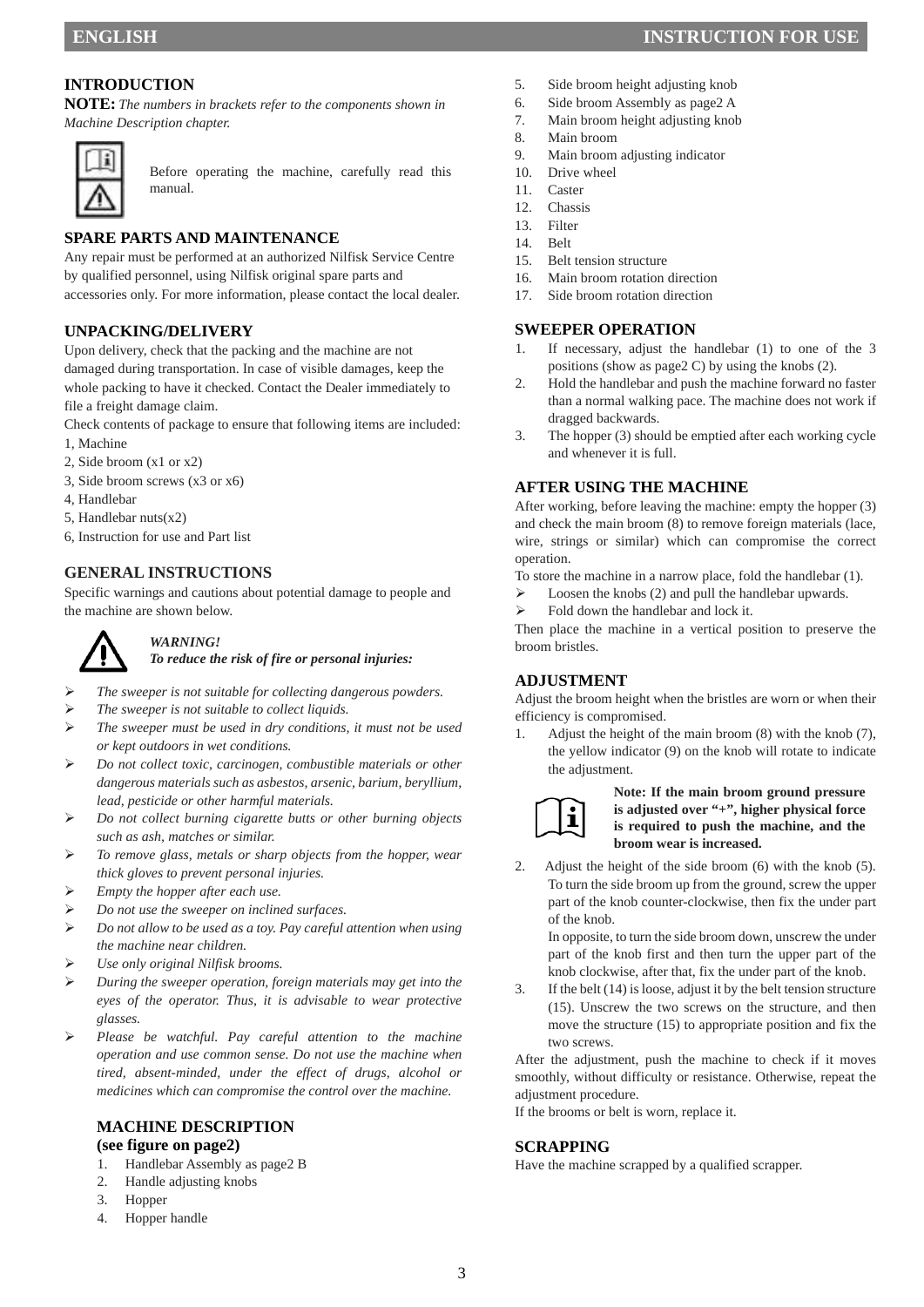#### **EINFÜHRUNG**

**HINWEIS***: Die Zahlen in Klammern beziehen sich auf die Bauteile im Kapitel Maschinenbeschreibung.* 



Lesen Sie dieses Handbuch sorgfältig vor dem Betrieb der Maschine.

#### **ERSATZTEILE UND WARTUNG**

Jede Reparatur muss in einem autorisierten Nilfisk Service Center durch qualifiziertes Personal durchgeführt werden, nur mit Nilfisk Originalersatzteilen und Zubehör. Für weitere Informationen wenden Sie sich bitte an den lokalen Händler.

#### **AUSPACKEN/EMPFANG**

Bei der Auslieferung ist zu prüfen, ob die Verpackung und die

Maschine während des Transports nicht beschädigt wurden. Im Falle von sichtbaren Schäden, bewahren Sie die ganze Verpackung auf, um sie zu überprüfen. Wenden Sie sich unverzüglich an den Händler, um einen Frachtschadenanspruch einzureichen.

Überprüfen Sie den Inhalt des Pakets, um sicherzustellen, dass

folgende Artikel enthalten sind:

- 1, Maschine
- 2, Seitenbesen (x 1 oder x 2)
- 3, Seitenbesenschrauben (x 3 oder x 6)
- 4, Lenker
- 5, Lenkermuttern (x2)
- 6, Gebrauchsanweisung und Teileliste

#### **ALLGEMEINE ANWEISUNGEN**

Spezifische Warnungen und Vorsichtsmaßnahmen über mögliche Schäden an Personen und der Maschine sind unten gezeigt.



#### *WARNUNG!*

*Um das Risiko von Feuer oder Verletzungen zu reduzieren:* 

- *Die Kehrmaschine eignet sich nicht zum Sammeln gefährlicher Pulver.*
- *Die Kehrmaschine eignet sich nicht zum Sammeln von Flüssigkeiten.*
- *Die Kehrmaschine muss unter trockenen Bedingungen benutzt werden, sie darf nicht im Freien bei Nässe benutzt oder aufbewahrt werden.*
- *Kehren Sie keine giftigen, krebserzeugenden, brennbaren Stoffe oder andere gefährliche Stoffe wie Asbest, Arsen, Barium, Beryllium, Blei, Pestizid oder andere schädliche Stoffe.*
- *Kehren Sie keine brennenden Zigarettenkippen oder andere brennende Gegenstände wie Asche, Streichhölzer oder ähnliches.*
- *Um Glas, Metalle oder scharfe Gegenstände aus dem Trichter zu entfernen, tragen Sie dicke Handschuhe, um Verletzungen zu vermeiden.*
- *Entleeren Sie den Trichter nach jedem Gebrauch.*
- *Benutzen Sie die Kehrmaschine nicht auf geneigten Flächen.*
- *Sie darf nicht als Spielzeug benutzt werden. Geben Sie Acht bei der Benutzung der Maschine in der Nähe von Kindern.*
- *Nur Original Nilfisk Besen verwenden.*
- *Während des Kehrmaschinenbetriebes können Fremdkörper in die Augen des Betreibers gelangen. So ist es ratsam, eine Schutzbrille zu tragen.*
- *Bitte seien Sie wachsam. Achten Sie sorgfältig auf den Maschinenbetrieb und benutzen Sie den gesunden Menschenverstand. Verwenden Sie das Gerät nicht müde, abwesend, unter der Wirkung von Drogen, Alkohol oder Medikamenten, die die Kontrolle über die Maschine beeinträchtigen können.*

#### **MASCHINEN BESCHREIBUNG (siehe Abbildung auf Seite 2)**

- 1. Lenkstange Montage wie Seite2 B
- 2. Lenker Einstellknöpfe
- 3. Trichter
- 4. Trichtergriff
- 5. Seitenbesen-Einstellknopf
- 6. Seitenbesen Montage wie Seite2 A
- 7. Hauptbesenhöhenverstellknopf
- 8. Hauptbesen<br>9. Hauptbesene
- 9. Hauptbeseneinstellanzeige
- 10. Antriebsrad
- 11. Schwenkrolle
- 12. Chassis
- 13. Filter
- 14. Riemen
- 15. Riemenspannungsstruktur
- 16. Hauptbesendrehrichtung
- 17. Seitliche Besen Drehrichtung

## **KEHRBETRIEB**

- 1. Stellen Sie ggf. den Lenker (1) mit den Knöpfen (2) auf eine der 3 Positionen (siehe Seite2 C) ein.
- 2. Halten Sie den Lenker und schieben Sie die Maschine nach vorne, nicht schneller als ein normales Gehtempo. Die Maschine funktioniert nicht, wenn sie nach hinten gezogen wird.
- 3. Der Trichter (3) sollte nach jedem Arbeitszyklus entleert werden und immer wenn er voll ist.

#### **NACH DEM GEBRAUCH DER MASCHINE**

Nach der Arbeit, aber vor dem Verlassen der Maschine: den Trichter (3) entleeren und den Hauptbesen (8) prüfen, um Fremdkörper (Spitzen, Draht, Fäden oder ähnliches) zu entfernen, die den korrekten Betrieb beeinträchtigen können.

Um die Maschine an einem engen Ort zu lagern, falten Sie den Lenker (1).

- Lösen Sie die Knöpfe (2) und ziehen Sie den Lenker nach oben.
- Den Lenker herunterklappen und verriegeln.

Dann die Maschine in eine senkrechte Position bringen, um die Besenborsten zu bewahren.

#### **EINSTELLUNG**

Stellen Sie die Besenhöhe ein, wenn die Borsten abgenutzt sind oder wenn ihre Effizienz beeinträchtigt ist.

1. Stellen Sie die Höhe des Hauptbesen (8) mit dem Drehknopf (7) ein, die gelbe Anzeige (9) am Drehknopf dreht sich, um die Einstellung anzuzeigen.



**Hinweis: Wird der Hauptbesen-Bodendruck**  über "+" eingestellt, ist ein höherer **Kraftaufwand erforderlich, um die Maschine zu schieben, und die Abnutzung des Besen wird grösser.**

2. Stellen Sie die Höhe des Seitenbesens (6) mit dem Drehknopf (5) ein. Um den Seitenbesen vom Boden zu entfernen, schrauben Sie den oberen Teil des Knopfes gegen den Uhrzeigersinn, und befestigen Sie dann das Unterteil des Knopfes.

Im Gegenteil, um den Seitenbesen nach unten zu drehen, schrauben Sie zuerst den Unterteil des Knopfes ab und drehen dann den oberen Teil des Knopfes im Uhrzeigersinn, danach befestigen Sie das Unterteil des Knopfes.

3. Wenn der Riemen (14) lose ist, stellen Sie ihn durch die Riemenspannungsstruktur (15) ein. Schrauben Sie die beiden Schrauben an der Struktur ab und verschieben Sie dann die Struktur (15) in eine geeignete Position und fixieren Sie beide Schrauben.

Nach der Einstellung schieben Sie die Maschine, um zu überprüfen, ob sie sich problemlos bewegt, ohne Schwierigkeiten oder Widerstand. Andernfalls wiederholen Sie den Einstellvorgang.

Wenn die Besen oder Riemen abgenutzt sind, ersetzen Sie sie.

#### **ENTSORGEN**

Lassen Sie die Maschinen von einem Fachmann entsorgen.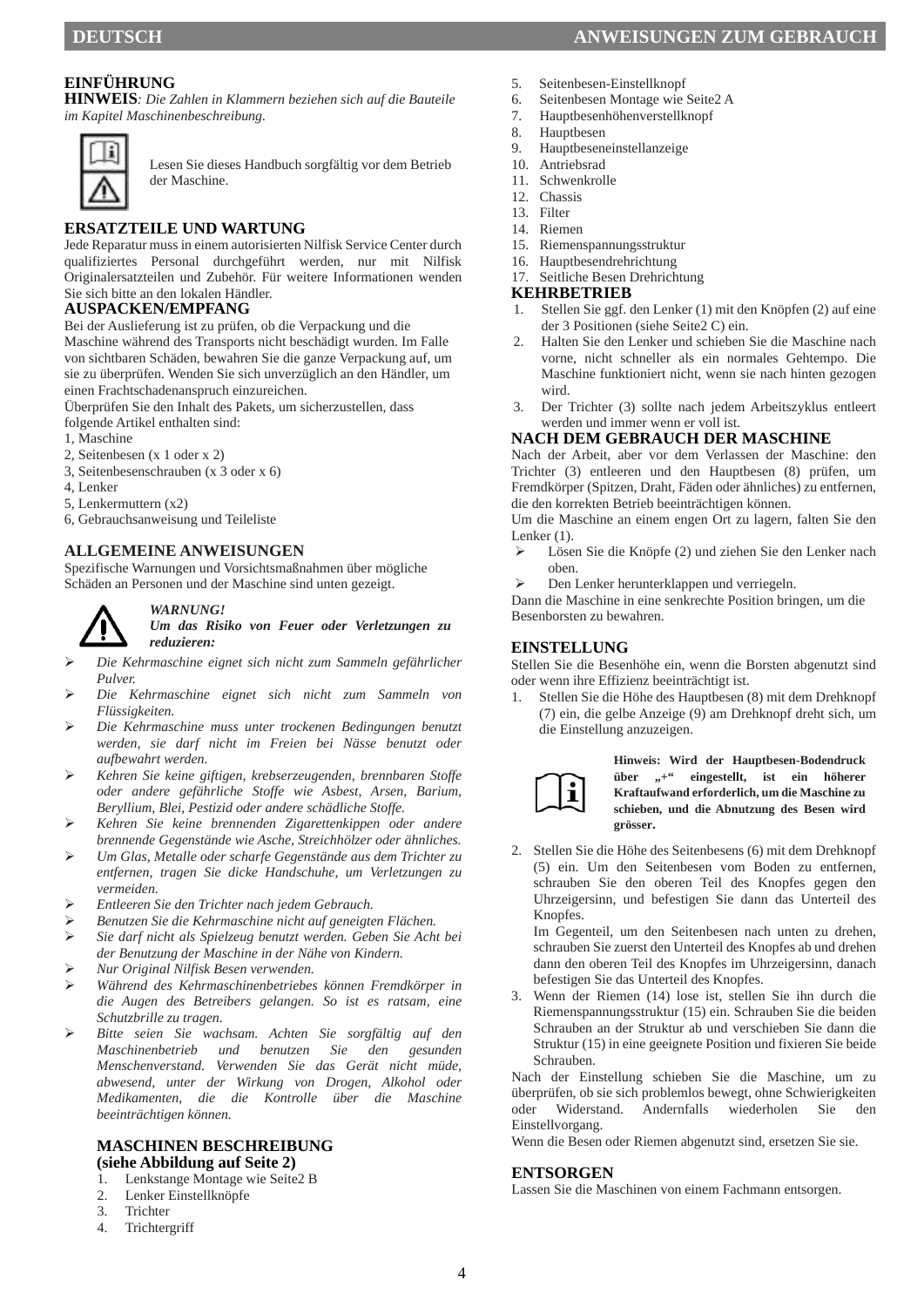## **INTRODUCTION**

**REMARQUE :** *Les chiffres entre parenthèses renvoient aux éléments présentés dans le chapitre Description de la Machine.* 



Avant d'utiliser l'appareil, lisez attentivement ce manuel.

## **PIÈCES DE RECHANGE ET ENTRETIEN**

Toute réparation doit être effectuée dans un Centre de Service agréé Nilfisk par du personnel qualifié, à l'aide de pièces détachées et d'accessoires Nilfisk uniquement. Pour plus d'informations, veuillez contacter le revendeur.

## **DÉBALLAGE/LIVRAISON**

Lors de la livraison, vérifiez que l'emballage et la machine n'ont pas été endommagés pendant le transport. En cas de dommage apparent, gardez l'emballage au complet pour le faire vérifier. Contactez le revendeur immédiatement pour déposer une indemnisation de dommages de transport.

Vérifiez le contenu de l'emballage pour vous assurer que les articles suivants sont inclus :

- 1, Machine
- 2, Balai latéral (x1 ou x2)
- 3, Vis de balai latéral (x3 ou x6)
- 4, Guidon
- 5, Écrous de guidon (x2)
- 6, Mode d'emploi et Liste des pièces

## **INSTRUCTIONS GÉNÉRALES**

Les avertissements et les mises en garde spécifiques, pour informer des dommages potentiels aux personnes et à la machine, sont indiqués ci-dessous.



#### *AVERTISSEMENT !*

*Pour réduire le risque d'incendie ou de blessures corporelles :* 

- *La balayeuse ne convient pas au ramassage des poudres dangereuses.*
- *La balayeuse ne convient pas au ramassage des liquides.*
- *La balayeuse doit être utilisée dans des conditions sèches, elle ne doit pas être utilisée ou conservée à l'extérieur dans des conditions humides.*
- *Ne pas prélever de matières toxiques, cancérogènes, combustibles ou d'autres matériaux dangereux comme l'amiante, l'arsenic, le baryum, le béryllium, le plomb, les pesticides ou d'autres substances nocives.*
- *Ne pas ramasser de mégots de cigarettes allumés ou d'autres objets en feu tels que les cendres, les allumettes ou autre.*
- *Pour enlever le verre, les objets en métaux ou pointus de la trémie, portez des gants épais afin d'éviter toutes blessures corporelles.*
- *Videz la trémie après chaque utilisation.*
- *Ne pas utiliser la balayeuse sur des surfaces inclinées.*
- *Ne laissez pas la machine être utilisée comme un jouet. Soyez très attentif lorsque vous utilisez la machine près d'un enfant.*
- *Utilisez les balais Nilfisk originaux uniquement.*
- *Lors du fonctionnement de la balayeuse, des matériaux étrangers peuvent entrer dans les yeux de l'opérateur. Donc, il est conseillé de porter des lunettes de protection.*
- *Soyez vigilant. Portez une attention particulière au fonctionnement de la machine et utilisez votre bon sens. N'utilisez pas la machine lorsque vous êtes fatigué, distrait, sous l'effet de drogues, d'alcool ou de médicaments, pouvant compromettre le contrôle de la machine.*

#### **DESCRIPTION DE LA MACHINE (voir la figure en page2)**

1. Guidon Montage comme en page2 B

- 2. Boutons de réglage du guidon
- 3. Trémie
- 4. Poignée de trémie<br>5. Bouton de réglage
- 5. Bouton de réglage de hauteur du balai latéral
- 6. Balai latéral Montage comme en page2 A
- 7. Bouton de réglage de hauteur du balai central
- 8. Balai central
- 9. Indicateur de réglage du balai central
- 10. Roue motrice
- 11. Roulette
- 12. Châssis
- Filtre 14. Courroie
- 
- 15. Structure de tension de courroie
- 16. Sens de rotation du balai central 17. Sens de rotation du balai latéral

#### **FONCTIONNEMENT DE LA BALAYEUSE**

- 1. Si nécessaire, réglez le guidon 1 à une des 3 positions (voir la page 2 c) en utilisant les boutons (2).
- 2. Tenez le guidon et poussez la machine vers l'avant pas plus vite qu'une allure de marche normale. La machine ne fonctionne pas si elle est déplacée vers l'arrière.
- 3. La trémie (3) doit être vidée après chaque cycle de travail et chaque fois qu'elle est pleine.

#### **APRÈS L'UTILISATION DE LA MACHINE**

Après l'utilisation, avant de laisser la machine: videz la trémie (3) et vérifiez le balai central (8) pour retirer les corps étrangers (dentelle, fils, cordes ou similaires) qui peuvent compromettre le bon fonctionnement.

Pour entreposer la machine dans un endroit étroit, pliez le guidon (1).

- $\triangleright$  Desserrez les boutons (2) et tirez le guidon vers le haut.<br>
Repliez le guidon et bloquez-le.
- Repliez le guidon et bloquez-le.

Placez ensuite la machine en position verticale afin de préserver les poils de balai.

## **RÉGLAGE**

Réglez la hauteur du balai lorsque les poils sont usés ou que leur efficacité est compromise.

1. Réglez la hauteur de la brosse centrale (8) avec le bouton (7), l'indicateur jaune (9) sur le bouton tournera pour indiquer le réglage



#### **Remarque : Si la pression au sol du balai central est ajustée sur « + », une plus grande force physique est nécessaire pour pousser la machine, et l'usure des balais augmente.**

2. Réglez la hauteur de la brosse latérale (6) avec le bouton (5). Pour retourner la brosse latérale vers le haut par rapport au sol, vissez la partie supérieure du bouton dans le sens antihoraire, puis fixez la sous partie du bouton.

Dévissez dans le sens opposé, pour baisser la brosse latérale, la sous partie du bouton d'abord et puis tournez la partie supérieure de la poignée dans le sens horaire, après cela, fixez la partie inférieure du bouton.

3. Si la courroie (14) est lâche, le réglage de la structure de tension de courroie (15). Dévissez les deux vis sur la structure et déplacez la structure (15) à la position appropriée et fixez les deux vis.

Après le réglage, poussez la machine pour vérifier si elle se déplace en douceur, sans difficulté ni résistance. Sinon, répétez la procédure de réglage.

Si les balais ou la courroie sont usés, remplacez-les.

#### **MISE AU REBUT**

Faites placer la machine au rebut par un professionnel.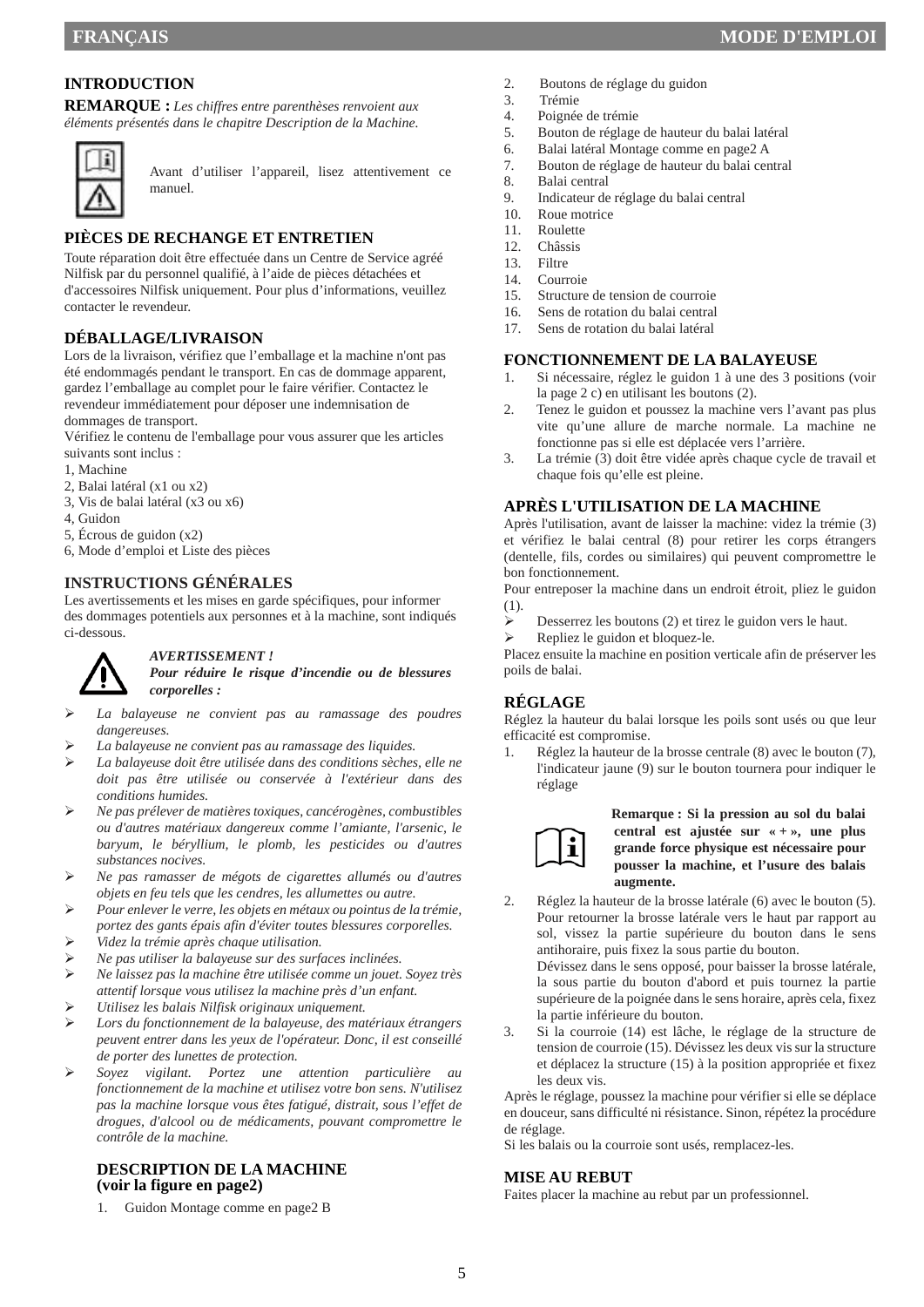## **INTRODUZIONE**

**NOTA:** *I numeri tra parentesi si riferiscono ai componenti mostrati nel Capitolo Descrizione della Macchina.* 



Lees deze handleiding zorgvuldig door voordat u de machine gebruikt.

#### **RESERVEONDERDELEN EN ONDERHOUD**

Een eventuele reparatie moet door gekwalificeerd personeel uitgevoerd worden in een erkend Nilfisk Service Center, en alleen met originele reserveonderdelen en accessoires van Nilfisk. Voor meer informatie kunt u contact opnemen met de lokale dealer.

#### **UITPAKKEN/LEVERING**

Controleer bij levering dat de verpakking en de machine tijdens transport niet beschadigd werden. In geval van zichtbare schade, houd u de volledige verpakking bij om te laten controleren. Neem onmiddellijk contact op met de dealer om een schadevergoeding in te dienen.

Controleer de inhoud van het pakket om ervoor te zorgen dat de volgende onderdelen erin zitten:

- 1, Machine
- 2, Zijborstel (x1 of x2)
- 3, Zijborstel schroeven (x3 of x6)
- 4, Stuur
- 5, Stuur moeren (x2)
- 6, Instructies voor het gebruik en onderdelenlijst

#### **ALGEMENE INSTRUCTIES**

Specifieke waarschuwingen voor mogelijke schade aan mensen en de machine worden hieronder weergegeven.



#### *WAARSCHUWING! Om het risico op brand of persoonlijke verwondingen te verminderen:*

- *De veegmachine is niet geschikt voor het verzamelen van gevaarlijke poeders.*
- *De veegmachine is niet geschikt om vloeistoffen te verzamelen.*
- *De veegmachine moet in droge omstandigheden worden gebruikt, hij mag niet buiten onder natte omstandigheden worden gebruikt of gehouden.*
- *Verzamel geen giftige, carcinogene, brandbare materialen of andere gevaarlijke stoffen zoals asbest, arseen, barium, beryllium, lood, pesticide of andere schadelijke stoffen.*
- *Verzamel geen brandende sigarettenpeuken of andere brandende voorwerpen zoals as, lucifers of dergelijke.*
- *Draag dikke handschoenen om persoonlijke verwondingen te voorkomen bij het verwijderen van glas, metalen of scherpe voorwerpen uit de trechter.*
- *Ledig de trechter na elk gebruik.*
- *Gebruik de veegmachine niet op hellende oppervlakken.*
- *Laat niet toe dat hij als speelgoed wordt gebruikt. Wees zeer voorzichtig bij het gebruiken van de machine nabij kinderen.*
- *Gebruik alleen originele Nilfisk borstels.*
- *Tijdens het vegen kunnen vreemde materialen in de ogen van de operator komen. Het is daarom raadzaam om een veiligheidsbril te dragen.*
- *Wees alsjeblieft voorzichtig. Let goed op de werking van de machine en gebruik uw gezond verstand. Gebruik de machine niet wanneer u moe, afwezig, onder invloed van drugs, alcohol of medicijnen bent die de controle over de machine in gevaar kunnen brengen.*

#### **MACHINE BESCHRIJVING (Zie figuur op pagina2)**

- 1. Stuur Montage als op pagina2 B
- 2. Stuur instelknoppen
- 3. Trechter
- 4. Trechter handvat
- 5. Zijborstel hoogte regelknop
- 6. Zijborstel Montage als op pagina2 A
- 7. Voornaamste borstel hoogte regelknop
- 8. Voornaamste borstel
- 9. Voornaamste borstel aanpassingsindicator
- 10. Aandrijfwiel
- 11. Zwenkwiel
- 12. Chassis<br>13. Filter
- 13. Filter<br>14. Riem
- Riem.
- 15. Riemspanning structuur
- 16. Voornaamste borstel Rotatierichting
- 17. Zijborstel Rotatierichting

#### **BEDIENING VAN DE VEEGMACHINE**

- 1. Pas indien nodig het stuur (1) aan naar één van de 3 posities (getoond als pagina2 C) met de knoppen (2).
- 2. Hou het stuur vast en duw de machine, niet sneller dan aan een normale loopsnelheid, voorwaarts. De machine werkt niet als ze naar achteren sleept.
- 3. Na elke werkcyclus en wanneer hij vol is, moet de trechter (3) geledigd worden.

#### **NA HET GEBRUIK VAN DE MACHINE**

Na het werken, voordat u de machine achterlaat: ledigt u de trechter (3) en controleert u de voornaamste borstel (8) op vreemde materialen (kant, draad, snaren of dergelijke) die de juiste werking kunnen inhouden en verwijdert u deze.

Om de machine op een smalle plaats te stationeren, klapt u het stuur (1) in.

- Draai de knoppen (2) los en trek het stuur naar boven.
- Klap het stuur in en vergrendel het.

Plaats dan de machine in een verticale positie om de bezemhaarden te beschermen.

#### **AANPASSING**

Pas de bezemhoogte aan wanneer de borstels afgesleten zijn of wanneer hun efficiëntie in gedrang komt.

1. Stel de hoogte van de voornaamste borstel (8) in met de knop (7), de gele indicator (9) op de knop draait om de aanpassing aan te tonen.



**Opmerking: Als de bodemdruk van de voornaamste borstel over "+" wordt aangepast, is er een hogere fysieke kracht nodig om de machine te duwen en de slijtage van de borstel wordt verhoogd.**

2. Stel de hoogte van de zijborstel (6) in met de knop (5). Om de zijborstel weg van de grond te draaien, draait u het bovenste gedeelte van de knop tegen de klok in en bevestigt u daarna de onderkant van de knop.

Om de zijborstel naar beneden te draaien, draait u eerst de onderkant van de knop los en dan draait u het bovenste gedeelte van de knop met de klok mee, draai daarna de onderkant van de knop vast.

3. Als de riem (14) los is, past u deze aan met de riemspanning structuur (15). Draai de twee schroeven op de structuur los en beweeg de structuur (15) naar de juiste plaats en fixeer de twee schroeven.

Duw, na het aanpassen, de machine om te controleren of ze soepel, probleemloos beweegt. Anders, herhaalt u de aanpassingsprocedure.

Als de borstel of riem versleten is, vervang deze dan.

#### **VERSCHROTEN**

Laat de machine verschroten door een gekwalificeerde persoon.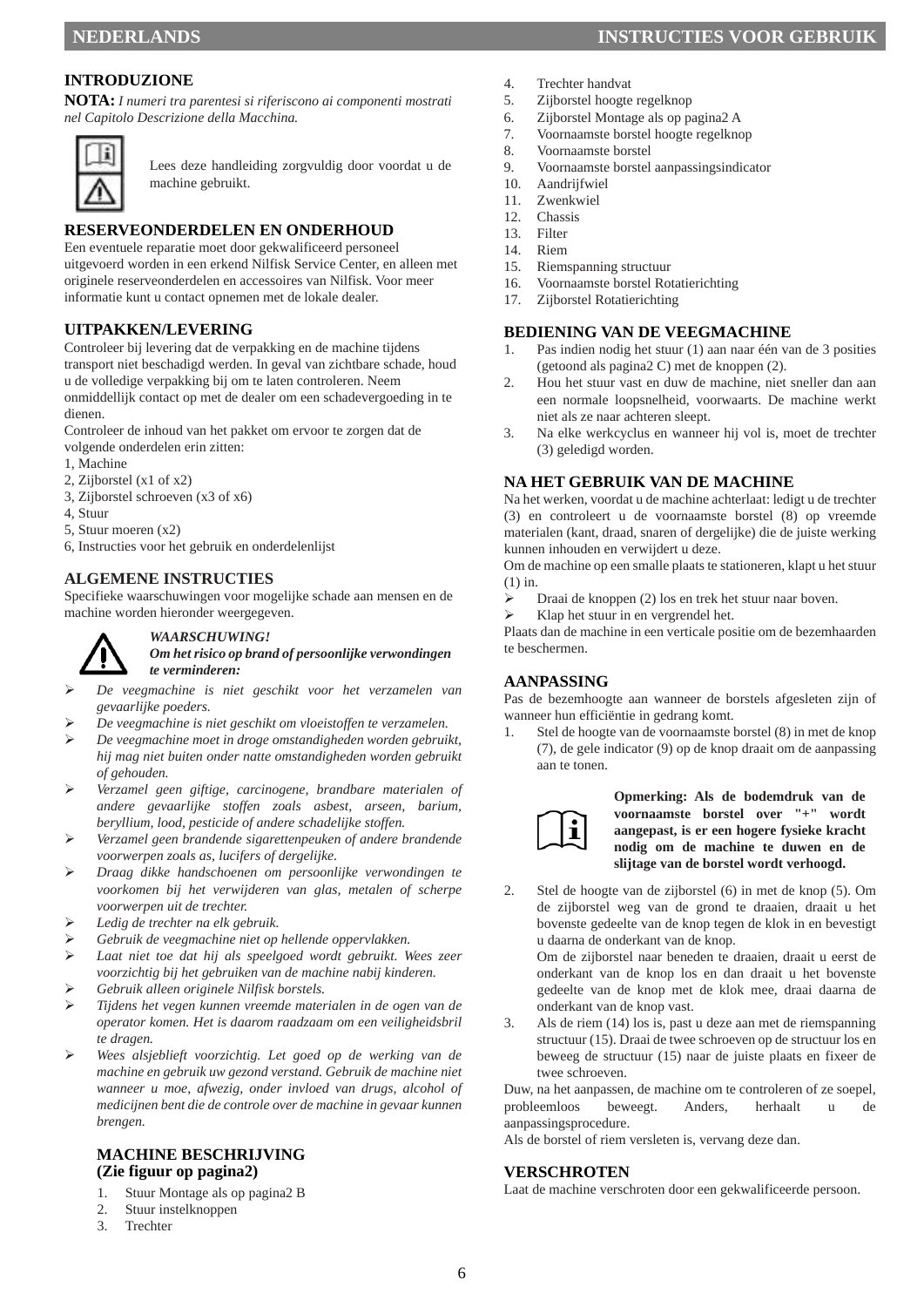#### **INTRODUZIONE**

**NOTA:** *I numeri tra parentesi si riferiscono ai componenti mostrati nel Capitolo Descrizione della Macchina.* 



Prima di usare la macchina, leggi attentamente questo manuale.

#### **PEZZI DI RICAMBIO E MANUTENZIONE**

Qualsiasi riparazione deve essere eseguita presso un Centro Assistenza autorizzato Nilfisk da personale esparto, usando solo i pezzi di ricambio e gli accessori originali Nilfisk. Per maggiori informazioni, per favore contatta il rivenditore locale.

#### **DISIMBALLAGGIO/CONSEGNA**

Al momento della consegna, controlla che l'imballo e la macchina non siano stati danneggiati durante il trasporto. In caso di danni visibili, conserva l'intero imballo per farlo controllare. Contatta immediatamente il rivenditore per presentare un reclamo per merci danneggiate.

Controlla il contenuto della confezione per assicurarti che I seguenti oggetti siano inclusi:

- 1, Macchina
- 2, Spazzola laterale (x1 o x2)
- 3, Viti della spazzola laterale (x3 o x6)
- 4, Manubrio
- 5, Dadi del manubrio (x2)
- 6, Istruzioni per l'uso e lista delle Parti

#### **ISTRUZIONI GENERALI**

Le avvertenze e le cautele specifiche concernenti i danni potenziali alle persone e alla macchina sono mostrati in basso.



*ATTENZIONE!* 

#### *Per ridurre il rischio d'incendi o ferimenti personali:*

- *La spazzatrice non è adatta alla raccolta di polveri pericolose.*
- *La spazzatrice non è adatta alla raccolta di liquidi.*
- *La spazzatrice deve essere usata in condizioni asciutte, non deve essere usata o tenuta all'aperto in condizioni umide.*
- *Non raccogliere materiali tossici, cancerogeni, combustibili o altri materiali pericolosi quali amianto, arsenico, bario, berillio, piombo, pesticidi o altri materiali nocivi.*
- *Non raccogliere mozziconi di sigaretta accesi o altri oggetti ardenti quali cenere, fiammiferi o similari.*
- *Per rimuovere vetro, metalli o oggetti affilati dalla tramoggia, indossa guanti spessi per evitare ferimenti personali.*
- *Svuota la tramoggia dopo ogni utilizzo.*
- *Non usare la spazzatrice su superfici inclinate.*
- *Non consentirne l'uso come giocattolo. Presta molta attenzione quando usi la macchina vicino ai bambini.*
- *Usa solo spazzole originali Nilfisk.*
- *Durante l'uso della spazzatrice, materiali estranei potrebbero finire negli occhi dell'operatore. È quindi consigliabile indossare occhiali protettivi.*
- *Per favore sii vigile. Presta molta attenzione all'uso della macchina e usa il buon senso. Non usare la macchina quando sei stanco, distratto, sotto l'effetto di droghe, alcol o altre medicine che possono compromettere il controllo sulla macchina.*

#### **DESCRIZIONE DELLA MACCHINA (vedi figura a pagina 2)**

- 1. Manubrio Montaggio come a pagina 2 B
- 2. Manopole di regolazione del manico
- 3. Tramoggia
- 4. Manico della tramoggia
- 5. Manopola di regolazione altezza della spazzola laterale
- 6. Spazzola laterale Montaggio come a pagina 2 A
- 7. Manopola di regolazione altezza della spazzola principale
- 8. Spazzola principale
- 9. Indicatore di regolazione della spazzola principale
- 10. Puleggia
- 11. Rotella
- 12. Telaio
- 13. Filtro
- 14. Cinghia
- 15. Struttura di tensione della cinghia
- 16. Direzione di rotazione della spazzola principale
- 17. Direzione di rotazione della spazzola laterale

#### **USO DELLA SPAZZATRICE**

- 1. Se necessario, regola il manubrio (1) su una delle 3 posizioni (mostrate a pagina 2 C) usando le manopole (2).
- 2. Tieni il manubrio e spingi la macchina in avanti alla stessa velocità di una normale camminata. La macchina non funziona se trascinata all'indietro.
- 3. La tramoggia (3) deve essere svuotata dopo ogni ciclo lavorativo e tutte le volte che è piena.

#### **DOPO L'USO DELLA MACCHINA**

Dopo il lavoro, prima di lasciare la macchina: svuota la tramoggia (3) e controlla la spazzola principale (8) per rimuovere i materiali estranei (lacci, fili, cordicelle o similari) che potrebbero compromettere il funzionamento corretto.

Per conservare la macchina in uno spazio ristretto, piega il manubrio (1).

- $\triangleright$  Allenta le manopole (2) e tira il manubrio verso l'alto.
- Abbassa il manubrio e chiudilo.

Metti quindi la macchina in posizione verticale per proteggere le setole della spazzola.

## **REGOLAZIONE**

Regola l'altezza della spazzola quando le setole sono usurate o quando la loro efficienza è compromessa.

1. Regola l'altezza della spazzola principale (8) con la manopola (7), l'indicatore giallo (9) sulla manopola ruoterà per indicare la regolazione.



#### **Nota: Se la pressione della spazzola principale sul suolo è regolata oltre "+", è necessaria maggiore forza fisica per spingere la macchina e l'usura della spazzola viene aumentata.**

2. Regola l'altezza della spazzola laterale (6) con la manopola (5). Per alzare la spazzola laterale dal suolo, avvita la parte superiore della manopola in senso antiorario, stringi quindi la parte inferiore della manopola.

All'opposto, per abbassare la spazzola laterale, svita prima la parte inferiore della manopola e ruota quindi la parte superiore della manopola in senso orario, dopodiché, stringi la parte inferiore della manopola.

3. Se la cinghia (14) è lenta, regolala tramite la struttura di tensione della cinghia (15). Svita le due viti sulla struttura e sposta quindi la struttura (15) nella posizione appropriata e stringi le due viti.

Dopo la regolazione, spingi la macchina per controllare che si muova regolarmente senza difficoltà o resistenza. Altrimenti, ripeti la procedura di regolazione.

Se le spazzole o la cinghia sono usurate, sostituiscile.

#### **ROTTAMAZIONE**

Fai rottamare la macchina da un rottamatore esperto.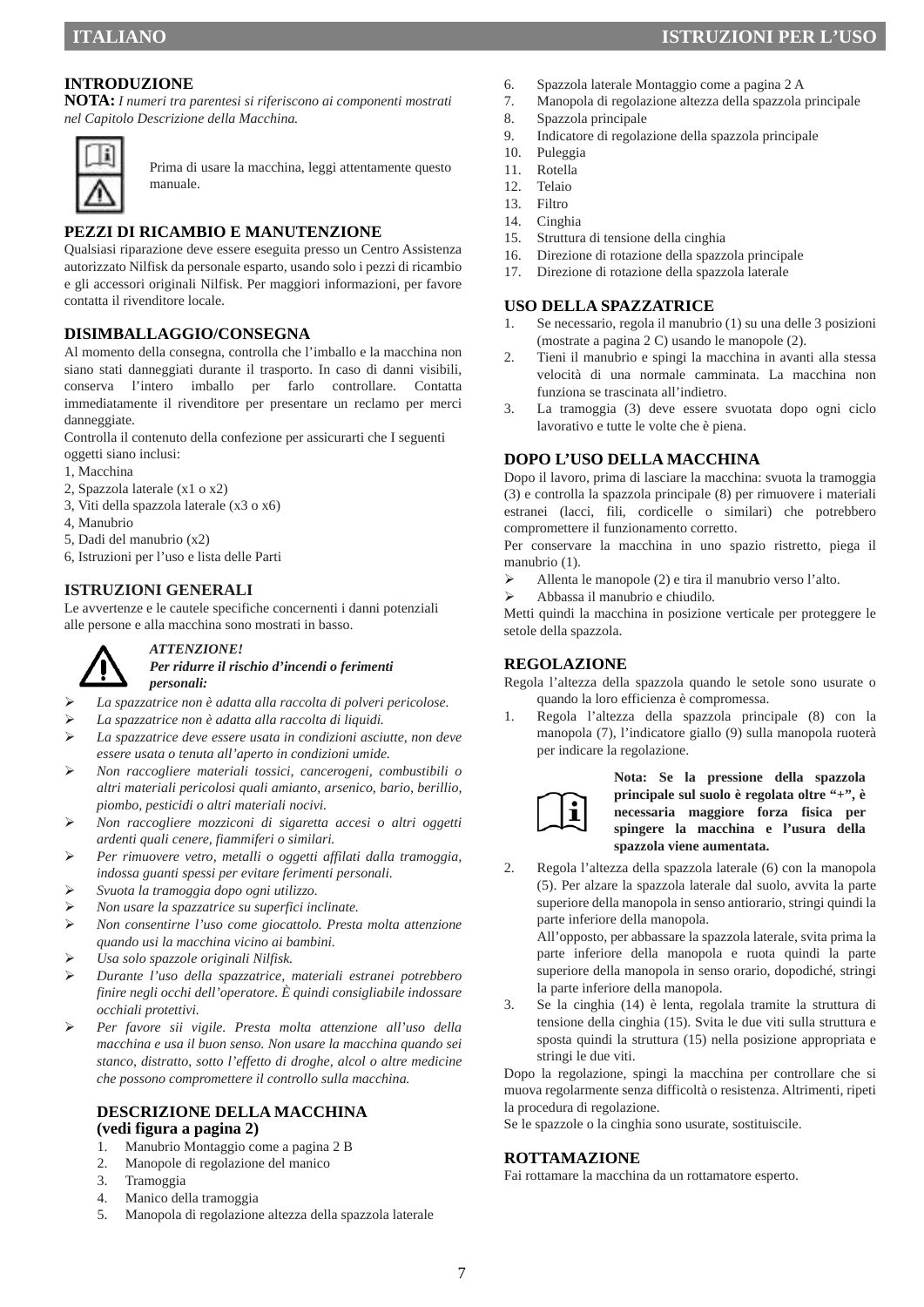## **INTRODUKSJON**

**MERK:** *Tallene i parentes viser til komponentene som er vist under "Maskinbeskrivelse".* 



Les nøye gjennom denne bruksanvisningen før du tar maskinen i bruk.

## **RESERVEDELER OG VEDLIKEHOLD**

Alle reparasjoner må utføres av kvalifisert personell hos et autorisert Nilfisk servicesenter. Bruk kun originale reservedeler og tilbehør fra Nilfisk. Kontakt din lokale forhandler for mer informasjon.

#### **UTPAKKING/LEVERING**

Sjekk at emballasjen og maskinen ikke er utsatt for transportskader ved levering. Dersom du oppdager skader, ta vare på hele emballasjen for å få den sjekket. Ta umiddelbart kontakt med forhandler for å fylle ut et klageskjema.

Sjekk at følgende elementer finnes i emballasjen:

- 1. Maskin
- 2. Sidebørste (1 eller 2 stk.)
- 3. Skruer for sidebørste (3 eller 6 stk.)
- 4. Håndtak
- 5. Mutre for håndtak (2 stk.)
- 6. Brukerhåndbok og deleliste

#### **GENERELLE INSTRUKSJONER**

Nedenfor er det beskrevet spesifikke advarsler og forsiktighetsregler om potensielle skader på personer og maskin.



#### *ADVARSEL! For å redusere risikoen for brann eller personskade:*

- *Denne maskinen er ikke egnet for oppsamling av farlig pulver.*
- *Denne maskinen er ikke egnet for oppsamling av væske.*
- *Maskinen må kun brukes i tørre omgivelser, den må ikke brukes eller oppbevares utendørs i regn.*
- *Ikke bruk maskinen til å samle opp giftig, kreftfremkallende, brennbare materialer eller andre farlige stoffer som asbest, arsen, barium, beryllium, bly, plantevernmidler eller andre skadelige stoffer.*
- *Ikke bruk maskinen til å samle opp glødende sigarettsneiper eller andre ulmende gjenstander som aske, fyrstikker eller lignende.*
- *For å fjerne glass, metallbiter eller skarpe gjenstander fra maskinen, bruk tykke hansker for å unngå å skade deg.*
- *Tøm feiebeholderen etter hver bruk.*
- *Ikke bruk eller oppbevar maskinen i hellinger.*
- *Maskinen skal ikke brukes som et leketøy. Vær forsiktig når du bruker maskinen der barn oppholder seg.*
- *Bruk kun originale børster fra Nilfisk.*
- *Under bruk kan brukeren få fremmedlegemer i øynene. Det anbefales således å bruke vernebriller.*
- *Vær årvåken. Følg nøye med på maskinen og utvis sunn fornuft. Ikke bruk maskinen hvis du er trøtt, fraværende, under påvirkning av narkotikum, alkohol eller medisiner som kan gjøre at du mister kontrollen over maskinen.*

#### **MASKINBESKRIVELSE (se figuren på side 2)**

- 1. Håndtak Montering på side 2 B
- 2. Justering av håndtak
- 3. Feiebeholder
- 4. Håndtak på feiebeholder
- 5. Høydejustering for sidebørste
- 6. Sidebørste Montering på side 2 A
- 7. Høydejustering for hovedbørste
- 8. Hovedbørste
- 9. Justeringsindikator for hovedbørste
- 10. Drivhjul
- 11. Støttehjul
- 12. Chassis
- 13. Filter
- 14. Reim
- 15. Reimstramming
- 16. Rotasjonsretning for hovedbørste
- 17. Rotasjonsretning for sidebørste

#### **BRUK AV FEIEMASKINEN**

- 1. Juster håndtaket (1) etter behov, til en av de 3 posisjonene (som vist på side 2 C) ved hjelp av knottene (2).
- 2. Hold i håndtaket og skyv maskinen fremover, ikke raskere enn normal gange. Maskinen vil ikke fungere dersom den trekkes baklengs.
- 3. Feiebeholderen (3) skal tømmes etter endt arbeid og når den er full.

#### **ETTER BRUK AV MASKINEN**

Etter endt arbeid før maskinen settes til lagring: Tøm feiebeholderen (3) og sjekk hovedbørsten (8) og fjern fremmedlegemer (slintrer, ledninger, strenger eller lignende) som kan gå utover ytelsen.

Dersom maskinen skal oppbevares på et trangt sted, fold ned håndtaket (1).

- Løsne knottene (2) og trekk håndtaket oppover.
- Fold ned håndtaket og lås det.

Plasser deretter maskinen i vertikal stilling for å beskytte børstene.

#### **JUSTERING**

Børstehøyden kan justeres når børstene er slitt eller når de ikke børster skikkelig.

1. Juster høyden på hovedbørsten (8) med knotten (7), den gule indikatoren (9) på knotten vil rotere for å indikere justeringen.



#### **Merk: Hvis børstenes press mot gulvet justeres til over "+", er det nødvendig med høyere fysisk kraft for å skyve maskinen, og børstene slites raskere.**

2. Juster høyden på sidebørsten (6) med knotten (5). For å dreie sidebørsten opp fra bakken, skru den øvre delen av knotten mot klokken, og fest den nedre delen av knotten.

I motsatt rekkefølge, for å skru sidebørsten ned, skru først den nedre delen av knotten først, og skru den øvre delen av knotten med klokken, og fest deretter den nedre delen av knotten.

3. Hvis reimen (14) er slarkete, juster den med reimstrammeren (15). Skru ut de to skruene på reimstrammeren, og skyv deretter strammeren (15) til riktig posisjon og skru til de to skruene.

Etter justeringen må du skyve maskinen fremover for å se at den beveger seg jevnt bortover, uten vanskeligheter eller motstand. I annet fall må reimen justeres på nytt.

Hvis børstene eller reimen er slitt, må de skiftes.

#### **AVHENDING**

Maskinen må leveres til avhending hos et godkjent oppsamlingspunkt.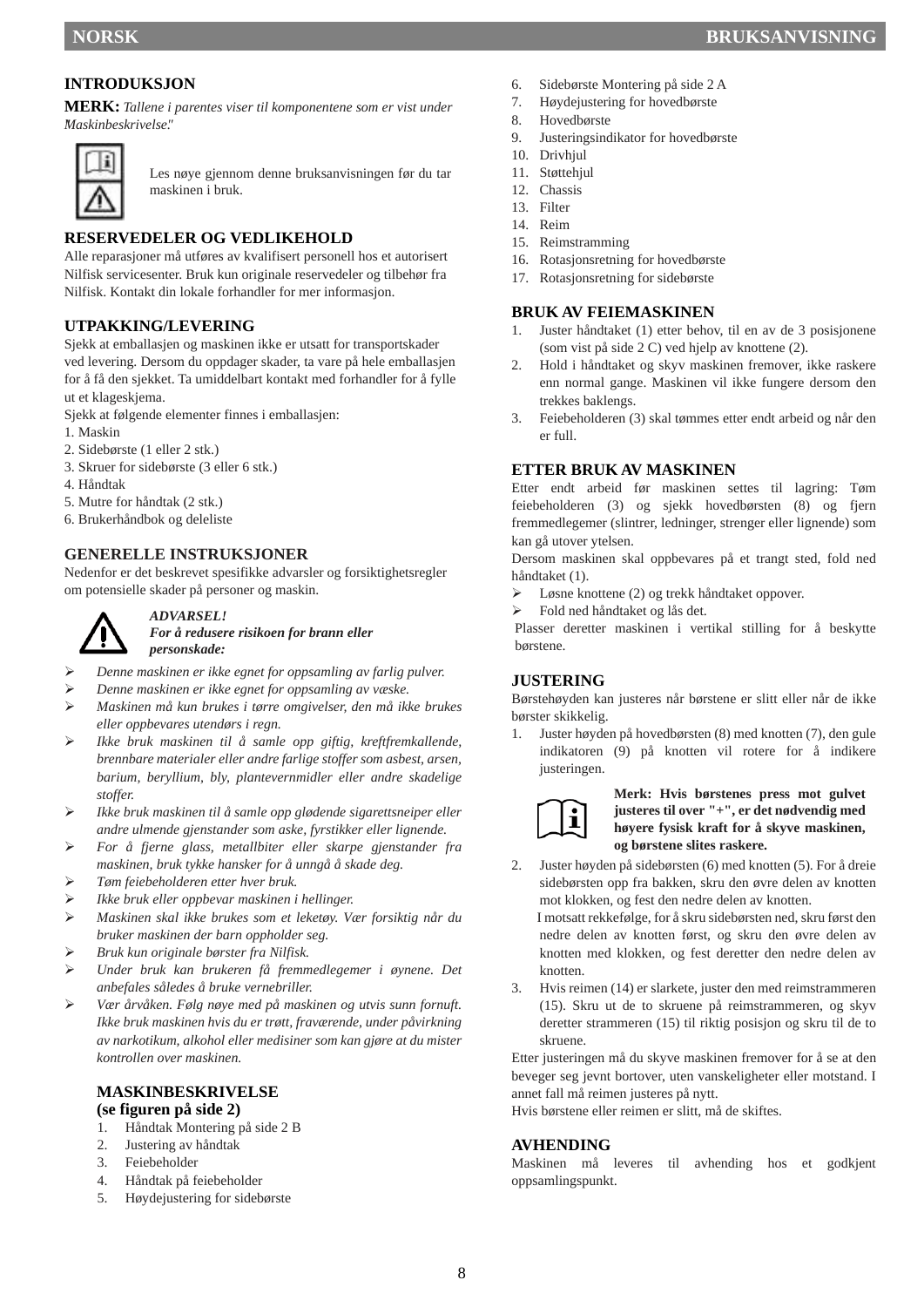## **INTRODUKTION**

**NOTERA:** *Siffrorna inom parentes hänvisar till komponenterna som visas i kapitlet: maskinbeskrivning.* 



Innan du använder maskinen, läs noga igenom denna bruksanvisning.

## **RESERVDELAR OCH UNDERHÅLL**

Eventuella reparationer måste utföras vid ett auktoriserat Nilfisk servicecenter av kvalificerad personal, endast med användning av Nilfisk originaldelar och tillbehör. För mer information, vänligen kontakta den lokala återförsäljaren.

## **UPPACKNING/LEVERANS**

Kontrollera vid leverans att förpackningen och maskinen inte har skadats under transporten. Vid synliga skador, behåll hela förpackningen så att den kan kontrolleras. Kontakta återförsäljaren

omedelbart för att anmäla fraktskador.

Kontrollera innehållet i paketet för att säkerställa att följande artiklar ingår:

- 1, Maskin
- 2, Borste för sidan (X1 eller x2)
- 3, Skruvar för borste för sidan (x3 eller x6)
- 4, Handtag
- 5, handtagsmuttrar (x2)
- 6, Bruksanvisning och lista över delar

#### **ALLMÄNNA INSTRUKTIONER**

Speciella varningar och försiktighetsåtgärder om potentiell skada på människor och maskinen visas nedan.



#### *VARNING!*

*För att minska risken för brand- eller personskador:* 

- *Sopmaskinen är inte lämplig för insamling av farligt pulver.*
- *Sopmaskinen är inte lämplig att för insamling av vätskor.*
- *Sopmaskinen ska användas under torra förhållanden, den får inte användas eller förvaras utomhus under våta villkor.*
- *Samla inte upp giftigt, cancerframkallande, brännbart material eller annat farligt material som asbest, arsenik, barium, beryllium, bly, pesticid eller annat skadligt material.*
- *Samla inte upp brinnande cigarettfimpar eller andra brännbara föremål som aska, tändstickor eller liknande.*
- *För att avlägsna glas, metaller eller vassa föremål från behållaren, använd tjocka handskar för att förhindra personskador.*
- *Töm behållaren efter varje användning.*
- *Använd inte sopmaskinen på lutande ytor.*
- *Låt inte användas som leksak. Var försiktig när du använder maskinen nära barn.*
- *Använd endast original Nilfisk borstar.*
- *Under driften av sopmaskinen kan okända material komma in i operatörens ögon. Det är därför lämpligt att bära skyddsglasögon.*
- *Var uppmärksam. Var försiktig vid maskindriften, och använd sunt förnuft. Använd inte maskinen när du är trött, frånvarande, underpåverkan av droger, alkohol eller läkemedel som kan äventyra kontrollen över maskinen.*

#### **BESKRIVNING AV MASKINEN (Se figur på sidan 2)**

- 1. Handtag Montering som sida 2 B
- Hantera justeringsskruvarna
- 3. Behållare
- 4. Handtag för behållare
- 5. Borste för sidan, ratt för höjdjustering
- 6. Borste för sidan Montering som sida 2 A
- 7. Huvudborste, ratt för höjdjustering
- 8. Huvudborste
- 9. Huvudborste, justeringsindikator
- 10. Drivhjul
- 11. Hjul
- 12. Chassi
- 13. Filter
- 14. Rem
- 15. Spänningsstruktur för rem
- 16. Huvudborste rotationsriktning
- 17. Borste för sidan, rotationsriktning

## **DRIFT FÖR BORSTE**

- 1. Justera handtaget (1) vid behov till en av de 3 lägena (visa som sida 2 C) med hjälp av vredet (2).
- 2. Håll handtaget och skjut maskinen framåt, inte snabbare än normal gånghastighet. Maskinen fungerar inte om den dras bakåt.
- 3. Behållaren (3) ska tömmas efter varje arbetscykel, och när den är full.

#### **EFTER ANVÄNDNING AV MASKINEN**

Efter arbetet, innan du lämnar maskinen: töm behållaren (3) och kontrollera huvudborsten (8) för att ta bort främmande material (spets, tråd, strängar eller liknande) som kan äventyra korrekt drift.

Vika handtaget (1) för att förvara maskinen på ett smalt ställe.

- Lossa knopparna (2) och dra handtaget uppåt.
- Vik ner handtaget och lås det.

Placera sedan maskinen i vertikalt läge för att bevara borsten.

#### **ANPASSNING**

Justera borstens höjd när borstarna bärs, eller när effektiviteten är äventyrad.

1. Justera höjden på huvudborsten (8) med vredet (7), den gula indikatorn (9) på vredet roterar för att indikera justeringen.



#### **Obs: Om huvudtryckets marktryck justeras över "+", krävs högre fysisk kraft för att pusha maskinen, och borstarnas slitning ökar.**

2. Justera höjden för borsten på sidan (6) med vredet (5). För att vrida borsten på sidan upp från marken, skruva den övre delen av vredet moturs och fäst sedan den undre delen av vredet.

I motsats, för att vrida ner borsten på sidan, skruva först loss den undre delen av vredet och vrid sedan den övre delen av vredet medurs, fäst därefter den undre delen av vredet.

3. Om remmen (14) är lös, justera den med spänningsstrukturen för remmen (15). Skruva loss de två skruvarna på strukturen, och rör sedan strukturen (15) till lämplig position och fäst de två skruvarna.

Efter justeringen, pusha maskinen för att kontrollera om den rör sig smidigt, utan svårighet eller motstånd. Upprepa i annat fall justeringsproceduren.

Byt ut borsten eller remmen om de är slitna.

#### **KASSERING**

Se till att maskinen kasseras av en kvalificerad avfallshanterare.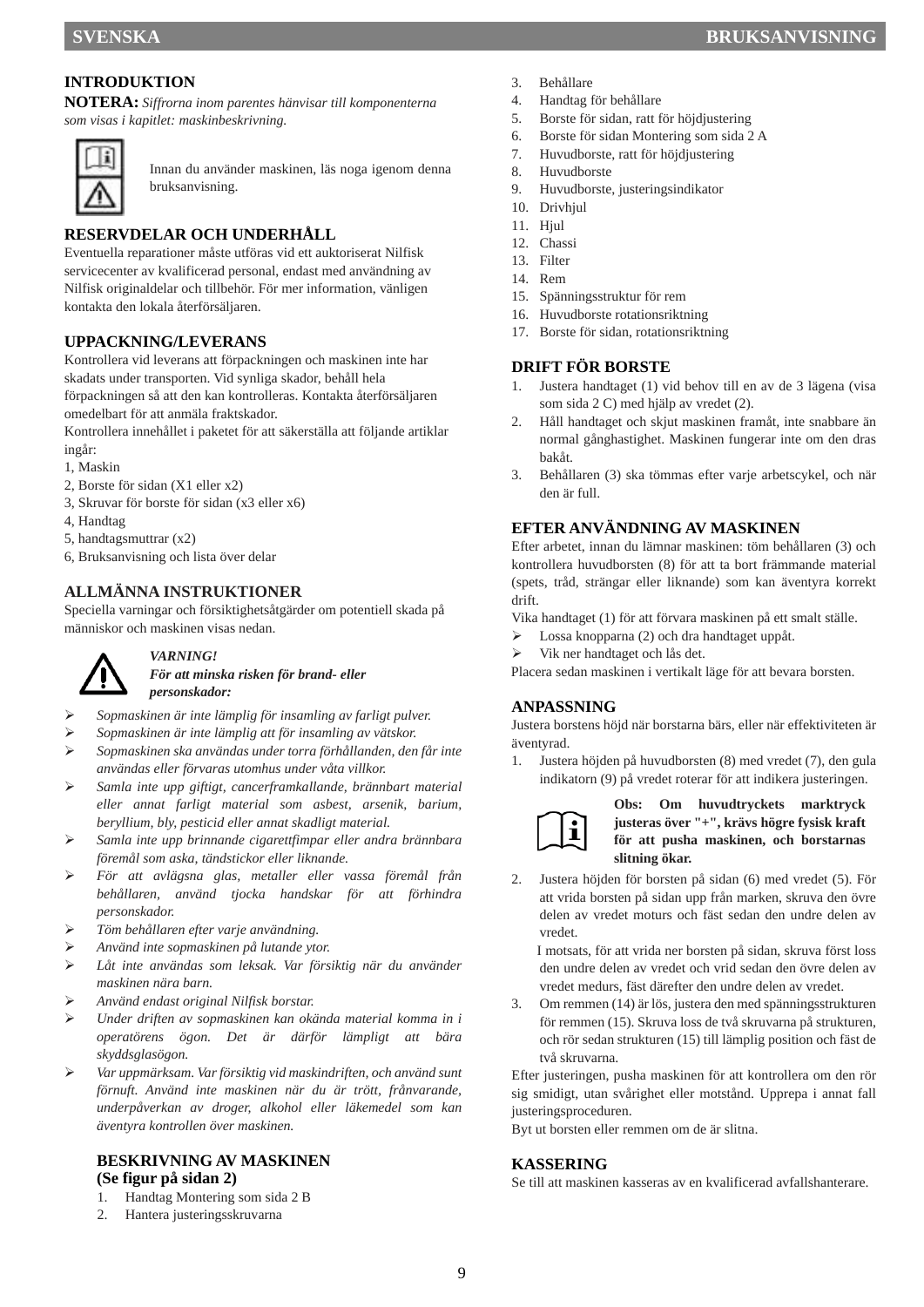## **INDLEDNING**

**BEMÆRK:** *Tallene i klammerne henviser til komponenterne, som vises i kapitlet Maskinbeskrivelse.* 



Læs denne manual omhyggeligt, inden brug af maskinen.

## **RESERVEDELE OG VEDLIGEHOLDELSE**

Alle reparationer skal udføres hos et autoriseret Nilfisk servicecenter og kun med brug af originale Nilfisk reservedele og tilbehør. Kontakt venligst den lokale forhandler for yderligere information.

## **INDPAKNING/LEVERING**

Kontroller, at indpakningen og maskinen ikke er beskadiget under transporten efter levering. I tilfælde af synlige skader, så behold hele indpakningen for at få den kontrolleret. Kontakt straks forhandleren for at indgive et krav for skade under fragt.

Kontroller indholdet i pakken for at sikre, at følgende artikler er inkluderet:

- 1, Maskine
- 2, Sidebørste (x1 or x2)
- 3, Skruer til sidebørste (x3 eller x6)
- 4, Håndtag
- 5, Møtrikker til håndtag(x2)
- 6, Brugsvejledning og reservedelsliste

#### **ALMINDELIGE INSTRUKTIONER**

SpecifIkke advarsler og forholdsregler med hensyn til potentiel skade på person og på maskinen vises nedenfor.



#### *ADVARSEL!*

*For at reducere risikoen for brand eller skade på person:* 

- *Fejeenheden er ikke egnet til at indsamle farligt pulver.*
- *Fejeenheden egner sig ikke til at indsamle væsker.*
- *Fejeendheden skal anvendes under tørre forhold. Den må ikke anvendes under våde forhold.*
- *Indsaml ikke giftige, kræftfemkaldende, brændbare materialer eller andre farlige materialer såsom asbest, arsenik, barium, beryllium, bly, pesticider eller andre skadelige materialer.*
- *Indsaml ikke brændende cigaretskod eller andre brændende genstande såsom aske, tændstikker eller lignende.*
- *Anvend tykke handsker for at forhindre skade på person for at fjerne glas, metaller eller skarpe genstande fra beholderen.*
- *Tøm beholderen efter hver brug.*
- *Brug ikke fejeenheden på hældende overflader.*
- *Tillad ikke maskinen at blive anvendt som legetøj. Vær ekstra opmærksom, når maskinen anvendes i nærheden af børn.*
- *Brug kun originale Nilfisk børster.*
- *Uvedkommende materialer kan komme ind i øjnene af brugeren under brug. Det anbefales derfor at bruge beskyttelsesbriller.*
- *Vær venligst meget opmærksom. Læg nøje mærke til maskinens funktion, og brug sund fornuft. Brug ikke maskinen, når du er træt, åndsfraværende, under påvirkning af stoffer, alkohol eller medikamenter, som kan forhindre fuld kontrol over maskinen.*

#### **MASKINBESKRIVELSE (se figur på sIde2)**

- 
- 1. Håndtag Samling som side2 B 2. Knapper til justering af håndtag
- 3. Beholder
- 4. Beholderhåndtag
- 5. Højdejusteringsknap til sidebørste
- 6. Sidebørste Samling som side2 A
- 7. Højdejusteringsknap til hovedbørste
- 8. Hovedbørste
- 9. Justeringsindikator til hovedbørste
- 10. Drivhiul
- 11. Hjul
- 12. Chassis
- 13. Filter
- 14. Bælte
- 15. Bæltespændingsstruktur
- 16. Hovedbørstes drejeretning
- 17. Sidebørstes drejeretning

#### **BRUG AF BØRSTEN**

- 1. Juster håndtaget (1), hvis det er nødvendigt, til en af de 3 positioner (vises som side2 C) ved at bruge knapperne (2).
- 2. Hold håndtaget, og skub maskinen fremad med en hastighed, der ikke er hurtigere end normal gang. Maskinen fungerer ikke, hvis den trækkes baglæns.
- 3. Beholderen (3) bør tømmes efter hver arbejdsgang, og når den er fyldt.

#### **EFTER JUSTERING AF MASKINEN**

Efter at have arbejdet, inden maskinen forlades: tøm beholderen (3) og kontroller hovedbørsten (8) for at fjerne uvedkommende materialer (bånd, tråd, snor og lignende), som kan hindre den korrekte funktion.

Fold håndtaget (1) for at opbevare maskinen på et snævert sted.

- Løsn knapperne (2), og træk håndtaget opad.
- Fold håndtaget ned, og lås det.

Placer så maskinen i lodret position for at beskytte børsterne på fejeenheden.

#### **JUSTERING**

Juster børstehøjen, når børsterne er slidte, eller når de ikke længere fungerer optimalt.

1. Juster højden på hovedbørsten (8) med knappen (7), og så vil den gule indikator (9) rotere for at vise justeringen.



#### **Bemærk: Hvis hovedbørste-jordtrykket justeres over "+", kræves der højere fysisk styrke for at kunne skubbe maskinen, og børsten har større slitage.**

2. Juster højden af sidebørsten (6) med knappen (5). Skru den øvre del af knappen mod uret for at dreje sidebørsten fra jorden, og fastgør den nedre del af knoppen.

Modsat, for at dreje sidebørsten nedad, så skru først den nedre den af knappen af, og drej så den øvre del af knappen med uret. Fæstn efter det den nedre del af knappen.

3. Hvis bæltet (14) er løst, så juster det ved hjælp af bæltespændingsstrukturen (15) for at sætte det korrekt på plads, og fæstn så de to skruer.

Kontoller, om det bevæger sig glat uden vanskelighed eller modstand. Ellers gentages justeringsproceduren.

Hvis børsterne eller bæltet er slidt, så udskift.

### **SKROTNING**

Få maskinen skrottet hos en fagmand.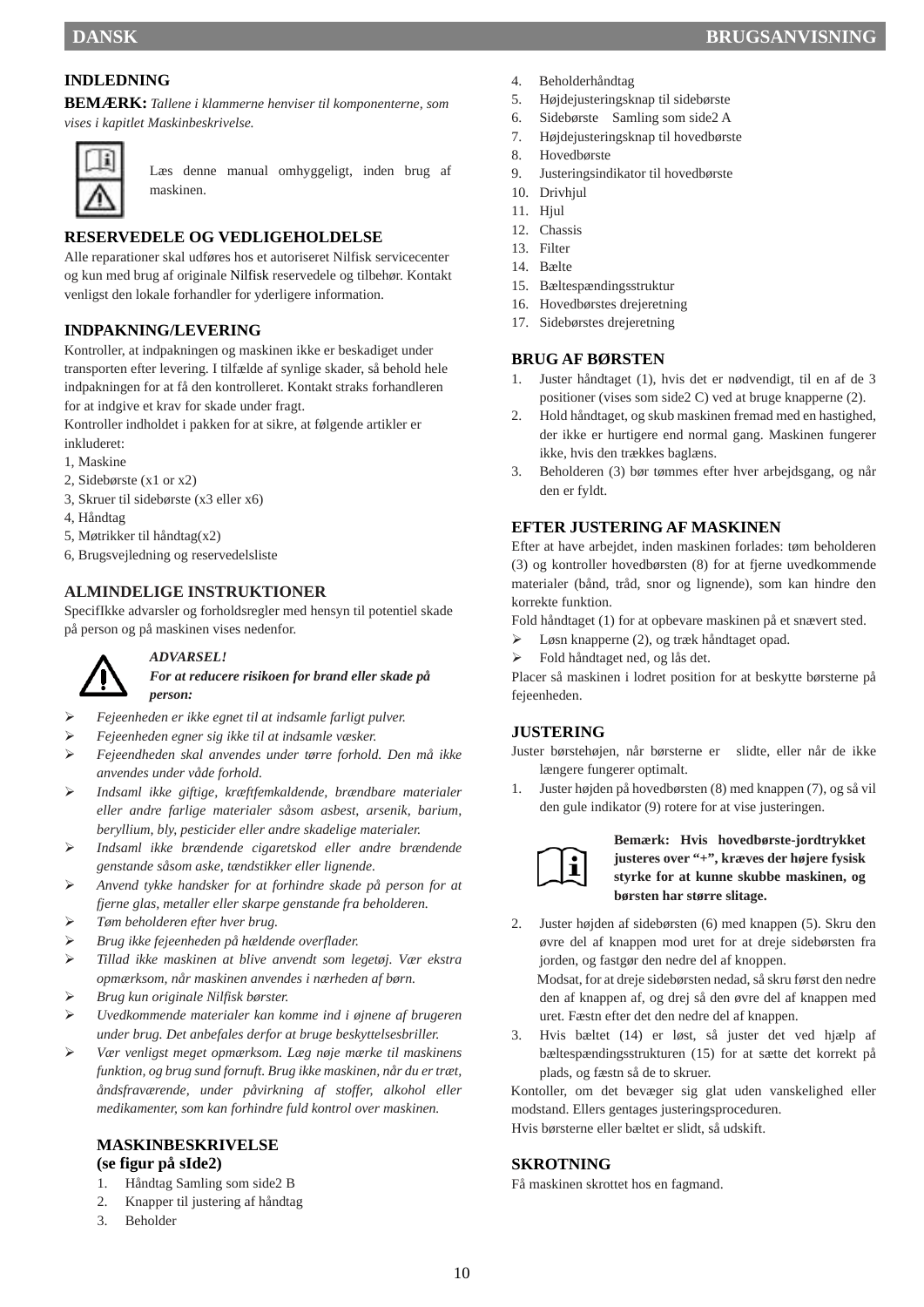## **ESITTELY**

**HUOMAA:** *Suluissa olevat numerot viittaavat laitteen kuvausosion esitettyihin osiin.* 



Lue tämä käyttöohje huolellisesti ennen koneen käyttöä.

## **VARAOSAT JA HUOLTO**

Kaikki korjaukset on suoritettava tehtävään pätevän henkilöstön toimesta valtuutetussa Nilfisk-huoltoliikkeessä, korjauksessa tulee käyttää ainoastaan alkuperäisiä Nilfisk-varaosia ja lisävarusteita.

## **PAKKAUKSEN PURKAMINEN/TOIMITUS**

Tarkista toimituksen saapuessa, että pakkaus ja laite eivät ole vahingoittuneet kuljetuksen aikana. Jos vaurioita on nähtävissä, säilytä kaikki pakkausmateriaali myöhempää tarkistusta varten. Ota välittömästi yhteyttä jälleenmyyjään tehdäksesi tavaratoimitukseen liittyvän vahinkovaateen.

Tarkista pakkauksen sisältö varmistaaksesi, että seuraavat kohteet on toimitettu:

- 1, Laite
- 2, Sivuharja (x1 tai x2)
- 3, Sivuharjan ruuvit (x3 tai x6)
- 4, Ohjaustanko
- 5, Ohjaustangon mutterit (x2)
- 6, Käyttöohjeet ja osaluettelo

#### **YLEISET OHJEET**

Alla esitetään asiakohtaisia varoituksia ja tarkkailtavia seikkoja, jotka huomioimalla mahdollisilta henkilö ja laitevahingoilta vältyttäisiin.



#### *VAROITUS! Palo- tai henkilövahinkojen vaaran välttämiseksi:*

- *Lakaisukone ei sovellu vaarallisten jauheiden keräämiseen.*
- *Lakaisukone ei sovellu nesteiden keräämiseen.*
- *Lakaisukonetta tulee käyttää kuivissa ympäristöissä, sitä ei saa käyttää tai säilyttää ulkona kosteissa olosuhteissa.*
- *Älä kerää myrkyllisiä, karsinogeenisiä, helposti syttyviä tai muuten vaarallisia materiaaleja, kuten asbestia, arsenikkia, bariumia, berylliumia, lyijyä, tuholaismyrkkyjä tai muuten haitallisia materiaaleja.*
- *Älä kerää palavia tupakantumppeja tai muita palavia materiaaleja, kuten tuhkaa, tulitikkuja tai vastaavia kohteita.*
- *Käytä henkilövahinkojen välttämiseksi paksuja käsineitä poistaessasi lasia, metalleja tai teräviä esineitä säiliöstä.*
- *Tyhjennä säiliö jokaisen käyttökerran jälkeen.*
- *Lakaisukonetta ei saa käyttää kaltevilla pinnoilla.*
- *Laitetta ei saa antaa leluksi. Erityistä varovaisuutta on noudatettava, kun laitetta käytetään lasten läheisyydessä.*
- *Käytä vain alkuperäisiä Nilfisk-harjoja.*
- *Lakaisuoperaation aikana käyttäjän silmiin voi joutua vierasesineitä. Siksi on suositeltavaa käyttää suojalaseja.*
- *Olethan varovainen. Laitteen käyttöön tulee kiinnittää erityistä huomiota ja arkijärkeä. Älä käytä laitetta väsyneenä, hajamielisenä tai alkoholin, huumeiden ja sellaisten lääkkeiden vaikutuksen alaisena, jotka voivat vaarantaa koneen hallintakykyä.*

#### **LAITTEEN KUVAUS (katso kuvaa sivulla 2)**

- 1. Ohjaustanko Asennus kuten sivulla 2 B
- 2. Kahvan säätönupit
- 3. Säiliö
- 4. Säiliön kahva
- 5. Sivuharjan korkeuden säätönuppi
- 6. Sivuharja Asennus kuten sivulla 2 A
- 7. Pääharjan korkeuden säätönuppi
- 8. Pääharja
- 9. Pääharjan säädön osoitin
- 10. Vetopyörä
- 11. Rullapyörä
- 12. Alusta 13. Suodatin
- 14. Hihna
- 
- 15. Hihnan kiristysrakennelma 16. Pääharjan pyörimissuunta
- 17. Sivuharian pyörimissuunta

#### **LAKAISIJAN TOIMINTA**

- 1. Säädä tarvittaessa ohjaustankoa (1) yhteen sen 3 asennosta (kuten esitetty sivulla 2 C) säätönuppeja käyttäen (2).
- 2. Pidä kiinni ohjaustangosta ja työnnä laitetta eteenpäin tavallista kävelyvauhtia ylittämättä. Laite ei toimi, jos sitä vedetään taaksepäin.
- 3. Säiliö (3) tulisi tyhjentää jokaisen käyttökerran jälkeen sekä aina säiliön täyttyessä.

#### **LAITTEEN KÄYTÖN JÄLKEEN**

Käytön jälkeen, ennen laitteelta poistumista: tyhjennä säiliö (3) ja tarkista pääharja (8), poista tarvittaessa vieraat kohteet (nauhat, vaijerit, langat ja vastaavat), jotka saattavat haitata laitteen oikeaa toimintaa.

Varastoidaksesi laitteen kapeaan paikkaan, taita ohjaustanko (1).

- Löysää nuppeja (2) ja vedä ohjaustankoa ylöspäin.
- Taita ohjaustanko alas ja lukitse tanko.

Sijoita sitten laite säilytykseen pystyasennossa, jotta harjan harjakset säilyisivät vahingoittumattomina.

## **SÄÄTÖ**

Säädä harjan korkeutta, kun harjakset ovat kuluneet tai niiden tehokkuus on heikentynyt.

1. Säädä pääharjan korkeutta (8) säätönupilla (7), nupissa oleva keltainen osoitin (9) osoittaa suoritettua säätöä pyörimällä.



**Huomaa: Jos pääharjan maahan kohdistamaa painetta säädetään "+" suuntaan, laitteen työntäminen vaatii suurempaa voimaa, ja harjasosa kuluu nopeammin.**

2. Säädä sivuharjan korkeutta (6) säätönupilla (5). Sivuharjan voi kääntää ylös maasta ruuvaamalla nupin yläosaa vastapäivään ja kiinnittämällä sitten nupin alaosa paikoilleen.

Kun sivuharja halutaan palauttaa ala-asentoon, nupin alaosa tulee ensin ruuvata auki, jonka jälkeen nupin yläosaa ruuvataan myötäpäivään. Kiinnitä sitten nupin alaosa paikoilleen.

3. Jos hihna (14) on löysä, sitä voidaan säätää hihnan kiristysrakenteen avulla (15). Ruuvaa auki rakennelman kaksi ruuvia ja siirrä sitten rakennelma (15) oikeaan kohtaan ja kiristä mainitut kaksi ruuvia.

Työnnä säädön suorittamisen jälkeen laitetta tarkistaaksesi, että se liikkuu sujuvasti, ilman ongelmia tai vastusta. Toista säätöprosessi vaadittaessa.

Jos harjat tai hihna ovat kuluneet, vaihda ne uusiin.

#### **ROMUTTAMINEN**

Varmista että laitteen romuttaa siihen pätevä taho.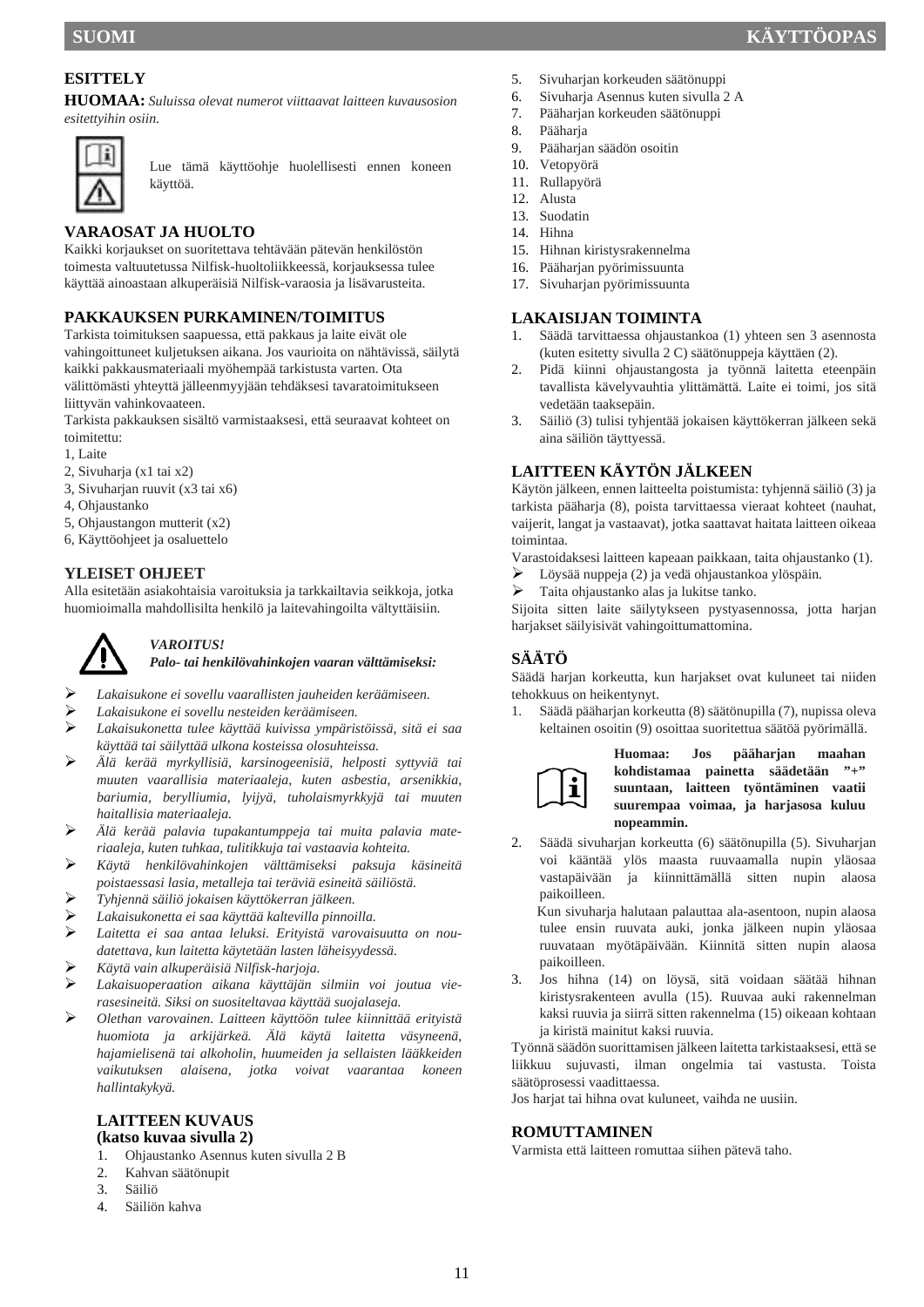## **INTRODUCCIÓN**

**NOTA:** *Los números entre paréntesis se refieren a los componentes que se muestran en el capítulo Descripción de la máquina.* 



Antes de utilizar la máquina, lea atentamente este manual.

#### **PIEZAS DE REPUESTO Y MANTENIMEINTO**

Cualquier reparación debe realizarse en un Centro de servicio de Nilfisk por un personal calificado, usando Nilfisk solo piezas de repuesto y accesorios originales. Para obtener más información, póngase en contacto con el distribuidor local.

#### **DESEMBALAJE / ENTREGA**

Al momento de la entrega, compruebe que el embalaje y la máquina no estén dañados durante el transporte. En caso de daños visibles, mantenga el embalaje completo para que esté revisado. Póngase en contacto con el distribuidor inmediatamente para presentar una reclamación por daño de transporte.

Compruebe el contenido del paquete para asegurarse de que se incluyen los siguientes elementos:

- 1, La máquina
- 2, Escoba lateral (x1 o x2)
- 3, Tornillos de la escoba lateral (x3 o x6)
- 4, Manillar
- 5, Tuercas del manillar (x2)
- 6, Instrucción para el uso y lista de las piezas

#### **INSTRUCCIONESGENERALES**

A continuación, se muestran advertencias y precauciones específicas sobre posibles daños a las personas y al equipo.



#### *¡ADVERTENCIA! Para reducir el riesgo de incendio o lesiones*

*personales:* 

- *La barredora no es adecuada para la* recogida de polvos peligrosos.
- *La barredora no es adecuada para recoger líquidos.*
- *La barredora debe utilizarse en condiciones secas, no debe utilizarse ni mantenerse al aire libre en condiciones húmedas.*
- *No recoja materiales tóxicos, carcinógenos, combustibles u otros materiales peligrosos como amianto, arsénico, bario, berilio, plomo, pesticidas u otros materiales nocivos.*
- *No recoja las colillas de cigarrillos quemados u otros objetos en llamas tales como cenizas, fósforos o* similares*.*
- *Para retirar vidrio, metales u objetos afilados de la tolva, use guantes gruesos para evitar lesiones personales.*
- *Vacíe la tolva después de cada uso.*
- *No utilice la barredora en superficies inclinadas.*
- *No permita que se utilice como un juguete. Preste mucha atención cuando utilice la máquina cerca de niños.*
- *Utilice únicamente escobas de Nilfisk originales.*
- *Durante la operación de barrido, los materiales extraños pueden entrar en los ojos del operador. Por lo tanto, es aconsejable usar gafas protectoras.*
- *Por favor tenga cuidado. Preste mucha atención al funcionamiento de la máquina y utilice el sentido común. No utilice la máquina cuando esté cansado, distraído, bajo el efecto de drogas, alcohol o medicamentos que pueden comprometer el control sobre la máquina.*

## **DESCIPCIÓN DE LA MÁQUINA**

#### **(véase la figura en la página 2)**

- 1. Manillar Montaje como en la página 2 B
- 2. Perillas de ajuste de la manija
- 3. Tolva
- 4. Manija de la tolva

## **ESPAÑOL ESPAÑOL ESPAÑOL EN EL USO EN EL USO EN EL USO EN EL USO EN EL USO EN EL USO EN EL USO EN EL USO EN EL USO**

- 5. Perilla de ajuste de la altura de la escoba lateral
- 6. Escoba lateral Montaje como en la página 2 A
- 7. Perilla de ajuste de la altura de la escoba principal
- 8. Escoba principal
- 9. Indicador de ajuste de la escoba principal
- 10. Rueda motriz
- 11. Rueda
- 12. Chasis
- 13. Filtro
- 14. Correa
- 15. Estructura de la tensión de la correa
- 16. Dirección de rotación de la escoba principal
- 17. Dirección de rotación de la escoba lateral

## **FUNCIONAMIENTO DE LA BARREDORA**

- 1. Si es necesario, ajuste el manillar (1) a una de las 3 posiciones (como se muestra en la página 2 C) utilizando las perillas (2).
- 2. Sujete el manillar y empuje la máquina hacia adelante no más rápido que un ritmo de marcha normal. La máquina no funciona si se arrastra hacia atrás.
- 3. La tolva (3) debe vaciarse después de cada ciclo de trabajo y siempre que esté llena.

#### **DESPUÉS DE USAR LA MÁQUINA**

Después de trabajar, antes de dejar la máquina: vacíe la tolva (3) y compruebe la escoba principal (8) para extraer materiales extraños (encajes, alambres, cuerdas o similares) que puedan comprometer el funcionamiento correcto.

Para guardar la máquina en un lugar estrecho, doblar el manillar (1).

- $\triangleright$  Afloje las perillas (2) y tire del manillar hacia arriba.
- Doble el manillar y ciérrelo.
- A continuación, coloque la máquina en posición vertical para conservar las cerdas de la escoba.

#### **AJUSTE**

Ajustar la altura de la escoba cuando las cerdas están desgastadas o cuando su eficiencia está comprometida.

1. Ajuste la altura de la escoba principal (8) con la perilla (7), el indicador amarillo (9) de la perilla girará para indicar el ajuste.



**Nota: Si la presión del suelo de la escoba principal se ajusta en «+», se requiere fuerza física más alta para empujar la máquina, y el desgaste de la escoba se incrementa.**

2. Ajuste la altura de la escoba lateral (6) con la perilla (5). Para girar la escoba lateral desde el suelo, atornille la parte superior de la perilla en el sentido antihorario, y luego fije la parte inferior de la perilla.

En el lado opuesto, para girar la escoba lateral hacia abajo, desenrosque primero la parte inferior de la perilla y luego gire la parte superior de la perilla en el sentido horario, después de eso, fije la parte inferior de la perilla.

3. Si la correa (14) está suelta, ajústela por la estructura de tensión de la correa (15). Desenrosque los dos tornillos de la estructura y luego mueva la estructura (15) a la posición adecuada y fije los dos tornillos.

Después del ajuste, empuje la máquina para comprobar si se mueve suavemente, sin dificultad ni resistencia. De lo contrario, repita el procedimiento de ajuste.

Si se usa la escoba o la correa están desgastados, cámbielos.

#### **DESGUACE**

Haga que la máquina se raspe por un rascador calificado.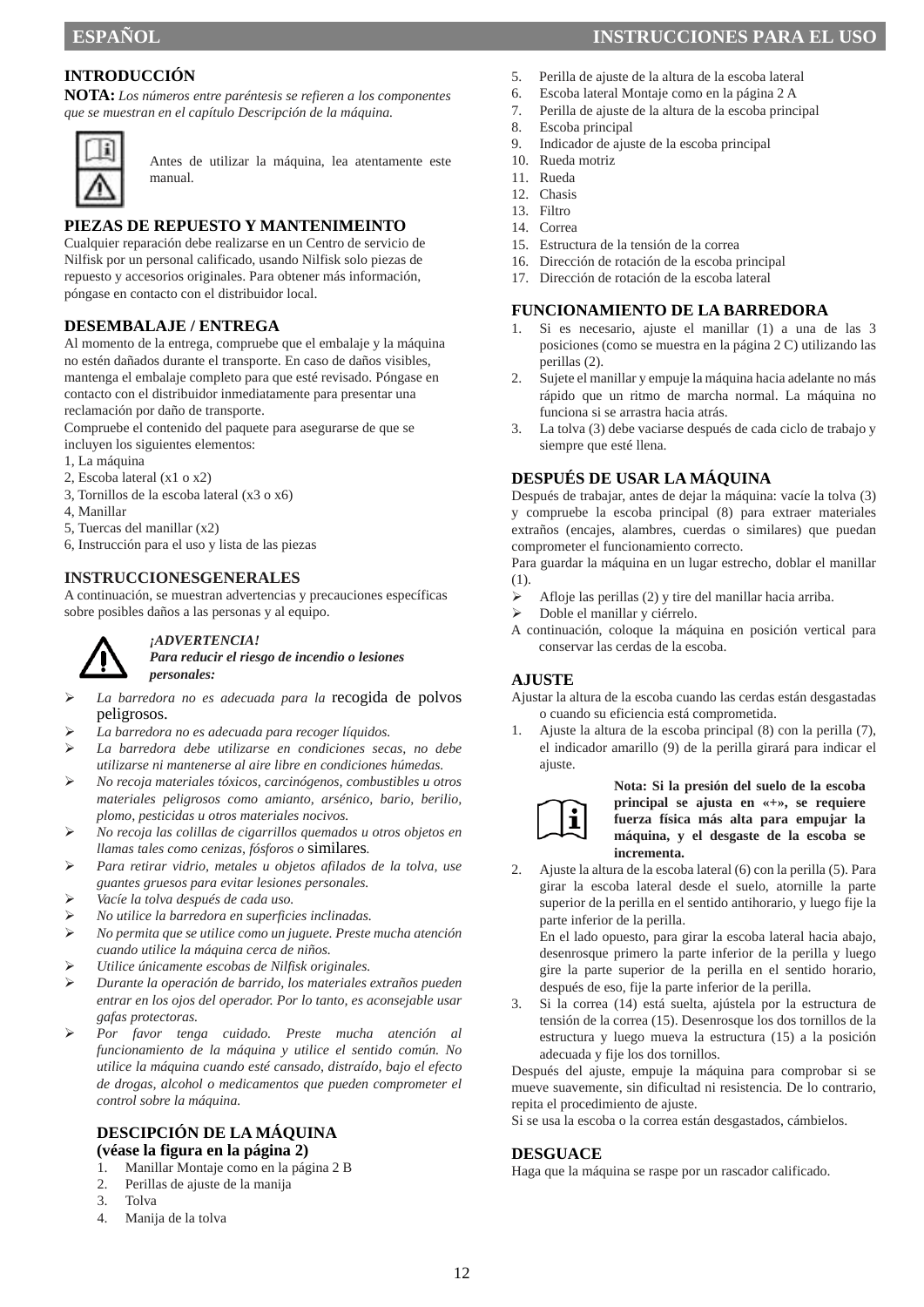## **INTRODUÇÃO**

**NOTA:** *Os números entre parênteses referem-se aos componentes mostrados no capítulo de Descrição da máquina.* 



Antes de operar a máquina, leia atentamente este manual.

#### **PEÇAS DE RECICLAGEM E MANUTENÇÃO**

Qualquer reparo deve ser realizado num Centro de Assistência Nilfisk autorizado por pessoal qualificado, utilizando apenas peças sobressalentes e acessórios originais da Nilfisk. Para mais informações, entre em contato com o revendedor local.

#### **DESEMPACOTAMENTO / ENTREGA**

Após a entrega, verifique se a embalagem e a máquina não foram danificadas durante o transporte. Em caso de danos visíveis, mantenha a embalagem para que possa ser verificada. Entre em contato com o revendedor imediatamente para registar uma reivindicação de danos durante o transporte.

Verifique o conteúdo da embalagem para garantir que os seguintes itens estão incluídos:

- 1, Máquina
- 2, escova lateral (x1 ou x2)
- 3, parafusos da escova lateral (x3 ou x6)
- 4, guiador
- 5, porcas do guiador (x2)
- 6, Instrução para uso e lista de peças

*pessoais:* 

#### **INSTRUÇÕES GERAIS**

Avisos específicos e precauções sobre potenciais danos às pessoas e à máquina são mostrados abaixo.



#### *AVISO! Para reduzir o risco de incêndio ou ferimentos*

*A vassoura não é adequada para a recolha de pós perigosos.* 

- *A vassoura não é adequada para recolher líquidos.*
- *A vassoura deve ser usadoá em condições secas, não deve ser usada ou mantida ao ar livre em condições húmidas.*
- *Não recolha materiais tóxicos, cancerígenos, combustíveis ou outros materiais perigosos, como amianto, arsênico, bário, berílio, chumbo, pesticidas ou outros materiais nocivos.*
- *Não recolha as pontas de cigarro queimadas ou outros objetos queimados, como cinzas, fósforos ou similares.*
- *Para remover vidro, metais ou objetos afiados da tremonha, use luvas grossas para evitar ferimentos pessoais.*
- *Esvazie a tremonha após cada uso.*
- *Não use a varredor em superfícies inclinadas.*
- *Não permita que seja usaao como um brinquedo. Preste muita atenção ao usar a máquina perto de crianças.*
- *Use apenas vassouras Nilfisk originais.*
- *Durante a operação da varredura, materiais estranhos podem entrar nos olhos do operador. É aconselhável o uso óculos de proteção.*
- *Por favor, fique atento. Preste muita atenção à operação da máquina e use o senso comum. Não use a máquina quando cansado, distraído, sob o efeito de drogas, álcool ou medicamentos que possam comprometer o controlo sobre a máquina.*

## **DESCRIÇÃO DA MÁQUINA**

#### **(Veja a figura na página 2)**

- 1. Montagem do guiador como exibido na página2 B
- 2. Botões de ajuste do guiador
- 3. Tremonha
- 4. Cabo da tremonha

## **PORTUGUÊS INSTRUÇÕES DE UTILIZAÇÃO**

- 5. Botão de ajuste da altura da escova lateral
- 6. Conjunto da escova lateral como exibido página2 A
- 7. Botão de ajuste da altura da escova principal
- 8. Escova principal
- 9. Indicador de ajuste da Escova Principal
- 10. Roda de direção
- 11. Caster
- 12. Chassis
- 13. Filtro
- 14. Cinto
- 15. Estrutura de tensão do cinto
- 16. Direção de rotação da escova principal
- 17. Direção de rotação da escova lateraldirection

#### **Operação da vassoura**

- 1. Se necessário, ajuste o guiador (1) para uma das 3 posições como exibido na página 2 C) usando os botões (2).
- 2. Segure o guiador e empurre a máquina para a frente, ao ritmo de uma caminhada normal. A máquina não funciona se for arrastada para trás.
- 3. A tremonha (3) deve ser esvaziada após cada ciclo de trabalho e sempre que estiver cheia.

#### **APÓS USAR A MÁQUINA**

Depois de trabalhar, antes deixar a máquina: esvazie a tremonha (3) e verifique a escova principal (8) para remover materiais estranhos (rendas, fios, cordas ou similares) que possam comprometer a operação correta.

Para armazenar a máquina em um local estreito, dobre o guiador (1).

- Solte os botões (2) e puxe o guiador para cima.
- > Dobre o guiador e tranque-o.

Em seguida, coloque a máquina na posição vertical para preservar as cerdas da escova.

#### **AJUSTE**

Ajuste a altura da escova quando as cerdas estão gastas ou quando a sua eficiência está comprometida d.

1. Ajuste a altura da escova principal (8) com o botão (7), o indicador amarelo (9) no botão girará para indicar o ajuste.



#### **Nota: Se a pressão terreste da escova principal for ajustada em "+", é necessária uma força física maior para empurrar a máquina e o desgaste da vassoura aumenta.**

2. Ajuste a altura da escova lateral (6) com o botão (5). Para girar a escova lateral para cima, aperte a parte superior do botão no sentido contrário ao dos ponteiros do relógio, depois fixe a parte inferior do botão.

Em oposição, para virar a escova lateral para baixo, desaperte primeiro a parte do botão e depois gire a parte superior do botão no sentido horário, depois disso, fixe a parte inferior do botão.

3. Se o cinto (14) estiver solto, ajuste-o pela estrutura de tensão da correia (15). Desaperte os dois parafusos da estrutura e, em seguida, mova a estrutura (15) para a posição apropriada e fixe os dois parafusos.

Após o ajuste, empurre a máquina para verificar se ela se move suavemente, sem dificuldade ou resistência. Caso contrário, repita o procedimento de ajuste.

Se as escovas ou o cinto estiverem gastos, substitua-os.

#### **DEMOLIÇÃO**

Peça a um sucateiro a demolição correta da máquina.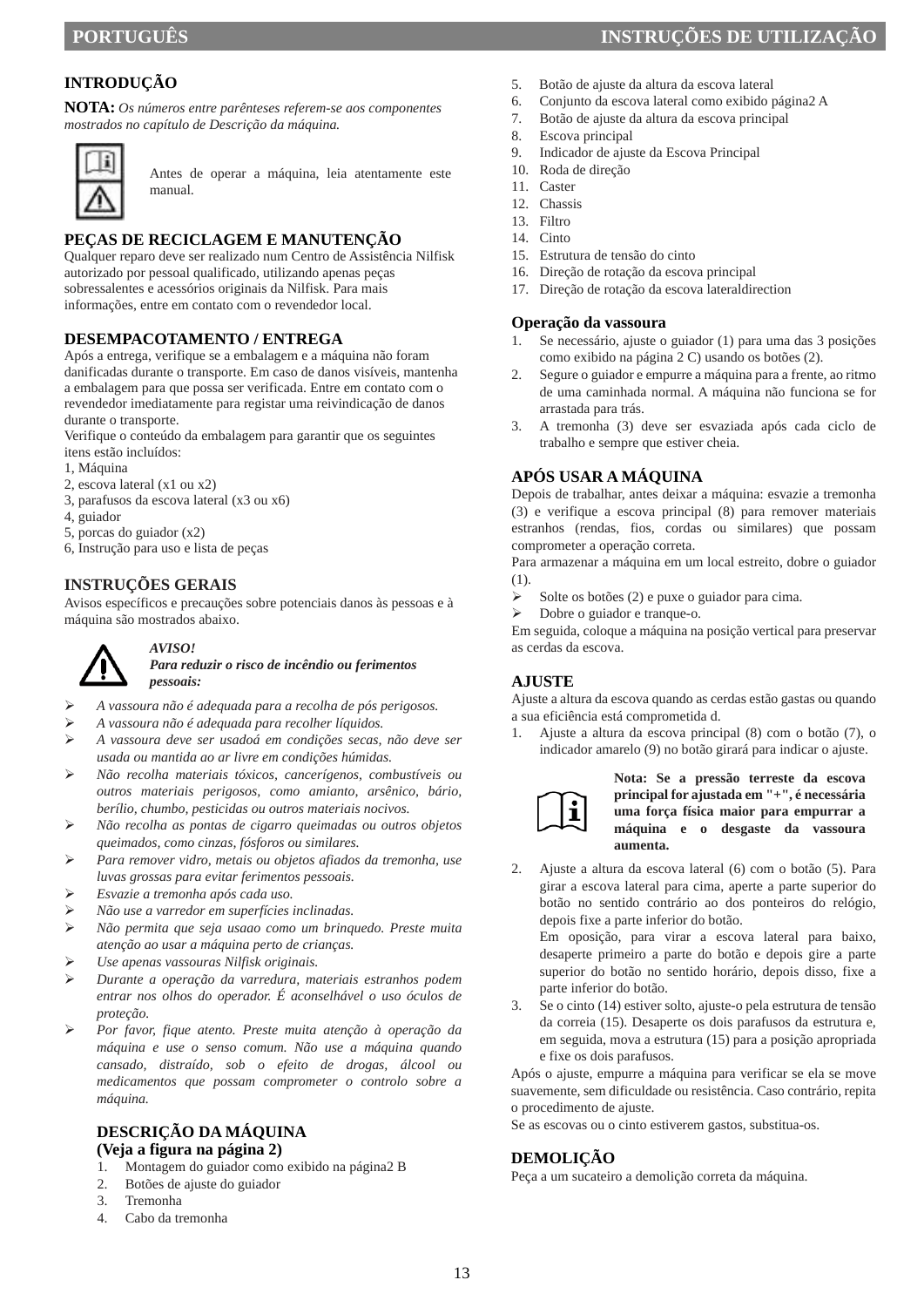## **ΕΙΣΑΓΩΓH**

**ΣΗΜΕΙΩΣΗ:** *Οι αριθμοί στις παρενθέσεις αναφέρονται στα εξαρτήματα που εμφανίζονται στο κεφάλαιο «Περιγραφή του μηχανήματος».* 



Πριν θέσετε σε λειτουργία το μηχάνημα, διαβάστε προσεκτικά αυτό το εγχειρίδιο.

## **ΑΝΤΑΛΛΑΚΤΙΚΑ ΚΑΙ ΣΥΝΤΗΡΗΣΗ**

Οποιαδήποτε επισκευή πρέπει να γίνεται σε εξουσιοδοτημένο κέντρο εξυπηρέτησης της Nilfisk , από εξειδικευμένο προσωπικό, με χρήση μόνο γνήσιων ανταλλακτικών και αξεσουάρ Nilfisk. Για περισσότερες πληροφορίες, απευθυνθείτε στον τοπικό σας αντιπρόσωπο.

## **ΑΠΟΣΥΣΚΕΥΑΣΙΑ / ΠΑΡΑΔΟΣΗ**

Κατά την παράδοση, βεβαιωθείτε ότι η συσκευασία και το μηχάνημα δεν έχουν υποστεί ζημιά κατά τη μεταφορά. Σε περίπτωση ορατών ζημιών, κρατήστε όλη τη συσκευασία για έλεγχο. Επικοινωνήστε αμέσως με τον έμπορο για να υποβάλετε αξίωση αποζημίωσης των εμπορευμάτων.

Ελέγξτε το περιεχόμενο της συσκευασίας για να βεβαιωθείτε ότι περιλαμβάνονται τα παρακάτω στοιχεία:

- 1. Μηχάνημα
- 2. Πλευρική σκούπα (x1 ή x2)
- 3. Βίδες πλευρικής σκούπας (x3 ή x6)
- 4. Λαβή
- 5. Παξιμάδια λαβής (x2)
- 6. Οδηγίες χρήσης και κατάλογος εξαρτημάτων

#### **ΓΕΝΙΚΕΣ ΟΔΗΓΙΕΣ**

Παρακάτω εμφανίζονται ειδικές προειδοποιήσεις και προφυλάξεις σχετικά με πιθανές ζημίες σε ανθρώπους και στο μηχάνημα.



## *ΠΡΟΕΙΔΟΠΟΙΗΣΗ!*

*Για να μειώσετε τον κίνδυνο πυρκαγιάς ή σωματικών τραυματισμών:* 

- *Αυτό το μηχάνημα δεν είναι κατάλληλο για τη συλλογή επικίνδυνης σκόνης.*
- *Η σκούπα δεν είναι κατάλληλη για τη συλλογή υγρών.*
- *Η σκούπα πρέπει να χρησιμοποιείται σε στεγνό περιβάλλον. Δεν πρέπει να χρησιμοποιείται ή να φυλάσσεται σε εξωτερικούς χώρους με υγρές συνθήκες.*
- *Δεν συλλέγουμε τοξικά, καρκινογόνα, εύφλεκτα υλικά ή άλλα επικίνδυνα υλικά όπως αμίαντο, αρσενικό, βάριο, βηρύλλιο, μόλυβδο, φυτοφάρμακα ή άλλα επιβλαβή υλικά.*
- *Δεν συλλέγουμε αποτσίγαρα που ακόμα καίνε ή άλλα καιόμενα αντικείμενα, όπως τέφρα, σπίρτα ή παρόμοια υλικά.*
- *Για να αφαιρέσετε γυαλί, μέταλλα ή αιχμηρά αντικείμενα από τη χοάνη, φορέστε χοντρά γάντια για την αποφυγή σωματικών τραυματισμών.*
- *Αδειάστε τη χοάνη μετά από κάθε χρήση.*
- *Μη χρησιμοποιείτε αυτό το μηχάνημα σε κεκλιμένες επιφάνειες.*
- *Μην αφήνετε να χρησιμοποιείται η συσκευή ως παιχνίδι. Δώστε ιδιαίτερη προσοχή όταν χρησιμοποιείτε το μηχάνημα κοντά σε παιδιά.*
- *Να χρησιμοποιείτε μόνο γνήσιες σκούπες Nilfisk.*
- *Κατά τη διάρκεια της λειτουργίας, ενδέχεται να εισχωρήσουν ξένα υλικά στα μάτια του χειριστή. Επομένως, καλό είναι να φοράτε προστατευτικά γυαλιά.*
- *Παρακαλούμε να είστε προσεκτικοί. Δώστειδιαίτερη προσοχή κατά τον χειρισμό του μηχανήματος και χρησιμοποιήστε κοινή λογική. Μη χρησιμοποιείτε το μηχάνημα όταν είστε κουρασμένοι, αφηρημένοι, υπό την επίδραση ναρκωτικών ουσιών, αλκοόλ ή φαρμάκων που ενδέχεται να θέσουν σε κίνδυνο τον έλεγχο πάνω στο μηχάνημα.*

# **ΠΕΡΙΓΡΑΦΗ ΤΟΥ ΜΗΧΑΝΗΜΑΤΟΣ (Βλέπε σχήμα στη Σελίδα 2)**

- 1. Λαβή Συναρμολόγηση όπως φαίνεται στη σελίδα 2 Β
- 2. Κουμπιά ρύθμισης χειρολαβής
- 3. Χοάνη
- 4. Λαβή χοάνης
- 5. Κουμπί ρύθμισης ύψους πλευρικής σκούπας
- **ΕΛΛΗΝΙΚΆ ΟΔΗΓΙΕΣ ΧΡΗΣΗΣ**
	- 6. Πλευρική σκούπα Συναρμολόγηση όπως φαίνεται στη σελίδα 2 Α
	- 7. Κουμπί ρύθμισης ύψους κύριας σκούπας
	- 8. Κύρια σκούπα<br>9. Δείκτης ούθιμα
	- 9. Δείκτης ρύθμισης κύριας σκούπας
	- 10. Τροχός κίνησης
	- 11. Ρόδα
	- 12. Πλαίσιο
	- 13. Φίλτρο
	- 14. Ιμάντας
	- 15. Μονάδα τάνυσης ιμάντα
	- 16. Κατεύθυνση περιστροφής κύριας σκούπας 17. Κατεύθυνση περιστροφής πλευρικής σκούπας

#### **ΧΕΙΡΙΣΜΟΣ ΣΚΟΥΠΑΣ**

- 1. Εάν είναι απαραίτητο, ρυθμίστε τη λαβή (1) σε μία από τις 3 θέσεις (που φαίνονται στη σελίδα 2 C), χρησιμοποιώντας τα κουμπιά (2).
- 2. Κρατήστε τη λαβή και ωθήστε το μηχάνημα προς τα εμπρός, με ταχύτητα το πολύ ίση μ' αυτή του κανονικού βαδίσματος. Το μηχάνημα δεν λειτουργεί αν συρθεί προς τα πίσω.
- 3. Η χοάνη (3) πρέπει να αδειάζει μετά από κάθε κύκλο εργασίας και όποτε είναι πλήρης.

#### **ΜΕΤΑΑΠΟ ΤΗ ΧΡΗΣΗ ΤΟΥ ΜΗΧΑΝΗΜΑΤΟΣ**

Μετά την εργασία και πριν αφήσετε το μηχάνημα: αδειάστε τη χοάνη (3) και ελέγξτε την κύρια σκούπα (8) για να αφαιρέσετε ξένα υλικά (δαντέλες, σύρματα, κορδόνια ή παρόμοια υλικά) τα οποία μπορεί να θέσουν σε κίνδυνο τη σωστή λειτουργία.

Για να αποθηκεύσετε το μηχάνημα σε στενό μέρος, διπλώστε τη λαβή (1).

- Ξεσφίξτε τα κουμπιά (2) και τραβήξτε τη λαβή προς τα πάνω.
- Διπλώστε προς τα κάτω τη λαβή και ασφαλίστε τη.

Στη συνέχεια, τοποθετήστε το μηχάνημα σε κατακόρυφη θέση, προκειμένου να διατηρήσετε τις τρίχες της σκούπας σε καλή κατάσταση.

#### **ΡΥΘΜΙΣΗ**

Ρυθμίστε το ύψος της σκούπας όταν οι τρίχες έχουν φθαρεί ή όταν η αποτελεσματικότητά τους έχει μειωθεί.

1. Ρυθμίστε το ύψος της κύριας σκούπας (8) με το κουμπί (7). Η κίτρινη ένδειξη (9) επί του κουμπιού περιστρέφεται για να δείχνει τη ρύθμιση.



**Σημείωση: Εάν η πίεση της κύριας σκούπας στο δάπεδο ρυθμιστεί πάνω από το «+», απαιτείται μεγαλύτερη σωματική δύναμη για να ωθήσει το μηχάνημα, και η φθορά της σκούπας αυξάνεται.**

2. Ρυθμίστε το ύψος της πλευρικής σκούπας (6) με το κουμπί (5). Για να ανυψώσετε την πλευρική σκούπα από το έδαφος, βιδώστε το πάνω μέρος του κουμπιού αριστερόστροφα και, μετά, στερεώστε το κάτω μέρος του κουμπιού.

Αντιθέτως, για να χαμηλώσετε την πλευρική σκούπα, ξεβιδώστε πρώτα το κάτω μέρος του κουμπιού και, στη συνέχεια, βιδώστε το πάνω μέρος του διακόπτη δεξιόστροφα και, μετά, στερεώστε το κάτω μέρος του διακόπτη.

3. Εάν ο ιμάντας (14) είναι χαλαρός, ρυθμίστε τη μονάδα τάνυσης του ιμάντα (15). Ξεβιδώστε τις δύο βίδες της μονάδας τάνυσης και, στη συνέχεια, μετακινήστε τη μονάδα τάνυσης (15) στην κατάλληλη θέση και στερεώστε τις δύο βίδες.

Μετά τη ρύθμιση, ωθήστε το μηχάνημα για να ελέγξετε αν κινείται ομαλά, χωρίς δυσκολία ή αντίσταση. Σε αντίθετη περίπτωση, επαναλάβετε τη διαδικασία ρύθμισης.

Αν οι σκούπες ή ο ιμάντας έχουν φθαρεί, αντικαταστήστε τα.

#### **ΑΠΟΣΥΡΣΗ**

Στείλτε το μηχάνημα για απόσυρση σε ειδικό κέντρο για απόσυρση χρησιμοποιημένων συσκευών.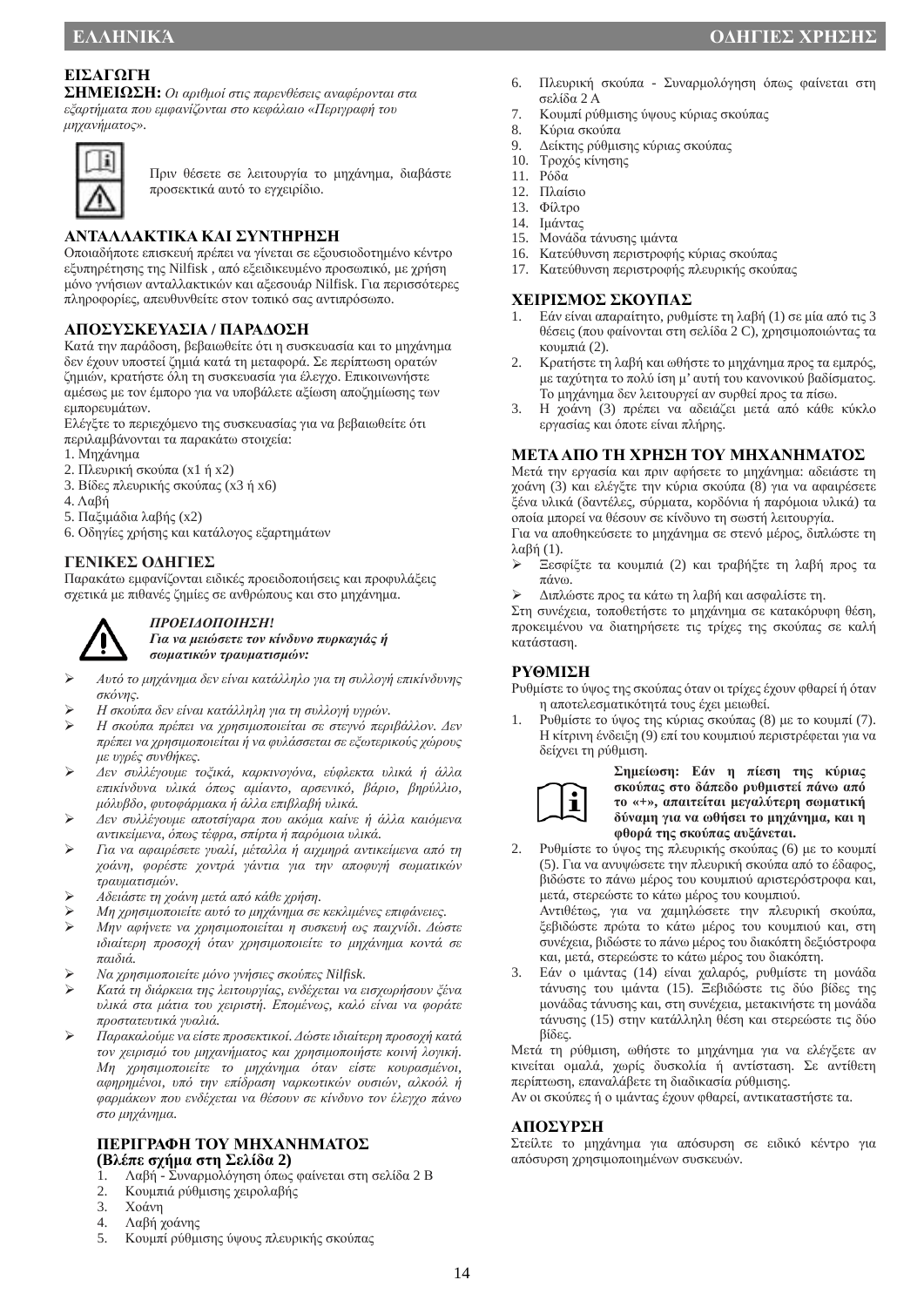## **GİRİŞ**

**NOT:** *Parantez içindeki rakamlar, Makine Tanımı bölümünde gösterilen bileşenlere karşılık gelir.* 



Makineyi çalıştırmadan önce, bu kılavuzu dikkatlice okuyun.

## **YEDEK PARÇALAR VE BAKIM**

Herhangi bir onarım yetkili bir Nilfisk Hizmet Merkezinde, kalifiye personel tarafından Nilfisk orijinal yedek parça ve aksesuarlar kullanılarak yapılmalıdır. Daha fazla bilgi için, lütfen yerel satıcınıza başvurun.

## **AMBALAJIN AÇILMASI/TESLİMAT**

Teslimat sonrasında, nakliye sırasında ambalajın ve makinenin hasar görüp görmediğini kontrol edin. Görünür hasar durumunda bütün ambalajı kontrol ettirmek için saklayın. Yük hasar talebinde bulunmak için derhal Bayiyle İRTİBATAgeçin.

Aşağıdaki öğelerin mevcut olduğundan emin olmak için paketin içeriğini kontrol edin:

- 1, Makine
- 2, Yan süpürge (x1 veya x2)
- 3, Yan süpürge vidaları (x3 veya x6)
- 4, Tutma kolu
- 5, Tutma kolu somunları (x2)
- 6, Kullanım talimatı ve Parça listesi

## **GENEL TALİMATLAR**

İnsanlara ve makineye yönelik olası hasarlara ilişkin özel uyarılar ve önlemler aşağıda gösterilmiştir.



## *UYARI!*

#### *Yangın veya kişisel yaralanma riskini azaltmak için:*

- *Süpürge, tehlikeli tozların toplanması için uygun değildir.*
- *Süpürge, sıvıları toplamak için uygun değildir.*
- *Süpürge kuru şartlarda kullanılmalıdır, açık havada veya ıslak koşullarda kullanılmamalıdır.*
- *Asbest, arsenik, baryum, berilyum, kurşun, zehirli veya diğer zararlı maddeler gibi toksik, kanserojen, yanıcı malzemeler veya diğer tehlikeli maddeleri çekmeyin.*
- *Yanan sigara izmaritleri veya kül, kibrit veya benzeri diğer yanan nesneleri çekmeyin.*
- *Hazneden cam, metal veya keskin nesneleri çıkarmak için, kişisel yaralanmaları önlemek için kalın eldivenler giyin.*
- *Her kullanımdan sonra hazneyi boşaltın.*
- *Süpürgeyi eğimli yüzeylerde kullanmayın.*
- *Oyuncak olarak kullanılmasına izin vermeyin. Makineyi çocukların yanında kullanırken dikkatli olun.*
- *Sadece orijinal Nilfisk süpürgelerini kullanın.*
- *Süpürge çalışması sırasında, yabancı maddeler kullanıcının gözüne bulaşabilir. Bu nedenle, koruyucu gözlük takmanız önerilir.*
- *Lütfen dikkatli olun. Makinenin çalışmasına dikkat edin ve sağduyu kullanın. Makineyi, makinenin kontrolünü tehlikeye atabilecek uyuşturucu, alkol veya ilaçların etkisi altında yorgun, kaygısız olduğunuzda kullanmayın.*

#### **MAKİNE AÇIKLAMASI (bkz. sayfa2'deki şekil)**

- 1. Tutma kolu Sayfa2 B'deki gibi montaj
- 2. Tutma kolu ayar düğmeleri
- 3. Hazne
- 4. Hazne tutacağı
- 5. Yan süpürge yüksekliği ayar düğmesi
- 6. Yan süpürge Sayfa2 A'daki gibi montaj
- 7. Ana süpürge yüksekliği ayar düğmesi
- 8. Ana süpürge
- 9. Ana süpürge ayar lambası
- 10. Motor dişlisi 11. Küçük tekerlek
- 12. Şasi
- 13. Filtre
- 14. Kemer
- 15. Kemer gerginlik yapısı
- 16. Ana süpürge dönüş yönü
- 17. Yan süpürge dönüş yönü

#### **SÜPÜRGENİN ÇALIŞMASI**

- 1. Gerekirse, tutma demirini (1) düğmeleri kullanarak 3 konumdan birine ayarlayın (sayfa2 C'de gösterilmektedir)  $(2).$
- 2. Tutma kolunu tutun ve makineyi normal bir yürüyüş hızından daha hızlı ileri itin. Makine geriye doğru sürükleniyorsa çalışmaz.
- 3. Hazne (3) her çalışma devrinden sonra ve her dolduğunda boşaltılmalıdır.

#### **MAKİNEYİ KULLANDIKTAN SONRA**

Çalıştıktan sonra, makineyi terk etmeden önce: Hazneyi boşaltın (3) ve düzgün çaışmaya zarar verebilecek yabancı maddeleri (dantel, tel, yay veya benzerleri) çıkarmak için ana süpürgeyi (8) kontrol edin.

Makineyi dar bir yerde saklamak için tutma kolunu (1).

- Düğmeleri (2) gevşetin ve tutma kolunu yukarı doğru çekin.
- Tutma kolunu aşağı katlayın ve kilitleyin.

Ardından, süpürge kıllarını korumak için makineyi dikey bir konuma yerleştirin.

## **UYUM**

Kıllar eskidiğinde veya verimliliği tehlikeye girdiğinde süpürge yüksekliğini ayarlayın.

1. Ana süpürgenin yüksekliğini (8) düğme (7) ile ayarlayın, ayarı göstermek için düğme üzerindeki sarı gösterge (9) dönecektir.



**Not: Ana süpürge zemin basıncı "+" üzerine ayarlanırsa, makineyi itmek için daha yüksek fiziksel kuvvet gerekir ve süpürge aşınması artar.**

2. Yan süpürgenin yüksekliğini (6) düğme (5) ile ayarlayın. Yan süpürgeyi yerden yukarı doğru çevirmek için, topuzun üst kısmını saatin ters yönünde vidalayın, ardından topuzun alt kısmını sabitleyin.

Tersine, yan süpürgeyi aşağıya çevirmek için önce düğmenin altındaki parçanın vidalarını sökün ve düğmenin üst kısmını saat yönünde çevirin, ardından düğmenin alt kısmını sabitleyin.

3. Kemer (14) gevşekse, kemer gerdirme yapısı (15) ile ayarlayın. Yapı üzerindeki iki vidayı sökün ve ardından yapıyı (15) uygun konuma getirin ve iki vidayı sabitleyin.

Ayarlamadan sonra, makinenin zorluk çekmeden veya direnç göstermeden sorunsuz bir şekilde hareket edip etmediğini kontrol etmek için makineyi itin. Aksi takdirde, ayarlama prosedürünü tekrarlayın.

Süpürgeler veya kayışlar aşınmışsa değiştirin.

#### **HURDAYA ATMA**

Makineyi nitelikli bir kazıyıcıyla hurdaya atın.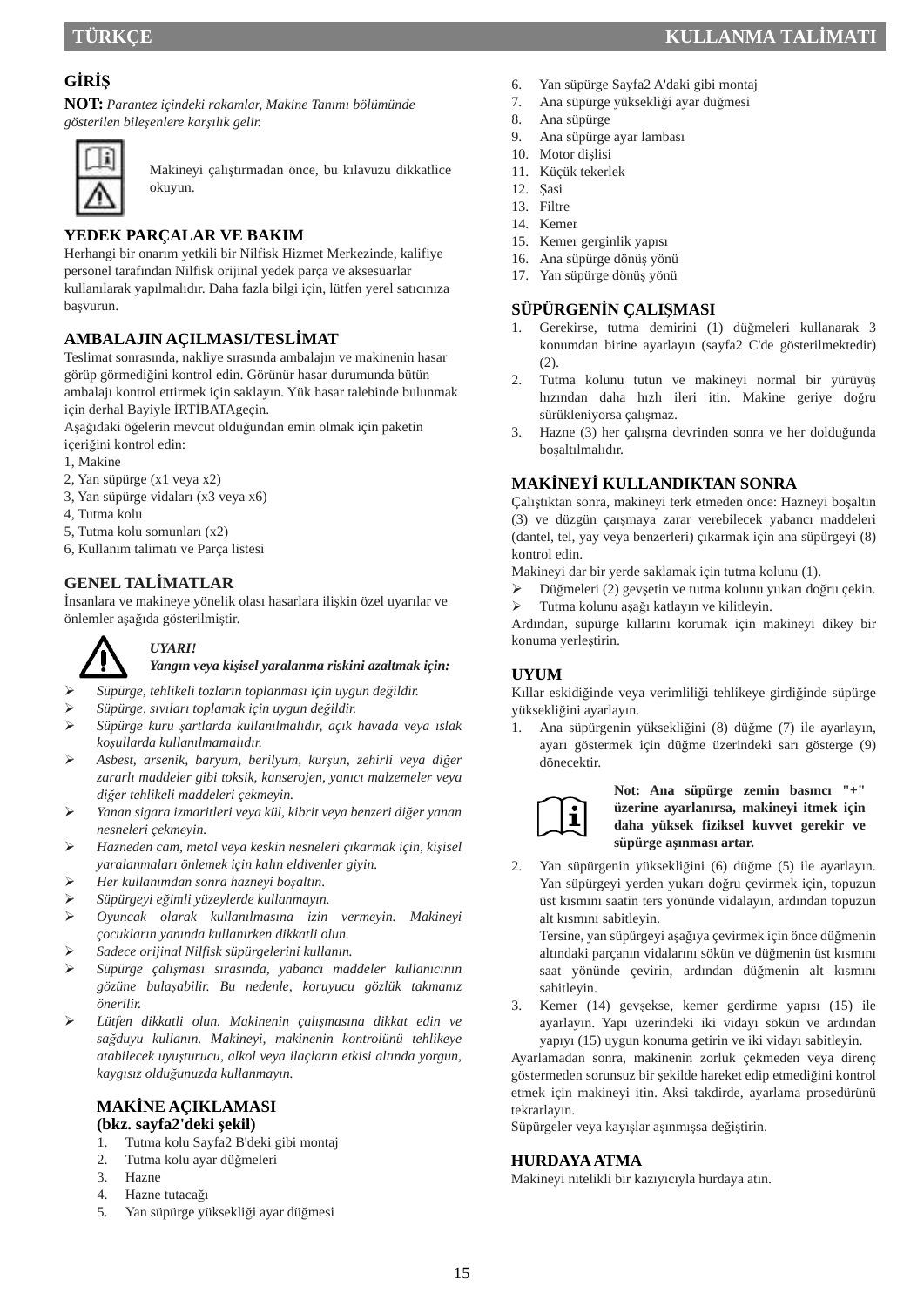## **UVOD**

**OPOMBA:** *Številke v oklepajih se nanašajo na komponente, prikazane v poglavju Opis naprave.* 



Preden rokujete s to napravo, previdno preberite ta priročnik.

## **REZERVNI DELI IN VZDRŽEVANJE**

Vsako popravilo mora biti izvedeno s strani pooblaščenega Nilfisk servisnega centra, uporabljajoč Nilfisk samo originalne rezervne dele in pripomočke. Za več informacij kontaktirajte lokalnega prodajalca.

#### **RAZPAKIRAVANJE/DOSTAVA**

Ob dostavi preverite, da pakiranje in naprava nista poškodovana med prevozom. V primeru vidnih poškodb, ohranite pakiranje celo zaradi pregleda. Takoj kontaktirajte prodajalca, da vloži zahtevek poškodbe tovora.

Preverite vsebino pakiranja in se prepričajte, da vsebuje naslednje:

- 1. Napravo
- 2. Stransko krtačo (x1 or x2)
- 3. Vijake stranske krtače (x3 or x6)
- 4. Krmilo
- 5. Matici krmila (x2)
- 6. Navodila za uporabo in seznam delov

#### **SPLOŠNA NAVODILA**

Specifična opozorila in previdnosti o možni škodi pri ljudeh in na napravi, so prikazana spodaj.

## *OPOZORILO!*

#### *Za zmanjšanje tveganja ognja ali osebnih poškodb:*

- *Pometač ni primeren zapobiranje nevarnih praškov.*
- *Pometač ni primeren za pobiranje tekočin.*
- *Pometač mora biti uporabljen v suhih pogojih, ne sme se ga uporabljati ali hraniti na prostem in v mokrih razmerah.*
- *Ne pobirajte strupenih, rakotvornih, vnetljivih materialov ali drugih nevarnih snovi, kot so azbest, arzen, barij, berilij, svinec, pesticid ali druge škodljive snovi.*
- *Ne pobirajte žgočih cigaretnih ogorčic ali drugih gorljivih predmetov, kot so pepel, vžigalice ali podobno.*
- *Za odstranjevanje stekla, kovin ali ostrih predmetov iz koša nosite debele rokavice, da preprečite telesne poškodbe.*
- *Po vsaki uporabi izpraznite koš.*
- *Ne uporabljajte pometača na strmih površinah.*
- *Ne dovolite, da se uporablja kot igrača. Bodite pozorni, ko uporabljate napravo v bližini otrok.*
- *Uporabite samo originalne Nilfisk krtače.*
- *Med operacijo pometanja lahko tuji materiali pridejo v oči upravljavca. Zato je priporočljivo nositi zaščitna očala.*
- *Prosimo, boditeprevidni. Bodite pozorni na delovanje naprave in uporabite zdrav razum. Naprave ne uporabljajte, kadar ste utrujeni, odsotni, pod vplivom zdravil, alkohola ali zdravil, ki lahko ogrozijo nadzor nad napravo.*

#### **OPIS NAPRAVE (Glej sliko na strani 2)**

- 1. Krmilo Sestavite kot prikazano na strani2 B
- 2. Gumbi za prilagoditev krmila
- 3. Koš
- 4. Krmilo koša
- 5. Gumb za prilagajanje višine stranske krtače
- 6. Stranska krtača Sestavite kot na strani2 A
- 7. Gumb za prilagajanje višine glavne krtače
- 8. Glavna krtača
- 9. Indikator prilagajanja glavne krtače
- 10. Pogonsko kolo
- 11. Kolešček
- 12. Šasija
- 13. Filter
- 14. Pas
- 15. Struktura nateza pasu
- 16. Smer vrtenja glavne krtače
- 17. Smer vrtenja stranske krtače

#### **DELOVANJE POMETAČA**

- 1. Po potrebi nastavite krmilo (1) v enega od treh položajev (prikazati kot stran2 C) s pomočjo gumbov (2).
- 2. Držite krmilo in ne potiskajte naprave naprej hitreje kot običajni korak. Naprava ne deluje, če jo vlečete vzvratno.
- 3. Koš (3) bi se naj izpraznil po vsakem delovnem ciklu in kadar je poln.

#### **PO UPORABI NAPRAVE**

Po končanem delu, preden zapustite napravo: izpraznite koš (3) in preverite glavno krtačo (8), da odstranite tujke (žice ali podobno), ki lahko ogrozijo pravilno delovanje.

Za shranjevanje naprave v ozkem prostoru, zložite krmilo (1).

- $\triangleright$  Razrahljajte gumbe (2) in potegnite krmilo navzgor.
- Spustite krmilo in ga zaklenite.

Nato postavite napravo v vertikalni položaj, da zavarujete ščetine krtače.

#### **PRILAGODITEV**

Prilagodite višino krtače, ko so ščetine obrabljene ali ko je njihova učinkovitost ogrožena.

1. Nastavite višino glavne krtače (8) s pomočjo gumba (7), rumeni indikator (9) na gumbu se zasuka in se prikaže nastavitev.



#### **Opomba: Če se talni pritisk glavne krtače nastavlja preko "+", je potrebna večja fizična moč za potiskanje naprave in obraba krtače se poveča.**

2. Nastavite višino stranske krtače (6) s pomočjo gumba (5). Če želite stransko krtačo obrniti navzgor od tal, privijte zgornji del gumba v nasprotni smeri urinega kazalca, nato pa pritrdite spodnji del gumba.

V nasprotni smeri, da stransko krtačo obrnete navzdol, najprej odvijte spodnji del gumba in nato obrnite zgornji del gumba v smeri urinega kazalca, nato pa pritrdite spodnji del gumba.

3. Če je pas (14) ohlapen, ga nastavite s konstrukcijo napetosti jermena (15). Odvijte dva vijaka na konstrukciji in nato premaknite konstrukcijo (15) v ustrezen položaj in pritrdite oba vijaka.

Po prilagoditvi potisnite napravo in preverite, ali se premika gladko, brez težav ali odpora. Sicer ponovite proceduro prilagoditve.

Če sta krtača ali pas izrabljena, ju zamenjajte.

#### **ODMET**

Napravo naj odvrže pooblaščena oseba.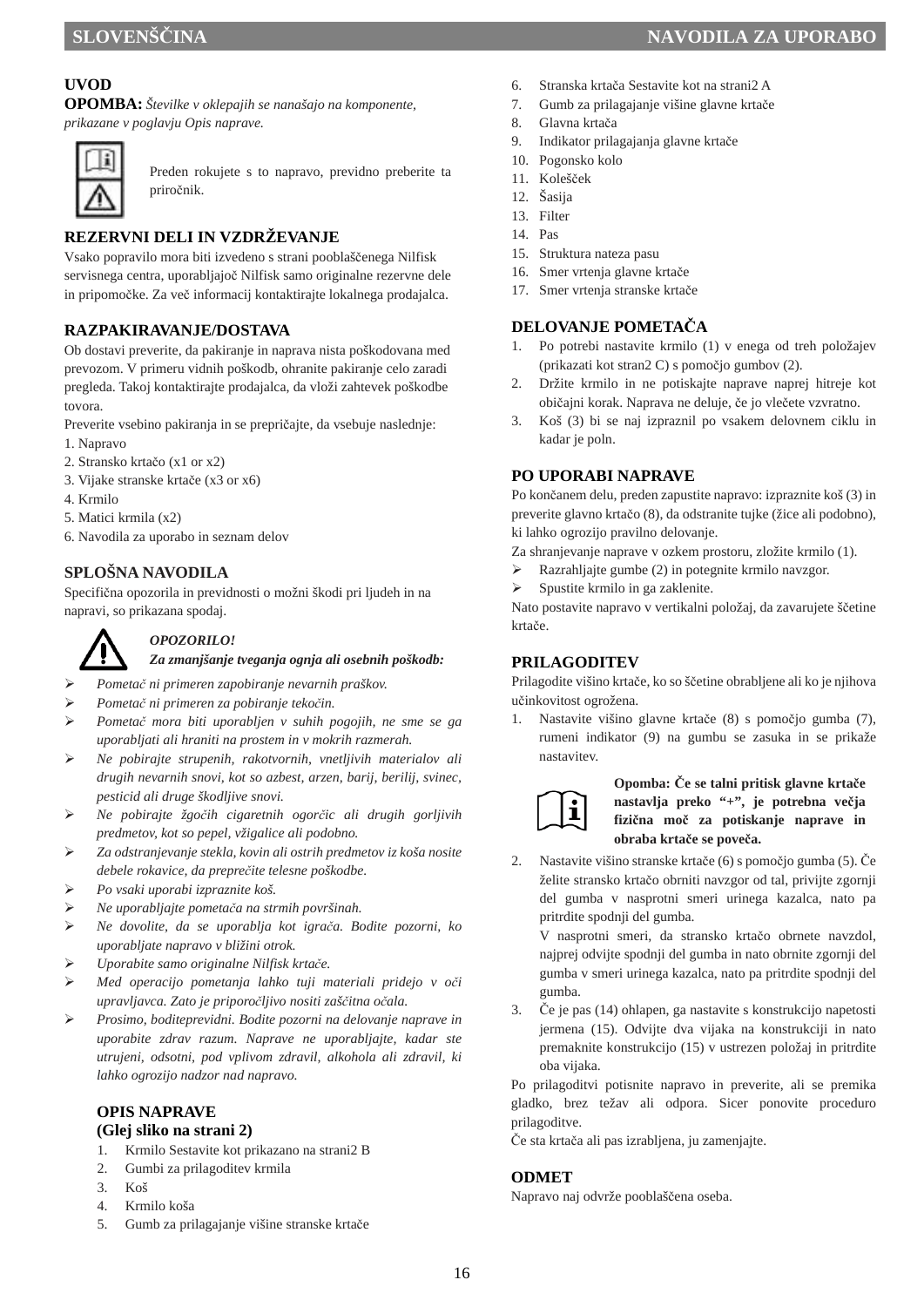## **ÚVOD**

**POZNÁMKA:** *Čísla v zátvorkách sa týkajú komponentov zobrazených v kapitole Popis prístroja.* 



Pred spustením prístroja si pozorne prečítajte túto príručku.

## **R NÁHRADNÉ DIELY A ÚDRŽBA**

Všetky opravy musí vykonať kvalifikovaný personál v autorizovanom servise Nilfisk, len s použitím originálnych náhradných dielov a príslušenstva Nilfisk. Ohľadom podrobnejších informácií kontaktujte svojho miestneho dodávateľa.

## **ROZBALENIE/DODÁVKA**

Pri dodaní skontrolujte, či sa obal a prístroj nepoškodili počas prevozu. V prípade viditeľného poškodenia nechajte skontrolovať celé balenie. Okamžite kontaktujte dodávateľa a podajte žiadosť o náhradu škody. Skontrolujte obsah balenia a uistite sa, že sa v ňom nachádzajú tieto položky:

- 1, Prístroj
- 2, Bočná metla (1x alebo 2x)
- 3, Skrutky na bočnú metlu (3x alebo 6x)
- 4, Rukoväť
- 5, Matice na rukoväť (2x)
- 6, Návod na používanie a Zoznam súčastí

## **VŠEOBECNÉ POKYNY**

Nižšie sú zobrazené zvláštne varovania a upozornenia ohľadom možných zranení ľudí a škôd na prístroji.



#### *VAROVANIE!*

*Aby ste znížili riziko požiaru alebo poranenia:* 

- *Zametač nie je vhodný na zber nebezpečného prachu.*
- *Zametač nie je vhodný na zber tekutín.*
- *Zametač sa musí používať v suchých podmienkach, nesmie sa používať alebo držať vonku vo vlhku.*
- *Nezbierajte toxické, karcinogénne, horľavé materiály ani iné nebezpečné materiály, ako azbest, arzén, bárium, berýlium, olovo, pesticídy alebo iné škodlivé materiály.*
- *Nezbierajte horiace cigaretové špaky ani iné horiace predmety, ako popol, zápalky a podobne.*
- *Na odstránenie skla, kovových a ostrých predmetov zo zásobníka používajte hrubé rukavice, aby ste predišli poraneniam.*
- *Zásobník po každom použití vyprázdnite.*
- *Nepoužívajte zametač na šikmých povrchoch.*
- *Nedovoľte ho používať ako hračku. Buďte opatrní, keď prístroj používate v blízkosti detí.*
- *Používajte len originálne metly Nilfisk.*
- *Počas chodu zametača sa môžu do očí obsluhujúcej osoby dostať cudzie materiály. Preto sa odporúča nosiť ochranné okuliare.*
- *Buďte opatrní. Venujte veľkú pozornosť chodu prístroja a používajte zdravý rozum. Nepoužívajte prístroj, keď ste unavení, nesústredení, pod vplyvom drog, alkoholu alebo liekov, ktoré môžu ovplyvniť kontrolu prístroja..*

#### **POPIS PRÍSTROJA (pozri obr. na strane 2)**

- 1. Rukoväť Montáž ako na strane 2 B
- 2. Nastavovacie gombíky rukoväte
- 3. Zásobník
- 4. Rukoväť zásobníka
- 5. Nastavovací gombík výšky bočnej metly
- 6. Bočná metla Montáž ako na strane 2 A
- 7. Nastavovací gombík výšky hlavnej metly
- 8. Hlavná metla
- 9. Kontrolka nastavenia hlavnej metly
- 10. Hnacie koleso
- 11. Koliesko
- 12. Podvozok
- 13. Filter
- 14. Remeň
- 15. Napínacia štruktúra remeňa
- 16. Smer rotácie hlavnej metly 17. Smer rotácie bočnej metly
- **CHOD ZAMETAČA**
- 1. Ak je to potrebné, nastavte rukoväť (1) do jednej z troch polôh (ako na strane 2 C) pomocou gombíkov (2).
- 2. Držte rukoväť a tlačte prístroj vpred rýchlosťou bežnej chôdze. Prístroj nepracuje, ak ho ťaháte dozadu.
- 3. Zásobník (3) je potrebné vyprázdniť po každom pracovnom cykle a vždy, keď je plný.

## **PO POUŽÍVANÍ PRÍSTROJA**

Po práci, pred odložením prístroja: vyprázdnite zásobník (3) a skontrolujte hlavnú metlu (8) kvôli odstráneniu cudzích materiálov (pásky, drôty, struny a pod.), ktoré môžu mať vplyv na správny chod.

Na uskladnenie prístroja v úzkom priestore zložte rukoväť (1).

- Uvoľnite gombíky (2) a potiahnite rukoväť smerom hore.
- Skopte rukoväť dole a uzamknite ju.

Potom uložte prístroj vo vertikálnej polohe, aby ste šetrili štetiny.

#### **NASTAVENIE**

Nastavte výšku metly, keď sú štetiny opotrebované alebo keď je ich výkon oslabený.

1. Nastavte výšku hlavnej metly (8) pomocou gombíka (7), žltá kontrolka (9) na gombíku sa bude točiť pre naznačenie nastavenia.



**Poznámka: Ak je tlak hlavnej metly na zem nastavený nad "+", na tlačenie prístroja je potrebná väčšia sila a je zvýšené opotrebovanie metly.**

2. Nastavte výšku bočnej metly (6) pomocou gombíka (5). Ak chcete otočiť bočnú metlu hore z podlahy, otočte hornú časť gombíka proti smeru hodinových ručičiek a potom zafixujte dolnú časť gombíka.

Naopak, pre otočenie bočnej metly dole najprv odskrutkujte dolnú časť gombíka a potom otočte hornú časť gombíka v smere hodinových ručičiek, za tým zafixujte dolnú časť gombíka.

3. Ak je remeň (14) uvoľnený, nastavte ho pomocou napínacej štruktúry remeňa (15). Odskrutkujte dve skrutky na štruktúre a potom posuňte štruktúru (15) do vhodnej polohy a zatiahnite dve skrutky.

Po nastavení potlačte prístroj a skontrolujte, či sa pohybuje hladko, bez námahy alebo odporu. V opačnom prípade zopakujte postup nastavenia.

Ak sú metly alebo remeň opotrebované, vymeňte ich.

## **LIKVIDÁCIA**

Prístroj nechajte zlikvidovať odborníkmi na likvidáciu.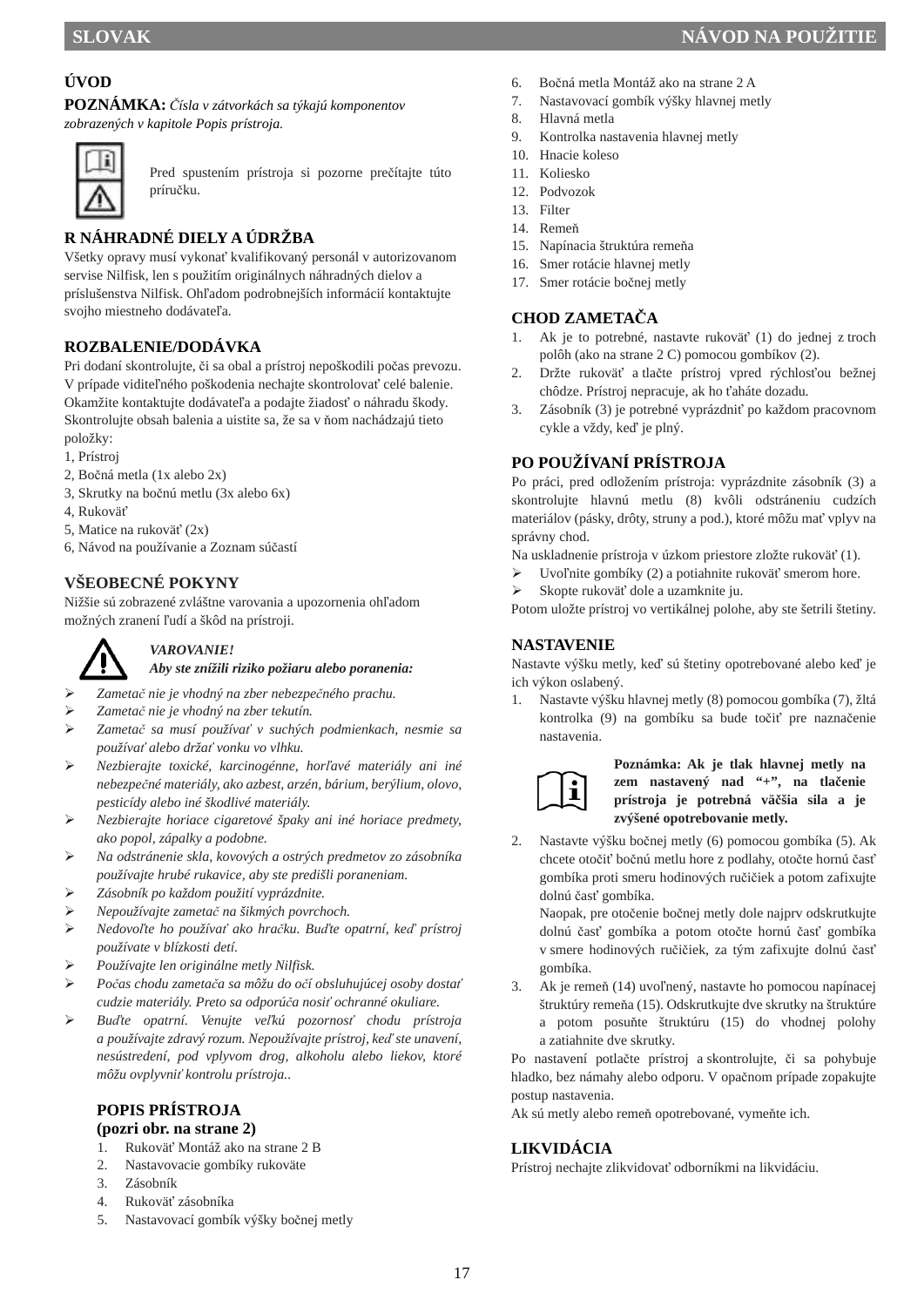## **ÚVOD**

**POZNÁMKA:** *Čísla v závorkách se vztahují k součástem uvedeným v kapitole Popis přístroje.* 



Před použitím zařízení si pečlivě přečtěte tuto příručku.

## **NÁHRADNÍ DÍLY A ÚDRŽBA**

Veškeré opravy musí provádět kvalifikovaný personál autorizovaný servisním střediskem Nilfisk a s použitím pouze originálních náhradních dílů a příslušenství Nilfisk. Pro podrobnosti se obraťte na místního prodejce.

## **VYBALENÍ/DODÁVKA**

Po dodání zkontrolujte, zda během přepravy nedošlo k poškození balení a zařízení. V případě viditelného poškození si ponechte celé balení pro kontrolu. Ihned se obraťte na prodejce se stížností na poškození nákladu.

Zkontrolujte, zda je v dodaném balení následující:

- 1, Zařízení
- 2, Boční koště (x1 nebo x2)
- 3, Šrouby bočních košťat (x3 nebo x6)
- 4, Řídítka
- 5, Matice řídítek (x2)
- 6, Pokyny pro použití a seznam součástí

## **VŠEOBECNÉ POKYNY**

Níže jsou uvedena zvláštní varování a upozornění informující o případných poškozeních týkajících se osob a zařízení.



## *VAROVÁNÍ!*

*Chcete-li snížit riziko požáru nebo zranění osob:* 

- *Toto zařízení není vhodné pro sběr nebezpečných prášků.*
- *Zametací stroj není vhodný pro sběr tekutin.*
- *Zametací stroj musí být používán v suchých podmínkách, nesmí být používán ani ponecháván venku ve vlhku.*
- *Nesbírejte toxické, karcinogenní, hořlavé materiály či jiné nebezpečné látky, jako je azbest, arsen, baryum, beryllium, olovo, pesticidy nebo jiné škodlivé látky.*
- *Nesbírejte hořící nedopalky cigaret či jiné hořící předměty, jako je popel, zápalky a podobně.*
- *Pro odstranění skla, kovů či ostrých předmětů z násypky používejte silné rukavice, aby nedošlo ke zranění.*
- *Po každém použití násypku vyprázdněte.*
- *Nepoužívejte zametací stroj na nakloněném povrchu.*
- *Nepoužívejte zařízení jako hračku. Při používání v blízkosti dětí buďte opatrní.*
- *Používejte pouze originální košťata Nilfisk.*
- *Během zametání se do očí pracovníka obsluhy mohou dostat cizí materiály. Proto doporučujeme nosit ochranné rukavice.*
- *Buďte prosím opatrní. Během provozu zařízení dávejte pozor a používejte zdravý rozum. Nepoužívejte zařízení, pokud jste unaveni, roztržití, pod vlivem drog, alkoholu či léků, které mohou narušit kontrolu nad zařízením.*

#### **POPIS ZAŘÍZENÍ (viz obrázek na straně 2)**

- 1. Řídítka Montáž na straně 2 B
- 2. Regulační matice rukojeti
- 3. Násypka
- 4. Rukojeť násypky
- 5. Regulační knoflík pro úpravu výšky bočních košťat
- 6. Boční kartáč Montáž na straně 2 A
- 7. Regulační knoflík pro úpravu výšky hlavního koštěte
- 8. Hlavní koště
- 9. Seřizovací indikátor hlavního koštěte
- 10. Kolo pohonu
- 11. Kolečko
- 12. Podvozek
- 13. Filtr
- 14. Řemen
- 15. Napínač řemene
- 16. Směr otáčení hlavního kartáče 17. Směr otáčení bočního kartáče

#### **PROVOZ ZAMETACÍHO STROJE**

- 1. V případě potřeby upravte řídítka (1) na jednu ze 3 pozic (jak je zobrazeno na straně2 C) pomocí tlačítek (2).
- 2. Uchopte řídítka a zatlačte na zařízení směrem vpřed ne rychleji, než je běžné tempo chůze. Zařízení nefunguje, pokud je taženo pozpátku.
- 3. Násypku (3) byste měli vyprázdnit po každém pracovním cyklu a kdykoli je plná.

## **PO POUŽITÍ ZAŘÍZENÍ**

Po práci před opuštěním zařízením: vyprázdněte násypku (3) a zkontrolujte hlavní koště (8) a odstraňte cizí materiály (tkaničky, dráty, provázky a podobně), které mohou ohrozit správnou funkci zařízení.

- Pro uložení zařízení v úzkém prostoru složte řídítka (1).
- Uvolněte tlačítka (2) a zatáhněte za řídítka směrem nahoru.
- Složte řídítka a zajistěte je.

Poté zařízení uložte do vertikální polohy pro zachování štětin koštěte.

## **ÚPRAVA**

Upravte výšku kartáče, kdykoli jsou štětiny opotřebené nebo když je narušena jejich účinnost.

1. Upravte výšku hlavního koštěte (8) pomocí tlačítka (7), žlutý indikátor (9) na tlačítku se otočí pro označení úpravy



**Poznámka: Pokud je tlak ve styku koštěte s podlahou nastaven nad "+", k tlačení zařízení je třeba větší fyzické síly a dochází tak k většímu opotřebení koštěte.**

2. Upravte výšku bočního koštěte (6) pomocí tlačítka (5). Chcete-li koště obrátit nahoru směrem od podlahy, otočte horní částí tlačítka proti směru hodinových ručiček a poté upravte spodní část tlačítka.

Chcete-li naopak koště obrátit dolů, nejdřív odšroubujte spodní část tlačítka a poté otočte horní částí tlačítka ve směru hodinových ručiček, potom upravte spodní části tlačítka.

3. Je-li řemen (14) uvolněný, upravte jej pomocí napínače řemene (15). Odšroubujte dva šrouby na napínači a poté posuňte napínač (15) do vhodné pozice a zajistěte ho dvěma šrouby.

Po úpravě zatlačte na zařízení a zkontrolujte, zda se pohybuje plynule bez obtíží či odporu. V opačném případě opakujte postup úprav.

Jsou-li košťata či řemen opotřebené, vyměňte je.

#### **LIKVIDACE**

Zařízení nechte zlikvidovat kvalifikovaným likvidačním orgánem.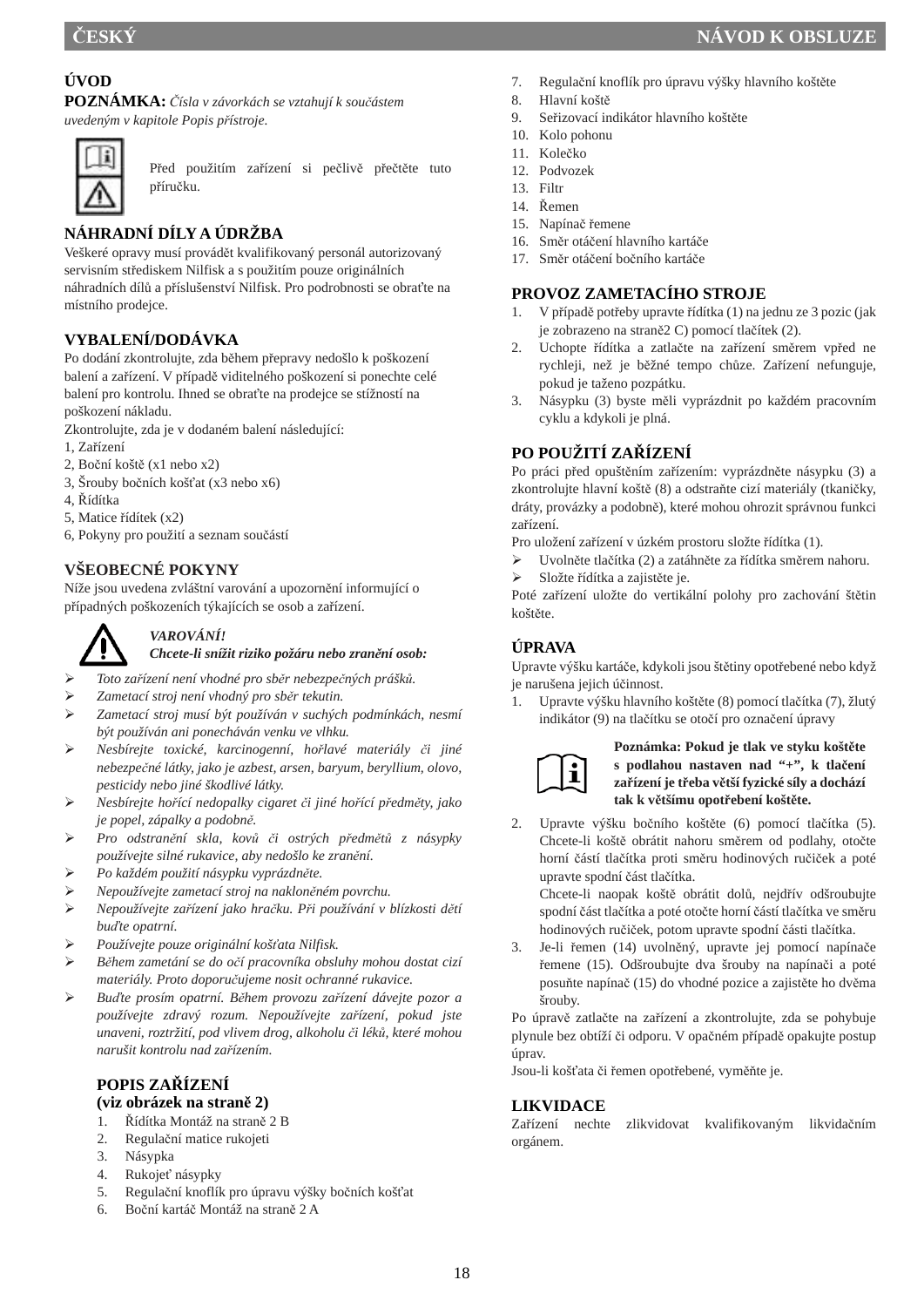#### **WPROWADZENIE**

**UWAGA:** *Liczby w nawiasach odpowiadają elementom pokazanym w rozdziale Opis urządzenia.* 



Przed przystąpieniem do eksploatacji urządzenia, dokładnie przeczytaj niniejszą instrukcję.

#### **CZĘŚCI ZAMIENNE I KONSERWACJA**

Naprawy może wykonywać wyłącznie wykwalifikowany personel w autoryzowanym centrum serwisowym Nilfisk, przy użyciu oryginalnych części zamiennych i akcesoriów Nilfisk. Więcej informacji można uzyskać u lokalnego przedstawiciela.

#### **ODPAKOWANIE/DOSTAWA**

Po dotarciu urządzenia na miejsce, sprawdź czy opakowanie lub urządzenie nie uległy uszkodzeniu w czasie transportu. W przypadku stwierdzenia widocznych uszkodzeń, zachowaj całość wraz z opakowaniem do kontroli. Natychmiast skontaktuj się z przedstawicielem w celu wypełnienia formularza uszkodzenia w transporcie.

Sprawdź czy opakowanie zawiera:

- 1, Urządzenie
- 2, Szczotki boczne (x 1 lub x2)
- 3, Śruby do szczotek bocznych (x 3 lub x6)
- 4, Kierownicę
- 5, Nakrętki kierownicy (x2)
- 6, Instrukcję użytkowania i listę części

#### **OGÓLNE WYTYCZNE**

Poniżej przedstawiono specyficzne ostrzeżenia informujące o możliwości doznania uszczerbku na zdrowiu lub uszkodzenia urządzenia.



#### *OSTRZEŻENIE!*

*Aby zmniejszyć ryzyko pożaru lub obrażeń ciała, pamiętaj że:* 

- *Zamiatarka nie nadaje się do zbierania niebezpiecznych pyłów.*
- *Zamiatarka nie nadaje się do zbierania niebezpiecznych cieczy.*
- *Zamiatarkę należy stosować w suchych warunkach; nie wolno jej stosować ani przechowywać na zewnątrz budynku, w warunkach wilgoci.*
- *Nie zbieraj materiałów trujących, rakotwórczych, palnych ani innych materiałów niebezpiecznych, takich jak azbest, arsen, bar, beryl, ołów, pestycydy i inne materiały szkodliwe.*
- *Nie zbieraj palących się papierosów ani innych palących się przedmiotów, takich jak popiół, zapałki, itp.*
- *Do usunięcia szkła, metali lub ostrych przedmiotów z kosza stosuj rękawice chroniące przez urazami.*
- *Opróżniaj kosz po każdym użyciu.*
- *Nie używaj zamiatarki na pochyłych powierzchniach.*
- *Nie pozwalaj na traktowanie urządzenia jak zabawki. Zachowaj szczególną ostrożność, kiedy używasz urządzenia w pobliżu dzieci. Stosuj tylko oryginalne szczotki Nilfisk.*
- 
- *W trakcie eksploatacji zamiatarki, do oczu operatora mogą się dostać ciała obce. Dlatego zaleca się noszenie okularów ochronnych.*
- *Zachowaj ostrożność. Skupiaj się na obsłudze urządzenia i zachowaj zdrowy rozsądek. Nie obsługuj urządzenia w stanie zmęczenia, rozkojarzenia, pod wpływem narkotyków, alkoholu lub leków, które mają wpływ na utrzymanie kontroli nad urządzeniem.*

#### **OPIS URZĄDZENIA (zob. rysunek na stronie 2)**

- 1. Kierownica Rysunek złożeniowy na stronie 2 B
- 2. Pokrętła regulacji kierownicy
- $3$  Kosz
- 4. Uchwyt kosza
- 5. Pokrętło regulacji wysokości szczotki bocznej
- 6. Szczotka boczna Rysunek złożeniowy na stronie 2 A
- 7. Pokrętło regulacji wysokości szczotki głównej
- 8. Szczotka główna
- 9. Wskaźnik regulacji szczotki głównej
- 10. Koło napędowe
- 11. Kółko samonastawne
- 12. Podwozie
- 13. Filtr
- 14. Pas
- 15. Konstrukcja napinania pasa
- 16. Kierunek obrotów szczotki głównej
- 17. Kierunek obrotów szczotki bocznej

#### **OBSŁUGA ZAMIATARKI**

- 1. W razie potrzeby, ustaw kierownicę (1) w jednym z 3 położeń (pokazanych na stronie 2 C), przy pomocy pokręteł  $(2)$
- 2. Trzymaj kierownicę i pchaj urządzenie do przodu, nie szybciej niż w normalnym tempie chodzenia. Urządzenie nie działa, kiedy ciągnie się je do tyłu.
- 3. Kosz (3) trzeba opróżniać po każdym cyklu pracy oraz gdy jest pełny.

#### **NA ZAKOŃCZENIE PRACY**

Po zakończeniu pracy, przed pozostawieniem urządzenia: opróżnij kosz (3) i sprawdź czy ze szczotki głównej nie trzeba usunąć (8) obcych ciał (sznurówek, drutów, sznurków itp.), które mogłyby uniemożliwić prawidłową pracę urządzenia.

Do przechowania w wąskim miejscu, poskładaj kierownicę (1).

- Poluzuj pokrętła (2) i pociągnij kierownicę do góry.
- Pociągnij kierownicę w dół i zablokuj.

Następnie ustaw urządzenie w pozycji pionowej, by chronić szczecinę szczotek.

#### **REGULACJA**

Reguluj wysokość szczotek, kiedy szczecina się zużyje lub kiedy pogorszy się ich wydajność.

1. Reguluj wysokość szczotki głównej (8) pokrętłem (7); obracający się żółty wskaźnik (9) na tym pokrętle wskazuje na regulację.



**Uwaga: Jeśli nacisk szczotki głównej na podłoże ustawi się powyżej "+", to do pchania urządzenia będzie potrzebny większy wysiłek fizyczny i zwiększy się zużycie szczotek.**

- 2. Reguluj wysokość szczotki bocznej (6) pokrętłem (5). Aby podnieść szczotkę boczną nad podłożem, kręć górną częścią pokrętła w lewo, po czym zablokuj dolną część pokrętła. Przeciwnie, by opuścić szczotkę boczną na podłoże, najpierw odkręć dolną część pokrętła, potem kręć górną częścią pokrętła w prawo, a następnie zablokuj dolną część pokrętła.
- 3. Jeśli pas (14) stanie się luźny, to wyreguluj jego naprężenie konstrukcją do napinania (15). Wykręć obydwie śruby tej konstrukcji i przemieść ją (15) na odpowiednią pozycję, a następnie zamocuj śrubami.

Po wykonaniu regulacji, pchnij urządzenie, by sprawdzić czy płynnie się przesuwa (bez żadnych trudności i oporu). Jeśli nie, to powtórz regulację.

Zużyte szczotki lub pas trzeba wymienić.

#### **UTYLIZACJA**

Zleć utylizację specjalistycznej firmie.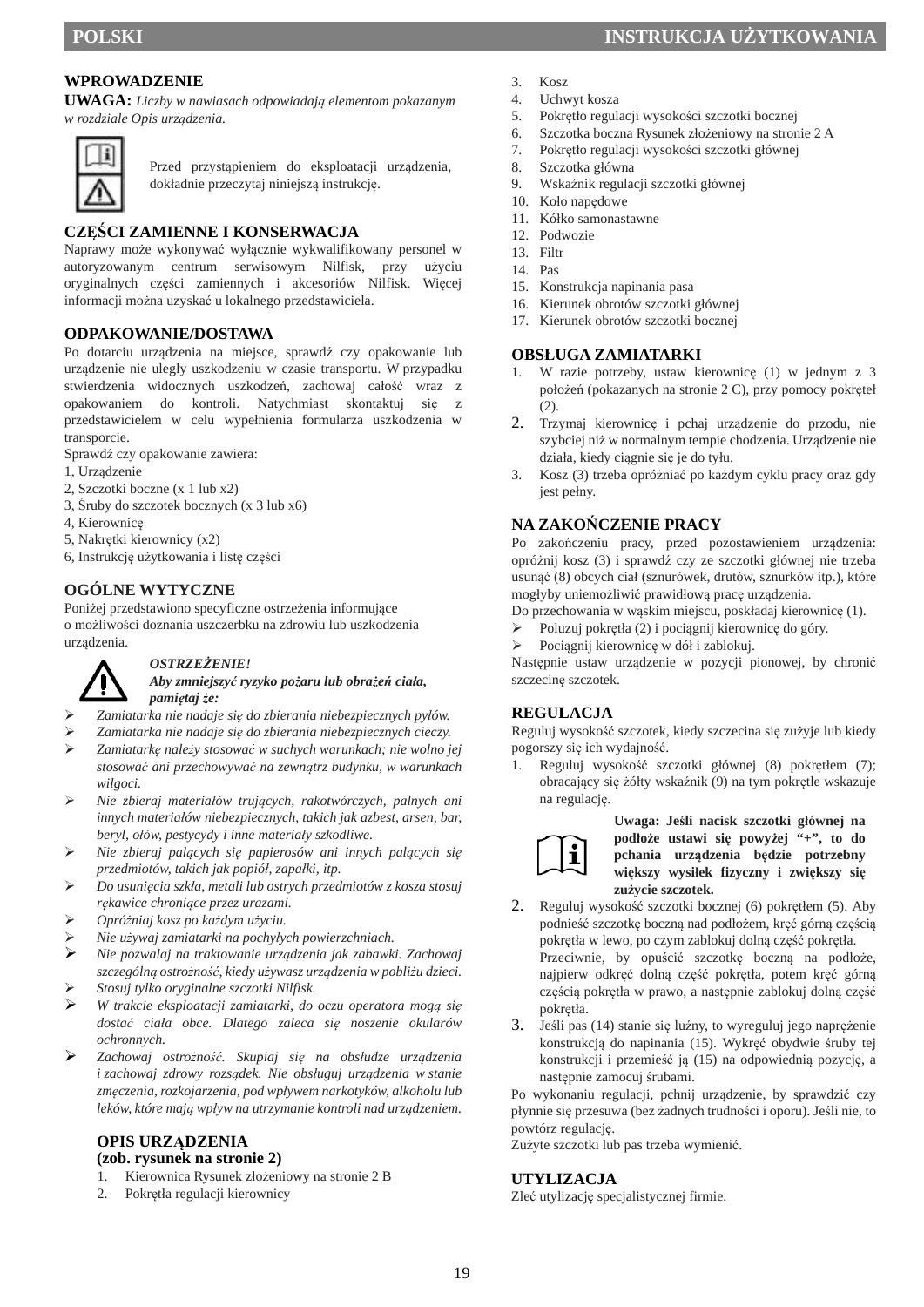**MEGJEGYZÉS:** *A zárójelben szereplő számok a Berendezés leírása fejezetben található komponensekre vonatkoznak.* 



A gép üzemeltetése előtt figyelmesen olvassa el ezt a kézikönyvet.

## **PÓTALKATRÉSZEK ÉS KARBANTARTÁS**

Bármilyen javítást erre felhatalmazott Nilfisk Szervizközpontban kell végeznie egy szakképzett személynek, eredeti Nilfisk pótalkatrészeket és tartozékokat használva. További információkért lépjen kapcsolatba a helyi forgalmazóval.

## **KICSOMAGOLÁS/KÉZBESÍTÉS**

Kézbesítés után ellenőrizze, hogy a csomagolás és a gép nem sérült-e meg szállítás közben. Látható sérülések esetén tartsa meg a csomagolást ellenőrzés céljából. Azonnal lépjen kapcsolatba a

Forgalmazóval és jelentse a sérülést.

Ellenőrizze a csomagolás tartalmát, hogy megvannak-e az alábbi elemek:

- 1, Gép
- 2, Oldalsó kefe (x1 vagy x2)
- 3, Oldalsó kefe csavarjai (x3 vagy x6)
- 4, Fogantyú
- 5, Fogantyú anyák (x2)
- 6, Használati utasítás és Alkatrészlista

## **ÁLTALÁNOS UTASÍTÁSOK**

A potenciális személyi sérülésekkel és a gép sérülésével kapcsolatos figyelmeztetések és felhívások lentebb olvashatók.



*FIGYELEM!* 

#### *A tűz vagy személyi sérülések kockázatának csökkentése érdekében:*

*A seprő nem alkalmas veszélyes porok összegyűjtésére.* 

- *A seprő nem alkalmas folyadékok összegyűjtésére.*
- *A seprőt száraz környezetben kell használni, nem használható vagy tárolható kültéren nedves környezetben.*
- *Ne gyűjtsön vele mérgező, rákkeltő, robbanékony anyagokat vagy egyéb veszélyes anyagokat, pl. azbeszt, arzén, bárium, berílium, ólom, rovarirtók vagy más káros anyagok.*
- *Ne gyűjtsön égő cigaretta csikkeket vagy más égő tárgyakat, pl. hamu, gyufa vagy hasonlók.*
- *A személyi sérülések elkerülése érdekében az üveg, fém vagy éles tárgyak eltávolításához a tartályból viseljen vastag kesztyűt.*
- *Minden használat után ürítse ki a tartályt.*
- *Ne használja a seprőt lejtőkön.*
- *Ne hagyja, hogy játékként használják azt. Legyen különösen óvatos, amikor a gépet gyermekek közelében használja.*
- *Csak eredeti Nilfisk seprőket használjon.*
- *A seprő üzemeltetése során idegen anyagok kerülhetnek a kezelő szemébe. Ezért ajánlott a védőszemüveg viselése.*
- *Legyen figyelmes. Figyeljen a gép használatára, és használja a józan észt. Ne használja a gépet, ha fáradt, figyelmetlen, ha drog, alkohol vagy gyógyszer befolyása alatt van, ami hatással lehet a gépirányítási képességére.*

#### **BERENDEZÉS LEÍRÁSA (lásd: ábra a 2. oldalon)**

- 1. Fogantyú Összeszerelése a 2. oldalon (B)
- 2. Fogantyú beállító gombok
- 3. Tartály
- 4. Tartály fogantyú
- 5. Oldalsó kefe magasság beállító gomb
- **MAGYAR HASZNÁLATI UTASÍTÁSOK** 
	- 6. Oldalsó kefe Összeszerelése a 2. oldalon (A)
	- 7. Fő kefe magasság beállító gomb
	- 8. Fő kefe
	- 9. Fő kefe beállítás jelző
	- 10. Vezető kerék
	- 11. Görgő
	- 12. Alváz 13. Szűrő
	- 14. Szíj
	-
	- 15. Szíjfeszítő szerkezet
	- 16. Oldalsó kefe forgási iránya
	- 17. Fő kefe forgási iránya

#### **A SEPRŐ MŰKÖDTETÉSE**

- 1. Ha szükséges, állítsa be a fogantyút (1) a 3 pozíció egyikébe (lásd: 2. oldal, C) a gombok (2) segítségével.
- 2. Fogja a fogantyút és tolja a gépet előre, de nem gyorsabban, mint a normál gyaloglási sebesség. A gép nem működik hátrafelé húzva.
- 3. A tartályt (3) ürítse ki minden munkaciklus után és mindig, amikor megtelt.

## **A GÉP HASZNÁLATA UTÁN**

Munka után és a gép elhagyása előtt: ürítse ki a tartályt (3), ellenőrizze a fő kefét (8) és távolítsa el az idegen anyagokat (fűzők, kábelek, drótok stb.), amelyek hatással lehetnek a helyes működtetésre.

Szűk helyen történő tárolás esetén hajtsa be a berendezés fogantyúját (1).

- Lazítsa ki a gombokat (2) és húzza fel a fogantyút.
- Hajtsa le a fogantyút és rögzítse.

Ezt követően helyezze a gépet függőleges helyzetbe, hogy a kefe sörtéi ne sérüljenek.

## **BEÁLLÍTÁS**

Állítsa be a kefe magasságát, ha a sörték elhasználódtak, vagy ha azok hatékonysága csökkent.

1. Állítsa be a fő kefe (8) magasságát a gomb (7) segítségével, a gomb sárga jelzője (9) forogni fog, ezzel mutatva a beállítást.



#### **Megjegyzés: Ha a fő kefe padlónyomását a "+" jelzés fölé állítja, nagyobb fizikai erő szükséges a gép tolásához, és a kefe gyorsabban elhasználódik.**

2. Állítsa be az oldalsó kefe (6) magasságát a gomb (5) segítségével. Az oldalsó kefe elfordításához a padlóról fordítsa el a gomb felső részét balra, majd rögzítse a gomb alsó részét.

Ezzel ellentétesen, az oldalsó kefe lefordításához előbb csavarozza ki a gomb alsó részét és fordítsa el a gomb felső részét jobbra, majd rögzítse a gomb alsó részét.

3. Ha a szíj (14) kilazult, állítsa be a szíjfeszítő szerkezettel (15). Csavarozza ki a szerkezet két csavarját, majd helyezze a szerkezetet (15) a megfelelő pozícióba és rögzítse a két csavart.

A beállítást követően tolja előre a gépet és ellenőrizze, hogy simán, nehézség vagy ellenállás nélkül mozog-e. Ellenkező esetben ismételje meg a beállítási eljárást.

Ha a kefék vagy a szíj elhasználódtak, cserélje ki őket.

## **MEGSEMMISÍTÉS**

A berendezés megsemmisítését szakképzett személyre bízza.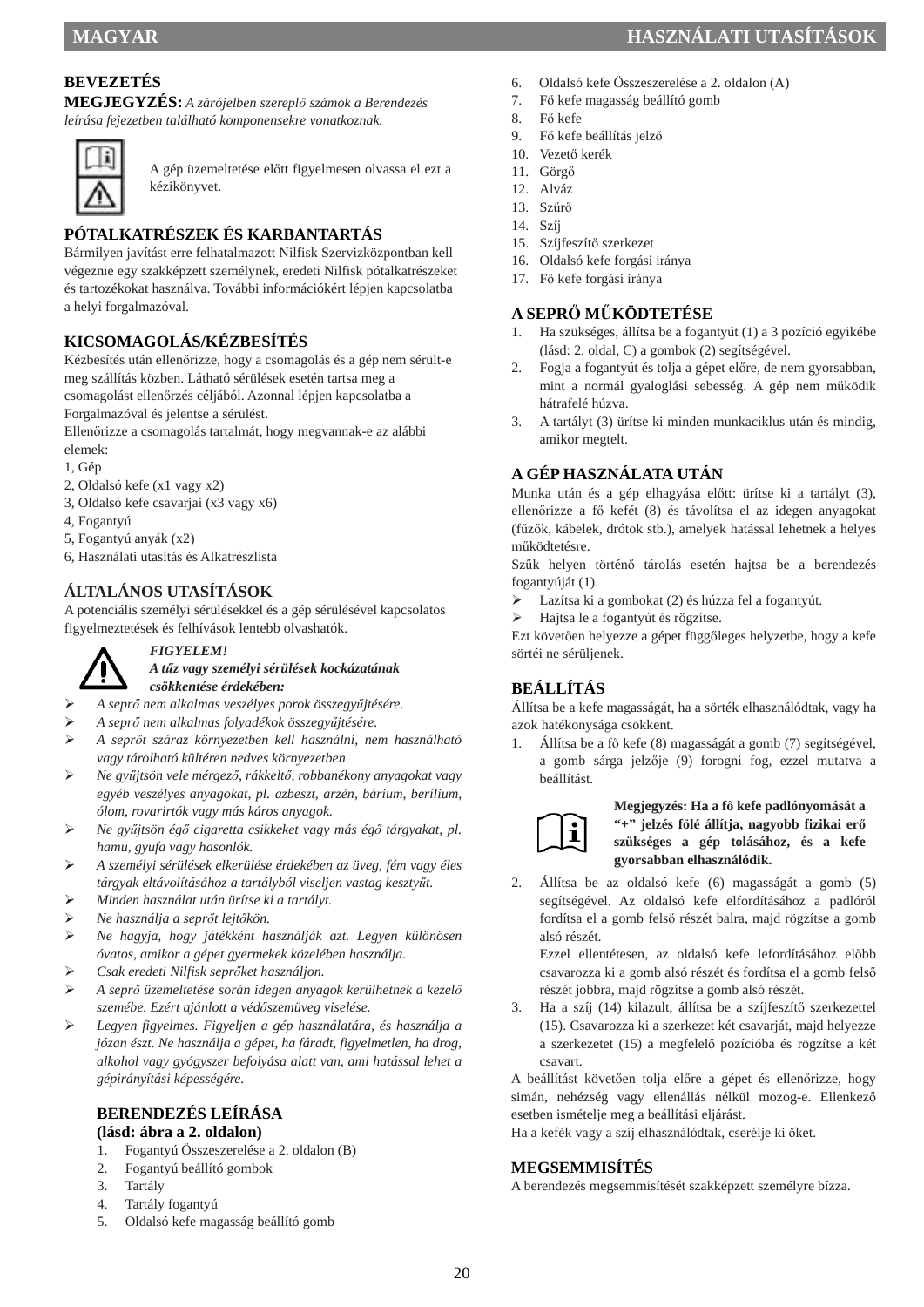## **INTRODUCERE**

**NOTĂ:** *Numerele din paranteze se referă la componenentele indicate în capitolul Descrierea mașinii.* 



Înainte de a utiliza mașina, citiți cu atenție acest manual.

## **PIESE DE SCHIMB ȘI ÎNTREȚINERE**

Orice reparație trebuie efectuată la un centru autorizat de service Nilfisk de către personal calificat, numai cu piese de schimb și accesorii originale Nilfisk. Pentru mai multe informații, vă rugăm să contactați distribuitorul local.

#### **DESPACHETARE/LIVRARE**

La livrare, verificați dacă ambalajul și mașina nu sunt deteriorate în timpul transportului. În cazul deteriorărilor vizibile, păstrați întregul ambalaj pentru a-l verifica. Contactați dealerul imediat pentru a depune o pretenție de despăgubire ca urmare a transportării. Verificați conținutul pachetului pentru a vă asigura că sunt incluse următoarele articole:

- 1, Mașina
- 2, Brațul lateral (x1 sau x2)
- 3, Șuruburile brațului lateral (x3 sau x6)
- 4, Ghidon
- 5, Piulițele ghidonului (x2)
- 6, Instrucțiuni de utilizare și lista de piese

*AVERTIZARE!* 

#### **INSTRUCȚIUNI GENERALE**

Avertizări și avertismente specifice cu privire la eventualele daune aduse persoanelor și mașinii sunt prezentate mai jos.



#### *Pentru a reduce riscul de incendiu sau vătămări corporale:*

- *Mașina de măturat nu este potrivită pentru colectarea pulberilor periculoase.*
- *Mașina de măturat nu este potrivită pentru a colecta lichide.*
- *Mașina de măturat trebuie să fie utilizată în condiții uscate, nu trebuie folosită sau ținută în aer liber în condiții umede.*
- *Nu colectați substanțe toxice, cancerigene, combustibile sau alte materiale periculoase, cum ar fi azbestul, arsenul, bariul, beriliul, plumbul, pesticidele sau alte substanțe nocive.*
- *Nu colectați mucuri de țigară sau alte obiecte arzătoare cum ar fi cenușă, chibrituri sau altele similare.*
- *Pentru a îndepărta sticla, metalele sau obiectele ascuțite din rezervor, purtați mănuși groase pentru a preveni vătămările corporale.*
- *Goliți rezervorul după fiecare utilizare.*
- *Nu folosiți mașina de măturat pe suprafețe înclinate.*
- *Nu permiteți utilizarea ca jucărie. Acordați o atenție deosebită atunci când utilizați mașina în apropierea copiilor.*
- *Utilizați doar mături originale Nilfisk.*
- *În timpul operațiunii de măturat, materiale străine pot intra în ochii operatorului. De aceea, este recomandabil să purtați ochelari de protecție.*
- *Fiți vigilenți. Acordați o atenție deosebită funcționării mașinii și folosiți bunul simț. Nu utilizați mașina când sunteți obosit, lipsit de grijă, sub efectul drogurilor, alcoolului sau medicamentelor care pot compromite controlul asupra mașinii.*

#### **DESCRIEREA MAȘINII (a se vedea figura de la pagina2)**

- 1. Ghidon Asamblați conform paginii2 B
- 2. Butoane de reglare a ghidonului
- 3. Rezervor
- 4. Mânerul rezervorului
- 5. Buton de reglare a înălțimii măturii laterale

## **ROMÂNĂ INSTRUCŢIUNI DE UTILIZARE**

- 6. Mătură laterală Asamblați conform paginii2A
- 7. Buton de reglare a înălțimii măturii principale
- 8. Mătură principală
- 9. Indicator de reglare a măturii principale
- 10. Roată de acționare
- 11. Unghi de fugă
- 12. Șasiu
- 13. Filtru
- 14. Curea
- 15. Structura curelii de tensiune
- 16. Direcția de rotație a măturii principale
- 17. Direcția de rotație a măturii laterale

#### **OPERAREA MAȘINII DE MĂTURAT**

- 1. Dacă este necesar, reglați ghidonul (1) în una dintre cele 3 poziții (afișați la pagina2 C) folosind butoanele (2).
- 2. Țineți ghidonul și împingeți mașina în față cu o viteză normală de mers. Mașina nu funcționează dacă este târâtă înapoi.
- 3. Rezervorul (3) trebuie golit după fiecare ciclu de lucru și ori de câte ori acesta este plin.

#### **DUPĂ UTILIZAREA MAȘINII**

După operare, înainte de a lăsa mașina: goliți rezervorul (3) și verificați mătura principală (8) pentru a îndepărta materiale străine (dantelă, sârmă, șnururi sau altele similare) care pot compromite funcționarea corectă.

Pentru a depozita mașina într-un loc îngust, împingeți ghidonul (1).

- $\triangleright$  Slăbiti butoanele (2) și trageți ghidonul în sus.
- $\triangleright$  Îndoiți ghidonul și blocați-l.

Apoi, așezați mașina într-o poziție verticală pentru a păstra perii maturii.

#### **REGLARE**

Reglați înălțimea măturii atunci când perii sunt uzați sau când eficiența lor este compromisă.

1. Reglați înălțimea măturii principale (8) cu butonul (7), indicatorul galben (9) de pe buton se va roti pentru a indica reglarea.



**Notă: În cazul în care presiunea la sol a măturii principale este reglată peste**  $, +$ " **este necesară o forță fizică mai mare pentru a împinge mașina, iar uzura măturii este mărită.**

2. Reglați înălțimea măturii laterale (6) cu butonul (5). Pentru a întoarce matura laterală de la sol, înșurubați partea superioară a butonului în sens contrar acelor de ceasornic, apoi fixați partea inferioară a butonului.

În partea opusă, pentru a întoarce mătura laterală, deșurubați mai întâi partea inferioară a butonului și apoi rotiți partea superioară a butonului în sensul acelor de ceasornic, după care fixați partea inferioară a butonului.

3. Dacă cureaua (14) este slăbită, reglați-o prin structura curelii de tensiune (15). Deșurubați cele două șuruburi ale structurii, apoi deplasați structura (15) în poziția corespunzătoare și fixați cele două șuruburi.

După reglare, împingeți mașina pentru a verifica dacă se mișcă ușor, fără dificultate sau rezistență. În caz contrar, repetați procedura de reglare.

Dacă măturele sau cureaua sunt uzate, înlocuiți-le.

#### **ARUNCARE**

Aruncați mașina cu ajutorului unei persoane calificate în acest domeniu.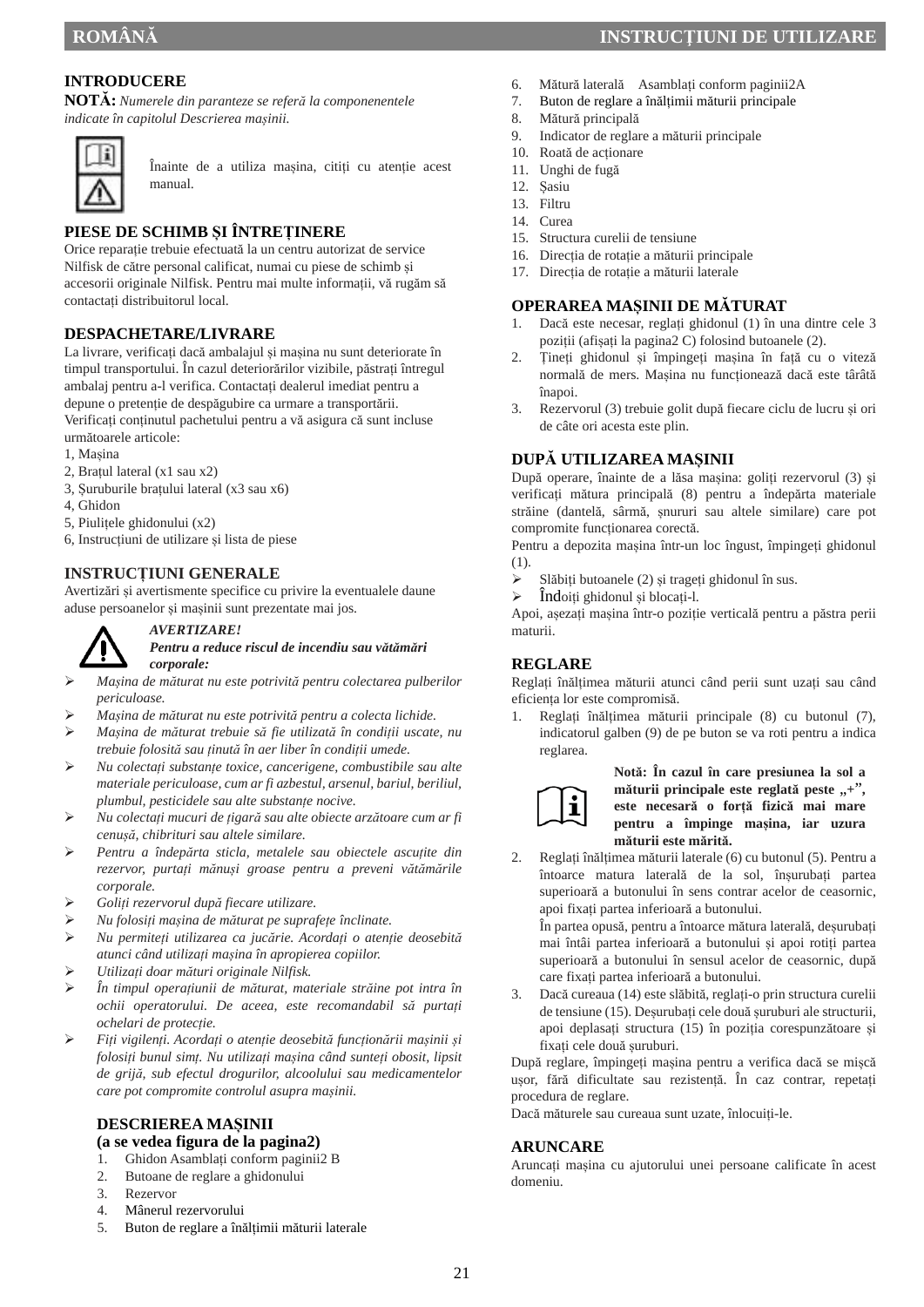## **ВЪВЕДЕНИЕ**

**БЕЛЕЖКА:** *Номерата в скоби се отнасят до компонентите, показани в глава Описание на машината.* 



Преди да започнете да работите с машината, внимателно прочетете това ръководство.

## **РЕЗЕРВНИ ЧАСТИ И ПОДДРЪЖКА**

Всякакъв вид ремонти трябва да бъдат извършени в оторизиран сервизен център на Nilfisk от квалифициран персонал, като се използват само оригинални аксесоари и резервни части на Nilfisk. За повече информация, моля, свържете се с местния дилър.

#### **РАЗОПАКОВАНЕ / ДОСТАВКА**

При доставката проверете дали опаковката и машината не са се повредили по време на транспортирането. В случай на видими повреди, пазете цялата опаковка, така че тя да бъде проверена. Свържете се незабавно с дилъра, за да подадете заявка за повреди по превоза.

Проверете съдържанието на опаковката, за да сте сигурни, че са включени следните елементи:

- 1, Машина
- 2, Странична метла (x1 или x2)
- 3, Винтове на страничната метла (x3 или x6)
- 4, Кормило
- 5, Гайки на кормилото (x2)
- 6, Инструкция за употреба и списък с части

#### **ОБЩИ ИНСТРУКЦИИ**

По-долу са показани специфични предупреждения и предпазни мерки за потенциални повреди на машината и наранявания на хората.



#### *За да намалите риска от пожар или физически наранявания:*

- *Машината за почистване не е подходяща за* събиране на опасни прахове.
- *Машината за почистване не е подходяща за събиране на течности.*
- *Машината за почистване трябва да се използва на сухо, не трябва да се използва или да се съхранява на открито или в условия на висока влажност.*
- *Не събирайте токсични, канцерогенни, горими вещества или други опасни материали като азбест, арсен, барий, берилий, олово, пестициди или други вредни вещества.*
- *Не събирайте изгарящи цигари или други горящи предмети като пепел, кибритени клечки или* подобни.
- *За да премахнете стъкло, метали или остри предмети от контейнера, носете дебели ръкавици, за да предотвратите наранявания.*
- *Изпразнете контейнера след всяка употреба.*
- *Не използвайте машината за почистване върху наклонени повърхности.*
- *Не позволявайте да се използва като играчка. Обърнете внимание, когато използвате машината в близост до деца.*
- *Използвайте само оригинални четки на Nilfisk.*
- *По време на работа на машината има опасност от попадане не чужди тела могат в очите на оператора. Поради това е препоръчително да носите защитни очила.*
- *Бъдете внимателни. Обърнете внимание на работата на уреда и използвайте здравия разум. Не използвайте уреда, когато сте уморени, разсеяни, под въздействието на наркотици, алкохол или лекарства, които могат да компрометират контрола върху уреда.*

# **ОПИСАНИЕ НА УРЕДА (вижте фигурата на стр. 2)**

- 1. Кормило Монтаж на стр. 2 В<br>2. Лостове за регулиране на лръ
- 2. Лостове за регулиране на дръжката
- 3. Контейнер<br>4 Лръжка на
- 4. Дръжка на контейнера
- 5. Лост за регулиране височината на страничната метла
- 6. Странична метла Монтаж на стр. 2 A
- 7. Лост за регулиране височината на основната метла
- Основна метла
- 9. Индикатор за регулиране на основната метла
- 10. Задвижващо колело
- 11. Колело
- 12. Шаси
- 13. Филтър
- 14. Ремък
- 15. Конструкция на обтягане на ремъка
- 16. Посока на въртене на основната метла
- 17. Посока на въртене на страничната метла

#### **ФУНКЦИОНИРАНЕ НА МАШИНАТА ЗА ПОЧИСТВАНЕ**

- 1. Ако е необходимо, регулирайте кормилото (1) в една от трите позиции (както е показано на страница 2 С), като използвате лостовете (2).
- 2. Дръжте кормилото и не натискайте машината напред с темпове по-бързи от нормалното ходене. Уредът не работи, ако се тегли назад.
- 3. Контейнерът (3) трябва да бъде изпразнен след всеки работен цикъл и когато е пълен.

#### **СЛЕД ИЗПОЛЗВАНЕ НА УРЕДА**

След като приключите работа, преди да оставите машината: изпразнете контейнера (3) и проверете основната метла (8), за да отстраните чуждите тела (дантела, жица, конци или други подобни), които могат да застрашат правилната работа.

За да съхранявате уреда на тясно място, сгънете кормилото (1).

- $\triangleright$  Разхлабете лостовете (2) и дръпнете кормилото нагоре.<br>  $\triangleright$  Стънете кормилото, за ла го блокирате.
- Сгънете кормилото, за да го блокирате.

След това поставете машината във вертикално положение, за да запазите влакната на метлата.

#### **РЕГУЛИРАНЕ**

Регулирайте височината на метлата, когато влакната са износени или когато тяхната ефективност е нарушена.

1. Нагласете височината на основната метла (8) с помощта на лоста (7), жълтият индикатор (9) на лоста ще се завърти, за да покаже настройката.



**Бележка: Ако налягането на основната метла върху повърхността се регулира над "+", се изисква по-голяма физическа сила за натискане на машината, а износването на метлата се увеличава.**

2. Регулирайте височината на страничната метла (6) с помощта на лоста (5). За да завъртите страничната метла от земята, завийте горната част на лоста обратно на часовниковата стрелка, след това фиксирайте долната част на лоста.

Обратно, за да завъртите страничната метла надолу, първо отвийте долната част на лоста и след това завъртете горната част на лоста по посока на часовниковата стрелка, след което фиксирайте долната част на лоста.

3. Ако ремъкът (14) е разхлабен, регулирайте го чрез конструкцията за обтягане на колана (15). Развийте двата винта на конструкцията и след това преместете конструкцията (15) в подходящо положение и фиксирайте двата винта.

След настройката натиснете уреда, за да проверите дали тя се движи плавно, без затруднения или съпротивление. В противен случай повторете процедурата за настройка. Ако метлите или ремъкът се износят, сменете ги.

#### **БРАКУВАНЕ**

Машината трябва да бъде бракувана от квалифициран скрепер.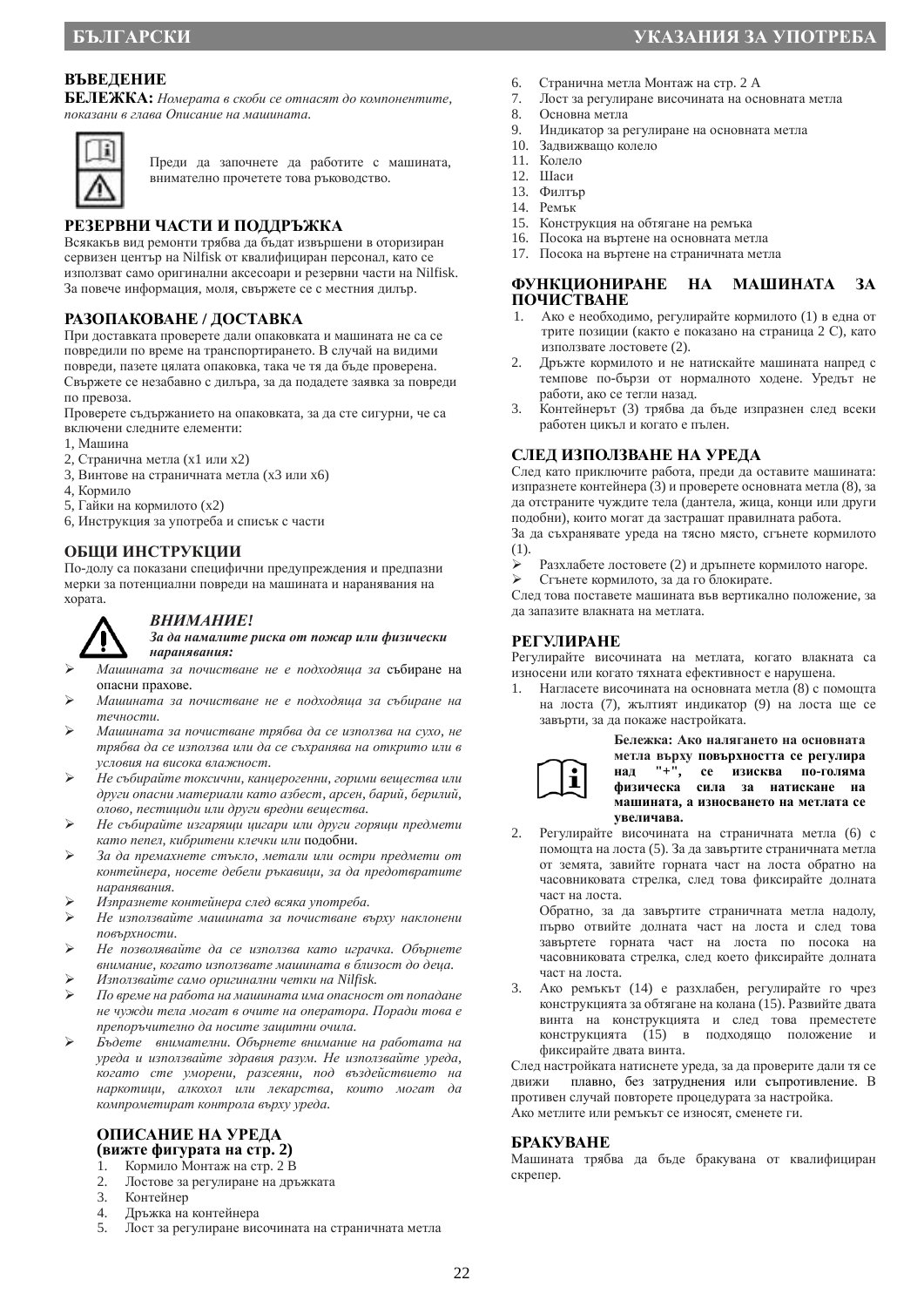## **ПРЕДИСЛОВИЕ**

**ПРИМЕЧАНИЕ:** *Цифры в скобках относятся к*

*компонентам, показанным в разделе «Описание машины».* 



Внимательно прочтите это руководство перед эксплуатацией машины.

## **ЗАПЧАСТИ И ОБСЛУЖИВАНИЕ**

Любой ремонт должен выполняться квалифицированным персоналом в авторизованном сервисном центре Nilfisk, с использованием исключительно оригинальных запчастей Nilfisk. Для получения дополнительной информации, пожалуйста, свяжитесь с местным дилером.

## **РАСПАКОВКА/ПОСТАВКА**

При доставке убедитесь, что упаковка и устройство не повреждены во время транспортировки. В случае видимых повреждений, сохраните всю упаковку для её проверки. Немедленно свяжитесь с дилером, чтобы подать заявку о повреждении груза.

- Проверьте содержимое упаковки на наличие следующих пунктов: 1. Машина
- 2. Боковая щетка (x1 или x2)
- 3. Винты боковой щетки (x3 или x6)
- 4. Ручка
- 5. Гайки для ручки (x2)
- 6. Инструкция по использованию и список запчастей

#### **ОБЩИЕ ИНСТРУКЦИИ**

Специальные предупреждения и предостережения о возможном повреждении людей и машины приведены ниже.



#### *ВНИМАНИЕ! Для снижения риска пожара или травм:*

- *Подметальщик не подходит для сбора опасных порошков.*
- *Подметальщик не подходит для сбора жидкостей.*
- *Подметальщик необходимо использовать в сухих условиях, его нельзя использовать или держать на открытом воздухе во влажных условиях.*
- *Не собирайте токсичные, канцерогенные, горючие или другие опасные материалы, такие как асбест, мышьяк, барий, бериллий, свинец, пестициды или другие вредные вещества.*
- *Не собирайте горящие окурки или другие горящие предметы, такие как зола, спички или аналогичные предметы.*
- *Для удаления стекла, металла или острых предметов из бункера, надевайте толстые перчатки для предотвращения травм.*
- *Опустошайте бункер после каждого использования.*
- *Не используйте подметальщик на наклонных поверхностях. Не допускайте использования в качестве игрушки. Будьте*
- *внимательны при использовании машины рядом с детьми. Используйте только оригинальные щетки Nilfisk.*
- 
- *Во время работы подметальщика инородные материалы могут попасть в глаза оператора. Поэтому рекомендуется носить защитные очки.*
- *Пожалуйста, будьте бдительны. Обратите особое внимание на работу машины и руководствуйтесь здравым смыслом. Не пользуйтесь машиной, если Вы устали, рассеянны, находитесь под воздействием наркотиков, алкоголя или лекарств, которые могут поставить под угрозу контроль над машиной.*

## **ОПИСАНИЕ МАШИНЫ**

- **(См. рисунок на стр. 2)**
- 1. Ручка Сборка как на стр. 2 B
- 2. Рычаги регулировки ручки
- **РУССКИЙ ИНСТРУКЦИЯ ПО ПРИМЕНЕНИЮ**
	- 3. Бункер
	- 4. Ручка бункера
	- 5. Рычаг регулировки высоты боковой щетки
	- 6. Боковая щетка Сборка как на стр. 2 A
	- 7. Рычаг регулировки высоты основной щетки
	- 8. Основная щетка
	- 9. Индикатор регулировки основной щетки
	- 10. Ведущее колесо
	- 11. Колесико
	- 12. Шасси
	- 13. Фильтр
	- 14. Ремень
	- 15. Устройство натяжения ремня
	- 16. Направление вращения основной щетки
	- 17. Направление вращения боковой щетки

#### **РАБОТА ПОДМЕТАЛЬЩИКА**

- 1. При необходимости, отрегулируйте ручку (1) в одну из 3 позиций (см.стр. 2 C) с помощью рычагов (2).
- 2. Удерживайте ручку и двигайте машину вперед не быстрее обычной скорости ходьбы. Машина не работает, если тащить назад.
- 3. Бункер (3) следует опустошать после каждого рабочего цикла и всякий раз, когда он заполнен.

#### **ПОСЛЕ ИСПОЛЬЗОВАНИЯ МАШИНЫ**

После окончания работы: опустошите бункер (3) и проверьте основную щетку (8), чтобы удалить посторонние материалы (шнурки, провода, нитки и тому подобное), которые могут поставить под угрозу нормальную работу.

- Для хранения машины в узком месте сложите ручку (1).
- Ослабьте рычаги (2) и потяните ручку вверх.
- Сложите ручку и зафиксируйте ее.

Затем поместите машину в вертикальное положение для лучшего сохранения щетинок на щетке.

#### **РЕГУЛИРОВКА**

Отрегулируйте высоту щетки, когда щетинки изношены или их действенность снижена.

1. Отрегулируйте высоту основной щетки (8) с помощью рычага (7), желтый индикатор (9) на рычаге повернется, показывая регулировку.

**Примечание: Если давление нагрузки основной щетки отрегулировано через "+", потребуется большая физическая сила, чтобы толкать машину, а износ щетки увеличится.**

2. Рычагом (5) отрегулируйте высоту боковой щетки (6). Для подъема боковой щетки с пола, завинтите верхнюю часть рычага против часовой стрелки, затем зафиксируйте нижнюю часть рычага.

И наоборот, чтобы опустить боковую щетку, сначала открутите нижнюю часть рычага, затем поверните верхнюю часть рычага по часовой стрелке, а после того зафиксируйте нижнюю часть рычага.

3. В случае ослабления ремня (14) отрегулируйте его устройством натяжения ремня (15). Открутите два болта на устройстве, затем передвиньте устройство (15) в соответствующее положение и закрепите два винта.

После регулировки надавите на машину, чтобы проверить, движется ли она плавно, без каких-либо трудностей или сопротивления. В противном случае повторите процедуру регулировки.

В случае износа щеток или ремня, замените их.

#### **УТИЛИЗАЦИЯ**

Утилизируйте машину с помощью компетентного сборщика металлолома.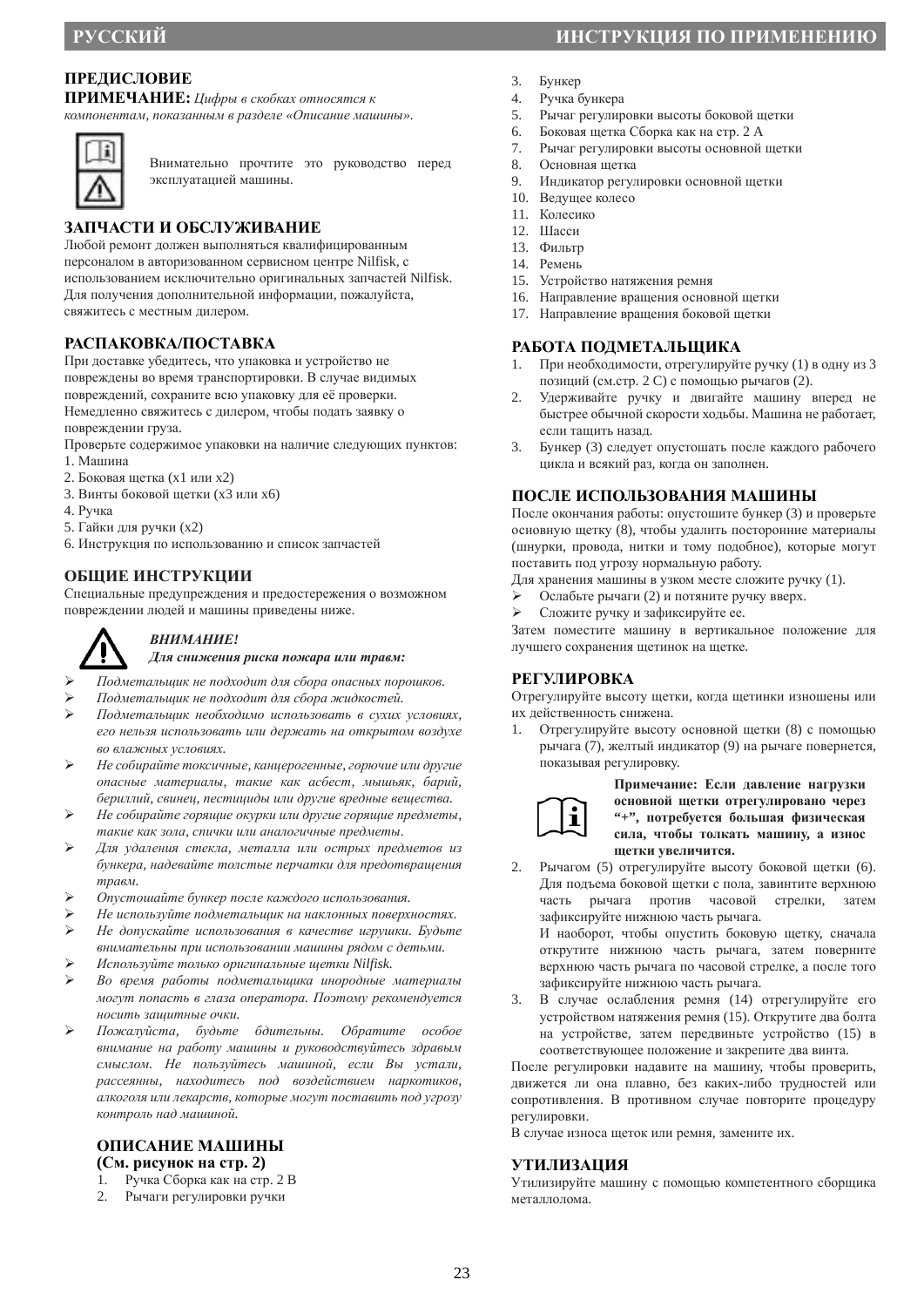#### **SISSEJUHATUS**

**MÄRKUS:***sulgudes toodud arvud viitavad masina kirjelduse peatükis loetletud komponentidele.*



Tutvuge enne masina kasutamist hoolikalt kasutusjuhendiga.

## **VARUOSAD JA HOOLDUS**

Kõik parandustööd tuleb teostada volitatud Nilfisk teeninduskeskuses ja vastava kvalifikatsioonida personali poolt, kes kasutavad vaid Nilfisk algupäraseid varuosasid ja lisatarvikuid. Lisateabe saamiseks võtke ühendust kohaliku edasimüüjaga.

#### **LAHTI PAKKIMINE / TARNE**

Tarnet vastu võttes kontrollige, et pakend ja masin ei ole transpordi käigus kahjustada saanud. Nähtavate kahjustuste korral hoidke kontrollimiseks alles terve pakend. Võtke viivitamatult ühendust edasimüüjaga ja esitage saadetise kahjunõue.

Kontrollige, et pakend sisaldaks järgnevaid esemeid:

- 1. Masin
- 2. Küljehari (x1 või x2)
- 3. Küljeharja kruvid (x3 või x6)
- 4. Käepide
- 5. Käepideme mutrid (x2)
- 6. Kasutusjuhend ja osade loend

## **ÜLDJUHEND**

Spetsiifilised hoiatused ja tähelepanekud võimalike ohtude ja kahjude kohta isikutele ja masinale on toodud allpool.



*HOIATUS!* 

#### *Tulekahju või isiklike vigastuste riski vähendamiseks:*

- *Masin ei ole sobilik ohtlike puudrite kogumiseks.*
- *Masin ei ole sobilik vedelike kogumiseks.*
- *Pühkijat tuleb kasutada kuivades oludes, seda ei tohi kasutada ega hoiustada välitingimustes või märgades oludes.*
- *Ärge koguge mürgiseid, kantserogeenseid, süttivaid või muidu ohtlike materjale, nagu näiteks asbest, arseen, baarium, berüllium, plii, pestitsiidid või muud kahjulikud materjalid.*
- *Ärge koguge põlevaid suitsukonisid või teisi põlevaid esemeid, nagu näiteks tuhk, tikud või sarnased esemed.*
- *Klaasi, metallide või teravate esemete kolust eemaldamiseks tuleb kanda pakse kindaid, sest sedasi väldite vigastusi.*
- *Tühjendage kolu pärast iga kasutuskorda.*
- *Ärge kasutage pühkijat kaldpindadel.*
- *Ärge kasutage mänguasjana. Olge laste läheduses kasutades eriti tähelepanelik.*
- *Kasutage vaid algupäraseid Nilfisk harju.*
- *Pühkimise ajal võivad kasutaja silmadesse sattuda võõrkehad. Seetõttu on soovitatud kasutada kaitseprille.*
- *Olge ettevaatlik. Pöörake hoolikat tähelepanu masina kasutamisele ja kasutage tervet mõistust. Ärge kasutage masinat kui olete väsinud, hajevil, narkootikumide, alkoholi või ravimite mõju all, mis võivad mõjutada masina juhtimist.*

#### **MASINA KIRJELDUS (vt joonist leheküljel 2).**

- 1. Käepide Kokkupanemine leheküljel 2 B
- 2. Käepideme reguleerimise nupud
- 3. Kolu
- 4. Kolu käepide
- 5. Küljeharja kõrguse reguleerimise nupp
- 6. Küljehari Kokkupanemine leheküljel 2 A
- 7. Põhiharja kõrguse reguleerimise nupp
- 8. Põhihari
- 9. Põhiharja reguleerimise näidik
- 10. Sõiduratas
- 11. Rullik
- 12. Raam
- 13. Filter
- 14. Vöö
- 15. Vöö pingutamise struktuur
- 16. Põhiharja pöörlemise suund
- 17. Küljeharja pöörlemise suund

#### **PÜHKIJA KASUTAMINE**

- 1. Vajadusel reguleerige käepidet (1) ühte kolmest asendist (näidatud leheküljel 2 C), kasutades selleks nuppe (2).
- 2. Hoidke käepidet ja lükake masinat ettepoole tavapärasel kõndimiskiirusel Masin ei tööta tagurpidi tõmmates.
- 3. Kolu (3) tuleb tühjendada pärast iga töötsüklit või selle täitudes.

#### **PÄRAST MASINA KASUTAMIST**

Pärast töötamist ja enne masina hoiule jätmist: tühjendage kolu (3) ning kontrollige põhiharja (8), eemaldage võõrkehad (paelad, traadid jms), mis võivad edaspidi kahjustada korrektset kasutamist.

Masina kitsastes oludes hoidmiseks voltige käepide (1) kokku.

- Vabastage nupud (2) ja tõmmake käepidet ülespoole.
- Voltige käepide alla ja lukustage.

Seejärel paigutage masin harjaste säilitamiseks vertikaalselt.

#### **REGULEERIMINE**

Reguleerige harja kõrgust, kui harjased on kulunud või nende tõhusus on vähenenud.

1. Reguleerige põhiharja (8) kõrgust nupuga (7), kollane näidik (9) nupul pöörleb ja näitab reguleerimise tulemust.



#### **Märkus: kui põhiharja reguleeritakse üle "+", vajate masina lükkamiseks rohkem jõudu ja harjased kuluvad kiiremini.**

2. Reguleerige küljeharja (6) kõrgust nupust (5). Küljeharja maast üles pööramiseks kruvige nupu ülemist osa vastupäeva, seejärel fikseerige nupu alaosa.

Küljeharja allapoole pööramiseks kruvige esmalt lahti nupu alaosa ja seejärel pöörake nupu ülemist osa päripäeva. Seejärel fikseerige nupu alaosa.

3. Kui rihm (14) tuleb lahti, reguleerige seda rihma pingutamise struktuuriga (15). Kruvige lahti kaks struktuuril olevat kruvi, liigutage struktuur (15) sobivasse asendisse ja kinnitage kruvid uuesti.

Pärast reguleerimist lükake masinat ja veenduge, et see liigub sujuvalt ja ilma liigse takistuseta. Vastasel juhul korrake reguleerimist.

Kulunud harjased või rihm tuleb asendada.

#### **MASINAST VABANEMINE**

Vabanege masinast selleks ettenähtud jäätmepunktis.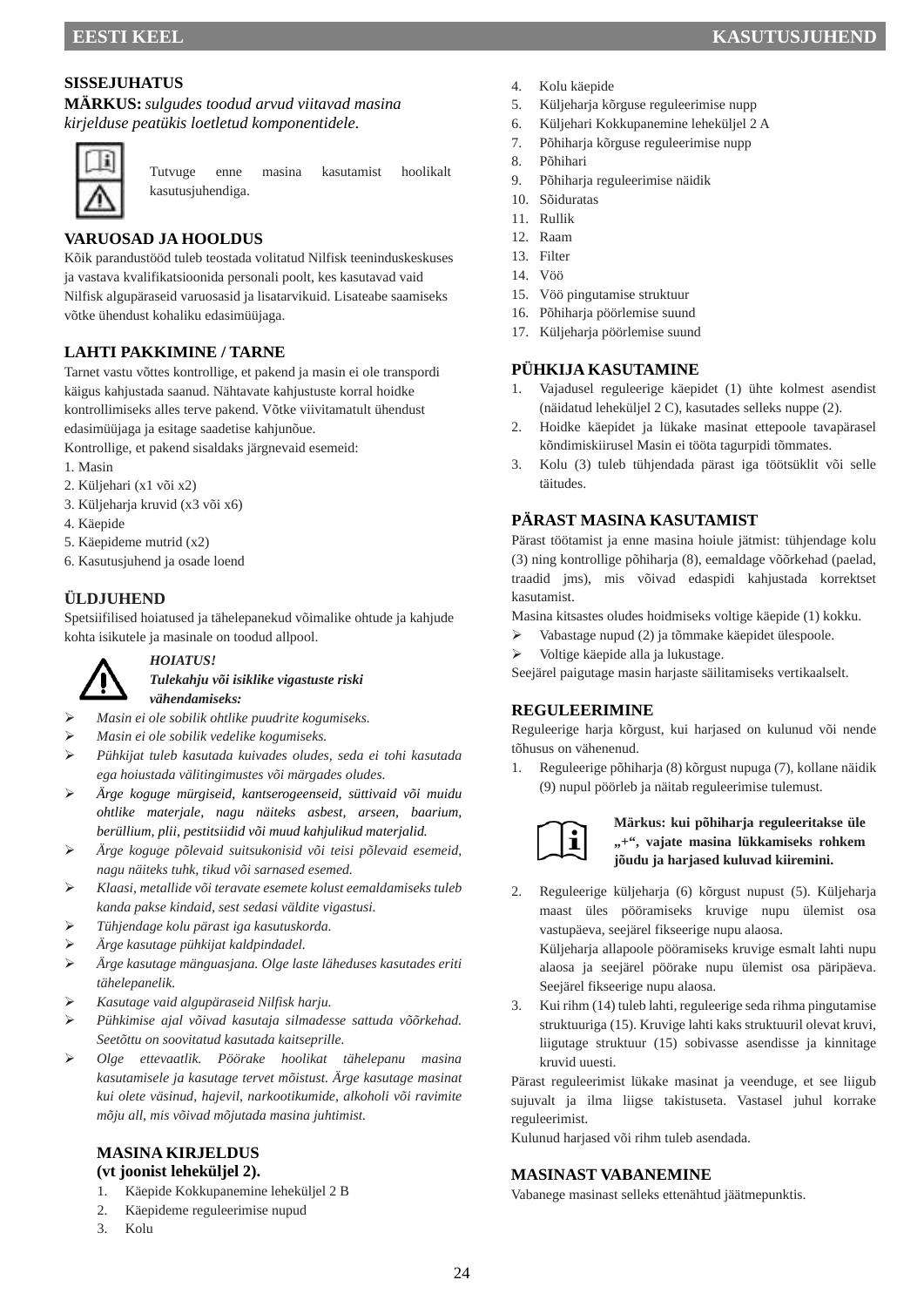**PIEZĪME:** c*ipari iekavās attiecas uz komponentiem, kas norādīti sadaļā "Iekārtas apraksts"* 



Pirms iekārtas ekspluatācijas uzmanīgi izlasiet šo rokasgrāmatu.

## **REZERVES DAĻAS UN APKOPE**

Jebkurš remonts jāveic pilnvarotā Nilfisk apkalpošanas centrā kvalificētiem darbiniekiem, izmantojot tikai oriģinālās Nilfisk rezerves daļas un piederumus. Lai iegūtu sīkāku informāciju, lūdzu, sazinieties ar vietējo izplatītāju.

## **IZPAKOŠANA/PIEGĀDE**

Pēc piegādes pārbaudiet iepakojumu un, vai iekārta nav bojāta transportēšanas laikā. Redzamu bojājumu gadījumā saglabājiet visu iepakojumu, to pārbaudot. Nekavējoties sazinieties ar izplatītāju, lai iesniegtu kravas bojājumu prasību.

Pārbaudiet iepakojuma saturu, lai nodrošinātu, ka ir iekļauti šādi elementi:

- 1, Iekārta
- 2, Sānu sukas (x1 vai x2)
- 3, Sānu sukas skrūves (x3 vai x6)
- 4, Stūre
- 5, Stūres uzgriežņi (x2)
- 6, Lietošanas instrukcija un daļu saraksts

#### **VISPĀRĒJAS INSTRUKCIJAS**

Īpaši brīdinājumi un piesardzības norādījumi par potenciālo kaitējumu cilvēkiem un iekārtai ir parādīti zemāk.



#### *BRĪDINĀJUMS!*

*Lai samazinātu ugunsgrēka, elektrošoka vai personāla traumu risku:* 

- *Slaucītājs nav piemērots bīstamu pulveru vākšanai.*
- *Slaucītājs nav piemērots šķidrumu vākšanai.*
- *Slaucītājs jāizmanto sausos apstākļos, to nedrīkst lietot vai turēt ārā mitros apstākļos.*
- *Nevāciet toksiskus, kancerogēnus, uzliesmojošus materiālus vai citus bīstamus materiālus, piemēram, azbestu, arsēnu, bāriju, beriliju, svinu, pesticīdu vai citus kaitīgus materiālus.*
- *Nevāciet degošu cigarešu izsmēķus vai citus degošus priekšmetus, piemēram, pelnus, sērkociņus vai tamlīdzīgus.*
- *Lai izņemtu stiklu, metālu vai asus priekšmetus no tvertnes, valkājiet biezus cimdus, lai novērstu miesas bojājumus.*
- *Iztukšojiet tvertni pēc katras lietošanas reizes.*
- *Nelietojiet slaucītāju uz slīpām virsmām.*
- *Neļaujiet to izmantot kā rotaļlietu. Pievērsiet uzmanību, lietojot iekārtu bērnu tuvumā.*
- *Lietojiet tikai oriģinālās Nilfisk sukas.*
- *Slaucītāja darbību laikā sveši materiāli var nokļūt operatora acīs. Tādējādi, ir ieteicams valkāt aizsargbrilles.*
- *Lūdzu, esiet uzmanīgi. Pievērsiet uzmanību iekārtas darbībai un izmantojiet veselo saprātu. Neizmantojat iekārtu, kad esat noguris, izklaidīgs, narkotiku, alkohola vai zāļu iedarbības laikā, kas var apdraudēt iekārtas kontroli.*

## **IEKĀRTAS APRAKSTS**

## **(skatīt attēlu 2. lapā)**

- 1. Stūre Montāža kā 2 B lapā
- 2. Roktura regulēšanas pogas
- 3. Piltuve
- 4. Tvertnes rokturis
- **LATVISKI LIETOŠANAS INSTRUKCIJA** 
	- 5. Sānu sukas augstuma regulēšanas poga
	- 6. Sānu suka Montāža kā 2 A lapa
	- 7. Galvenās sukas augstuma regulēšanas poga
	- 8. Galvenā suka
	- 9. Galvenās sukas regulēšanas indikators
	- 10. Piedziņas ritenis
	- 11. Iztukšotājs
	- 12. Šasija
	- 13. Filtrs
	- 14. Siksna
	- 15. Siksnas spriegojuma struktūra
	- 16. Galvenās sukas rotācijas virziens
	- 17. Sānu sukas rotācijas virziens

#### **SLAUCĪTĀJA DARBĪBA**

- 1. Ja nepieciešams, pielāgojiet stūri (1) vienā no trim pozīcijām (parādītas 2C lapā), izmantojot pogas (2).
- 2. Turiet stūri un spiediet iekārtu uz priekšu, ne ātrāk nekā parastas pastaigas tempā. Iekārta nedarbojas, velkot to atpakaļ.
- 3. Tvertne (3) ir jāiztukšo pēc katra darba cikla un vienmēr tad, kad tā ir pilna

#### **PĒC IEKĀRTAS IZMANTOŠANAS**

Pēc darba pabeigšanas, pirms atstāt iekārtu: iztukšojiet tvertni (3), un pārbaudiet galveno suku (8), lai noņemtu svešus materiālus (auklu, vadus, stieples vai līdzīgus), kas var apdraudēt pareizu darbību.

Lai saglabātu šo iekārtu šaurā vietā, salociet stūri (1).

- Atlaidiet pogas (2) un velciet stūri uz augšu.
- Nolociet stūri un nofiksējiet to.

Tad novietojiet iekārtu tādā stāvoklī, lai saglabātu taisnus suku sarus.

## **REGULĒŠANA**

Noregulējiet suku augstumu, kad sari ir nolietoti, vai ja to efektivitāte ir apdraudēta.

1. Noregulējiet galvenās sukas (8) augstumu ar pogu (7), dzeltenais indikators (9) uz pogas rotēs, lai rādītu korekciju.



**Piezīme: ja galvenās sukas spiediens tiek regulēts pār "+", ir nepieciešams lielāks fiziskais spēks, lai virzītu šo iekārtu, un sukas nolietojums ir palielinājies.**

2. Noregulējiet sānu sukas augstumu (6) ar pogu (5).Lai pagrieztu sānu suku no zemes uz augšu, skrūvējiet pogas augšējo daļu pretēji pulksteņrādītāja kustības virzienam, tad nofiksējiet pogas apakšējo daļu.

Pretēji, lai sānu suku pagrieztu uz leju, vispirms atskrūvējiet pogas apakšējo daļu un pēc tam pagrieziet pogas augšējo daļu pulksteņrādītāja kustības virzienā, un nostipriniet pogas apakšējo daļu.

3. Ja siksna (14) ir vaļīga, noregulējiet to ar siksnas spriegojuma struktūru (15).Atskrūvējiet abas skrūves uz struktūras, un tad pārvietojiet struktūru (15) atbilstošā pozīcijā un nostipriniet abas skrūves.

Pēc korekcijas, spiediet iekārtu, lai pārbaudītu, vai tā kustas vienmērīgi, bez grūtībām un pretestības. Pretējā gadījumā atkārtojiet korekcijas procedūru.

Ja sukas vai siksna ir nolietotas, nomainiet tās.

## **NODOŠANA METĀLLŪŽŅOS**

Iekārta jānodod metāllūžņos pie kvalificēta metāllūžņu savācēja.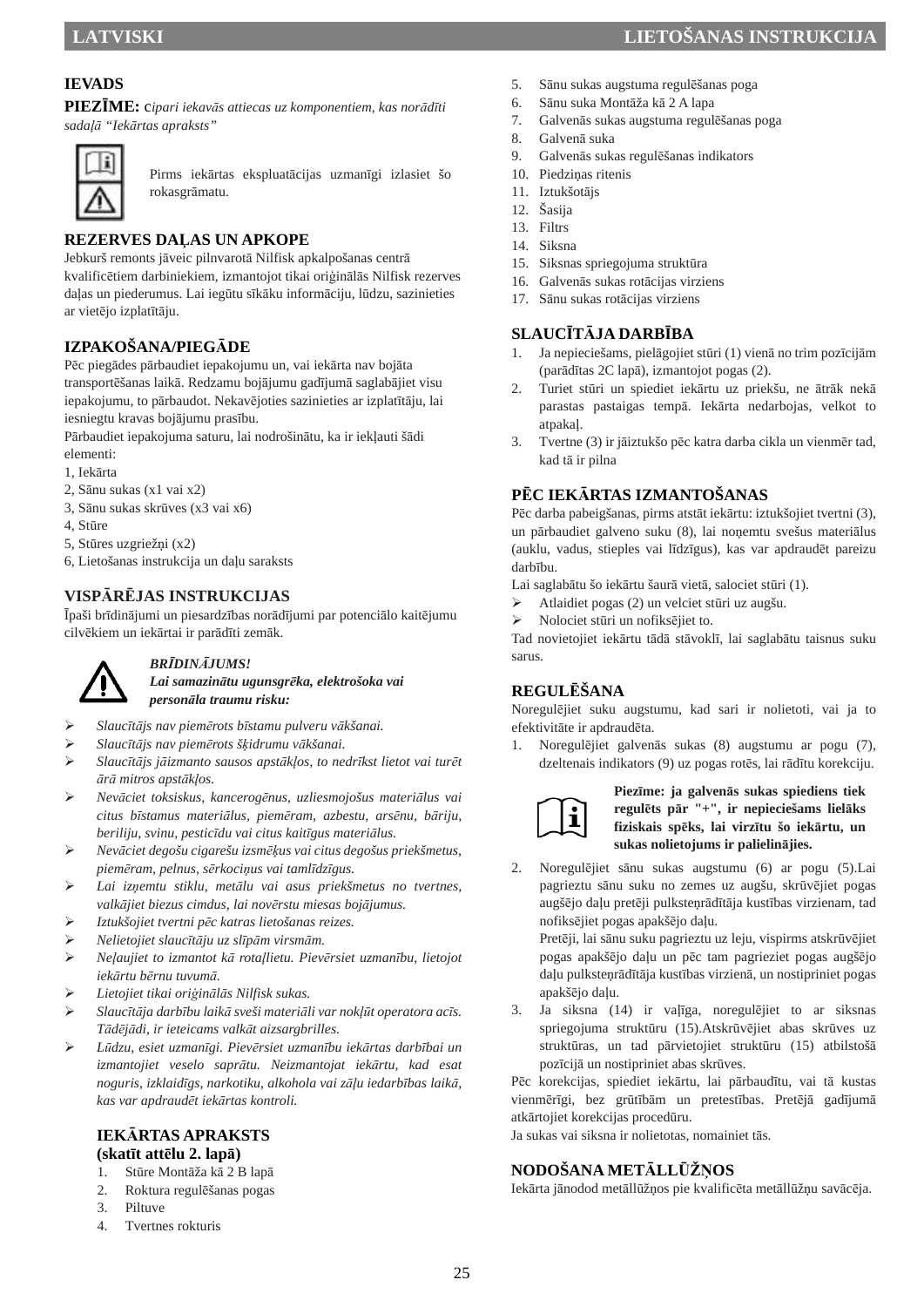## **ĮVADAS**

**PASTABA:** *Skliaustuose esantys skaičiai nukreipia į Mašinos aprašymo skyriuje nurodytus komponentus.* 



Prieš pradėdami naudotis mašina, atidžiai perskaitykite šį vadovą.

## **ATSARGINĖS DALYS IR PRIEŽIŪRA**

Bet kokius taisymo darbus turi atlikti tik įgaliotojo "Nilfisk" paslaugų centro kvalifikuoti darbuotojai. Naudoti galima tik originalias "Nilfisk" atsargines dalis ir priedus. Norėdami gauti daugiau informacijos, susisiekite su vietos pardavėju.

#### **IŠPAKAVIMAS / TIEKIMAS**

Pristačius, patikrinkite, ar transportuojant nebuvo pažeista pakuotė ir pati mašina. Jei yra matomų pažeidimų, pakuotės nenuimkite, kad būtų galima patikrinti. Nedelsdami susisiekite su pardavėju ir užpildykite krovinio pažeidimo pažymą.

Patikrinkite pakuotės turinį, kad įsitikintumėte, ar įtrauktos toliau išvardytos dalys:

- 1, Mašina
- 2, Šoninė šluota (x1 arba x2)
- 3, Šoninės šluotos varžtai (x3 arba x6)
- 4, Rankena
- 5, Rankenos veržlės (x2)
- 6, Naudojimosi instrukcija ir dalių sąrašas

#### **BENDROSIOS INSTRUKCIJOS**

Konkretūs įspėjimai apie galimą žalą darbams ir mašinai nurodyti toliau.



#### *ĮSPĖJIMAS!*

*Gaisro ir sužeidimo rizikų mažinimas:* 

- *Šluota neskirta rinkti pavojingus miltelius.*
- *Šluota neskirta šluoti skysčius.*
- *Įrenginį reikia naudoti tik sausose vietose. Jo negalima naudoti lauke, kai šlapia.*
- *Nerinkite nuodingų, kancerogeninių, degių ar kitų pavojingų medžiagų, pvz., asbestų, arseno, bario, berilio, švino, pesticidų ar kitų kenksmingų medžiagų.*
- *Nerinkite degančių nuorūkų ar kitų degančių objektų, pvz., pelenų, degtukų ir pan.*
- *Norėdami iš piltuvo pašalinti stiklą, metalą ar kitus aštrius objektus, dėvėkite pirštines, kad nesusižeistumėte.*
- *Po kiekvieno naudojimo ištuštinkite piltuvą.*
- *Šluotos negalima naudoti, kai paviršius nuožulnus.*
- *Negalima naudoti, kaip žaislo. Būkite labai atidūs, kai mašiną naudojate prie vaikų.*
- *Naudokite tik originalią "Nilfisk" šluotą.*
- *Kai įrenginys veikia, į operatoriaus akis gali pakliūti įvairių objektų, todėl patariama dėvėti apsauginius akinius.*
- *Būkite atidūs. Ypatingą dėmesį kreipkite į mašinos veikimą ir pasikliaukite nuojauta. Nenaudokite mašinos, kai esate pavargę, išsiblaškę, apsvaigę nuo narkotikų, alkoholio ar vaistų, dėl kurių gali būti paveiktas mašinos valdymas.*

## **MAŠINOS APRAŠYMAS (žiūrėti 2 puslapyje esantį paveikslėlį)**

- 1. Rankena Surinkimas, kaip 2 B puslapyje
- 2. Reguliavimo rankenėlių valdymas
- 3. Piltuvas
- 4. Piltuvo rankena
- 5. Šoninės šluotos aukščio reguliavimo rankenėlė
- 6. Šoninė šluota Surinkimas, kaip 2 A puslapyje
- 7. Pagrindinės šluotos aukščio reguliavimo rankenėlė
- 8. Pagrindinė šluota
- 9. Pagrindinės šluotos reguliavimo indikatorius
- 10. Važiavimo ratas
- 11. Ratukas
- 12. Važiuoklė
- 13. Filtras
- 14. Diržas
- 15. Diržo įtempimo struktūra
- 16. Pagrindinės šluotos sukimo kryptis
- 17. Šoninės šluotos sukimo kryptis

#### **ŠLAVIMAS**

- 1. Jei reikia, nukreipkite rankenėlę (1) į vieną iš 3 pozicijų (parodyta 2 C puslapyje), naudodami rankeną (2).
- 2. Laikykite rankeną ir stumkite mašiną pirmyn įprastu ėjimo greičiu. Atgal traukiama mašina neveikia.
- 3. Po kiekvieno darbo ciklo ar užsipildžius piltuvui (3) jis turi būti ištuštinamas.

#### **PASINAUDOJUS MAŠINA**

Prieš palikdami mašiną, kai ja pasinaudojote: ištuštinkite piltuvą (3) ir patikrinkite pagrindinę šluotą (8) – iš jos išimkite pašalinius objektus (raištelius, laidus, juosteles ir pan.), kurie galėtų paveikti įrenginio veikimą.

Jei mašiną reikia laikyti siauroje vietoje, sulenkite rankeną (1).

- Atlaisvinkite rankenėles (2) ir rankeną patraukite į viršų.
- Rankeną palenkite žemyn ir užrakinkite.
- Tuomet mašiną pastatykite vertikaliai, kad išsaugotumėte šluotų šerius.

#### **REGULIAVIMAS**

Šepečio aukštį reguliuokite, kai uždėti šeriai arba, kai jie nėra veiksmingi.

1. Sureguliuokite pagrindinės šluotos aukštį (8) su rankenėle (7), geltonas indikatorius (9), esantis ant rankenėlės, sukasi, kad parodytų esamą padėtį.



**Pastaba: jei pagrindinės šluotos**  spaudimas nureguliuotas aukščiau "+", **reikės didesnės fizinės jėgos stumti mašiną ir padidės šepečio nusidėvėjimas.**

2. Nustatykite šoninės šluotos (6) aukštį su rankenėle (5). Norėdami šoninį šepetį pasukti nuo grindų, atsukite viršutinę rankenėlės dalį prieš laikrodžio rodyklę, tuomet užfiksuokite po rankenėlės dalimi.

Ir atvirkščiai, jei norite pasukti šoninį šepetį žemiau, pirmiausia atsukite apatinę rankenėlės dalį, tuomet pasukite viršutinę rankenėlės dalį laikrodžio rodyklės kryptimi ir apatinę rankenėlės dalį užfiksuokite.

3. Jei atsilaisvina diržas (14), pareguliuokite jį pagal diržo įtempimo konstrukciją (15). Atsukite du konstrukcijos varžtus, tuomet konstrukciją (15) pastumkite į tinkamą poziciją ir užveržkite abu varžtus.

Sureguliavę pastumkite mašiną, kad įsitikintumėte, jog ji juda sklandžiai ir nesijaučia pasipriešinimo. Jeigu sklandaus judėjimo nėra, pakartokite sureguliavimo procedūrą.

Jei susidėvėjo šepečiai arba diržas, pakeiskite juos.

#### **IŠRINKIMAS**

Mašiną išrinkti gali tik tam kvalifikuotas asmuo.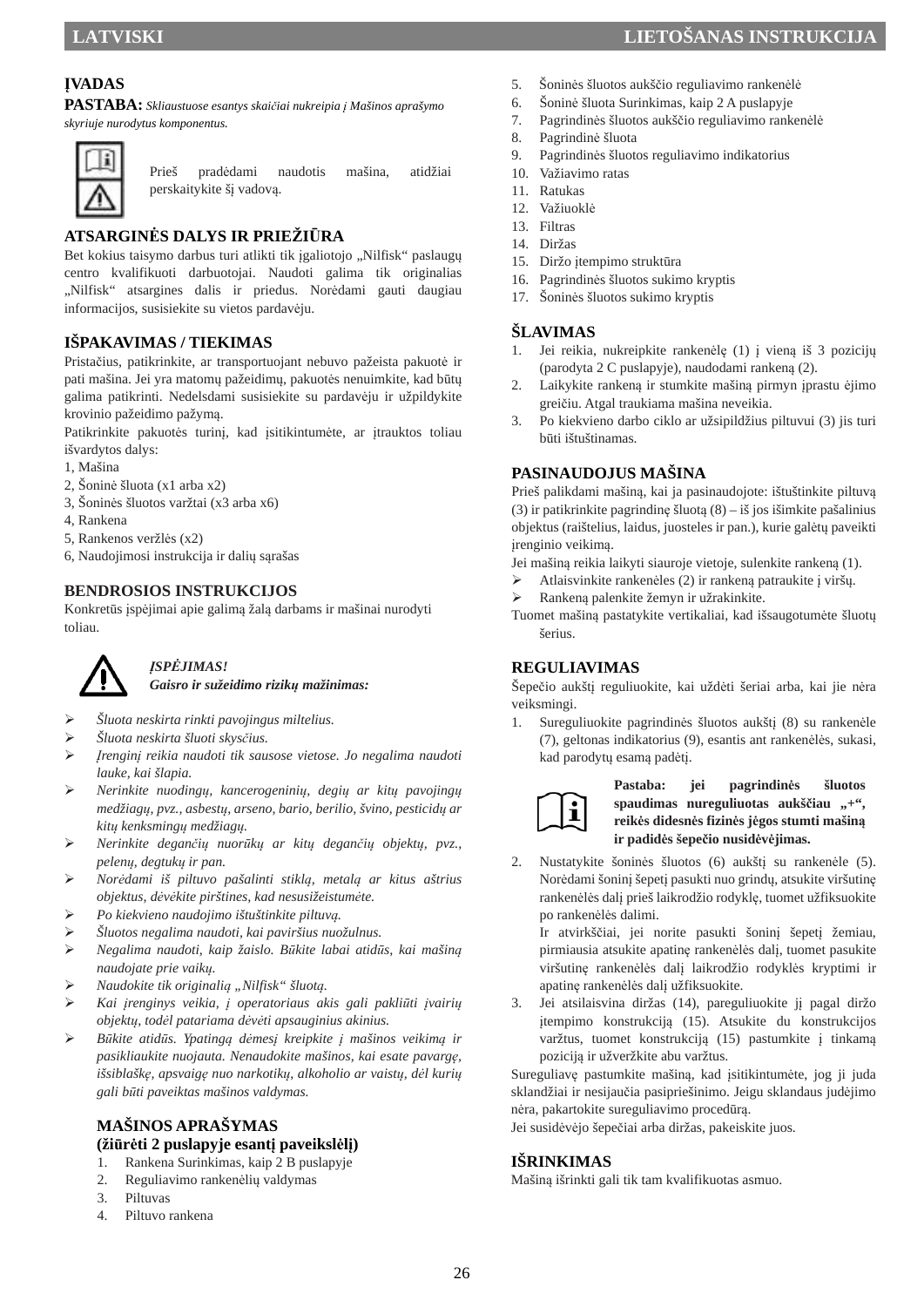# TECHNICAL DATA

|                                  | One side broom  | Two side brooms |
|----------------------------------|-----------------|-----------------|
|                                  | 1470*850*1120MM | 1470*920*1120MM |
|                                  | 850*375*940MM   | 920*375*940MM   |
|                                  | 480MM           | 480MM           |
|                                  | 700MM           | 920MM           |
|                                  | 38L             | 38L             |
|                                  | 19.5KG          | 20KG            |
| ${\sf m}^{\scriptscriptstyle 2}$ | $2800m^2/h$     | $3680m^2/h$     |